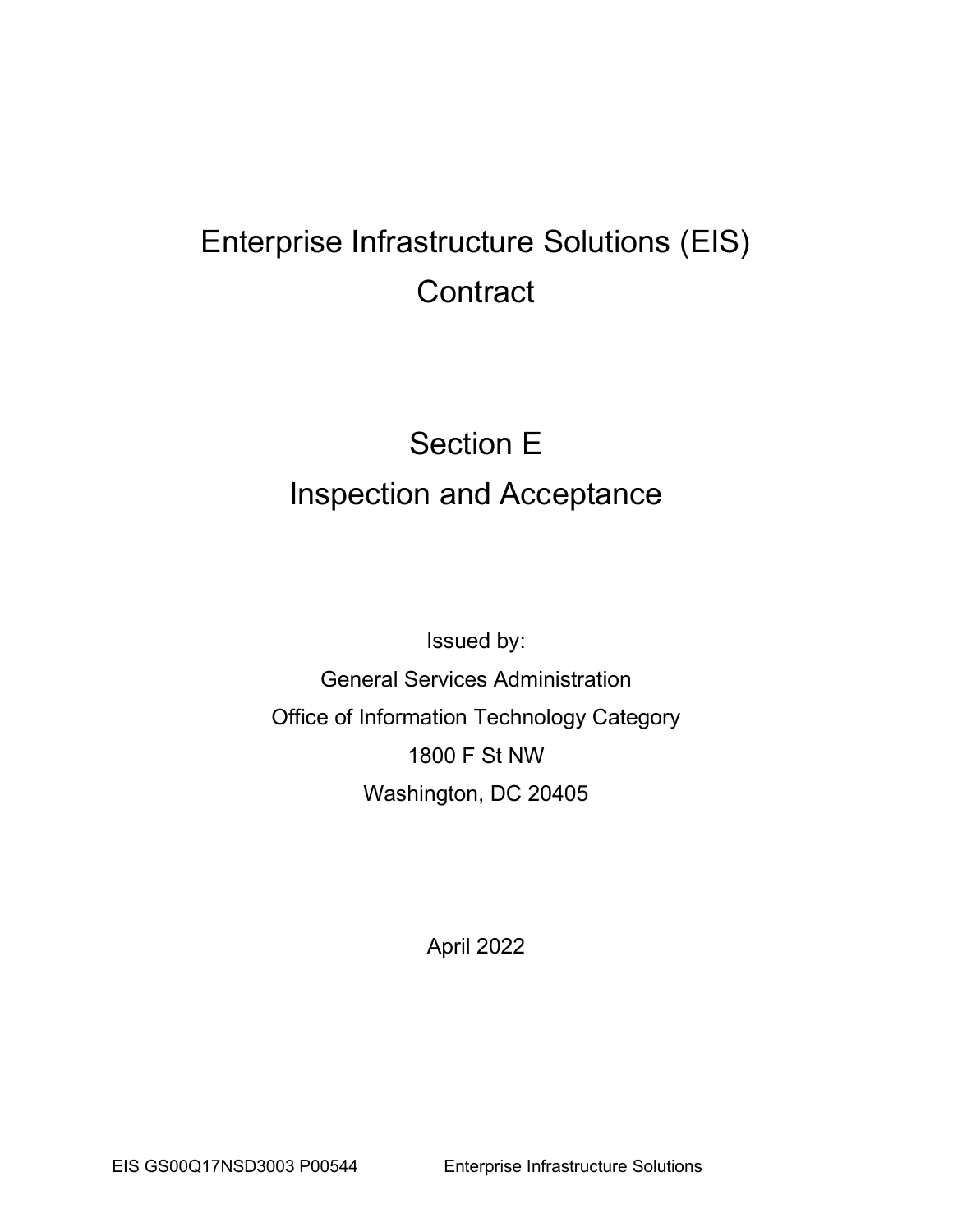

## **Table of Contents**

| E.1     |                                                                   |  |
|---------|-------------------------------------------------------------------|--|
|         | E.1.1 FAR 52.252-2 Clauses Incorporated by Reference (FEB 1998) 1 |  |
| E.1.1.1 |                                                                   |  |
| E.2     |                                                                   |  |
| E.2.1   |                                                                   |  |
| E.2.1.1 |                                                                   |  |
| E.2.1.2 |                                                                   |  |
| E.2.1.3 |                                                                   |  |
| E.2.1.4 |                                                                   |  |
| E.2.1.5 |                                                                   |  |
|         |                                                                   |  |
| E.2.2.1 |                                                                   |  |
| E.2.2.2 |                                                                   |  |
| E.2.2.3 |                                                                   |  |
| E.2.2.4 |                                                                   |  |
| E.2.2.5 |                                                                   |  |
| E.2.2.6 |                                                                   |  |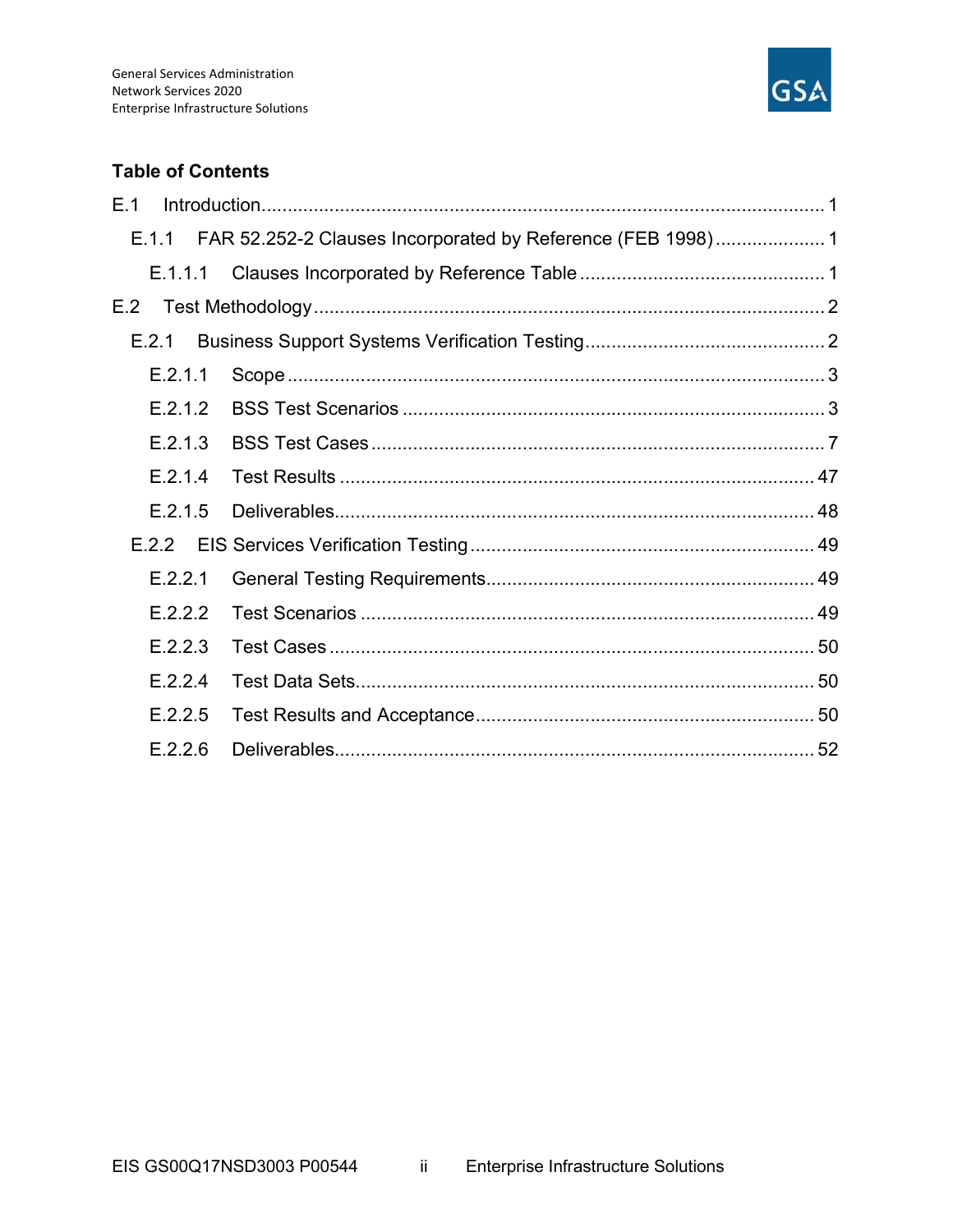

# E.1 Introduction

This section describes the inspection and acceptance plan for the following:

- Contractor's Business Support Systems (BSS)
- EIS Services

# E.1.1 FAR 52.252-2 Clauses Incorporated by Reference (FEB 1998)

This contract incorporates one or more FAR clauses by reference, with the same force and effect as if they were given in full text. Upon request, the Contracting Officer (CO) will make their full text available. The full text of a clause may be accessed electronically at this address: www.acquisition.gov/far.

The clauses in Table E.1.1.1 apply at the contract and order levels, as applicable, depending upon the contract type of the order, or as specifically referenced in the applicable order.

| Clause # | <b>FAR Clause #</b> | <b>Title and Date</b>                                                                    | <b>Date</b>     |
|----------|---------------------|------------------------------------------------------------------------------------------|-----------------|
| E.1.1    | 52.246-2            | Inspection of Supplies - Fixed Price                                                     | <b>AUG 1996</b> |
| E.1.2    | 52.246-4            | Inspection of Services - Fixed Price                                                     | <b>AUG 1996</b> |
| E.1.3    | 52.246-6            | Time-and-Material and Labor-Hour                                                         | MAY 2001        |
| E.1.4    | 52.246-12           | Inspection of Construction                                                               | <b>AUG 1996</b> |
| E.1.5    | 52.246-16           | <b>Responsibility for Supplies</b>                                                       | APR 1984        |
| E.1.6    | 52.246-17           | Warranty of Supplies of a Noncomplex Nature                                              | <b>JUN 2003</b> |
| E.1.7    | 52.246-19           | Warranty of Systems and Equipment under<br>Performance Specifications or Design Criteria | <b>MAY 2001</b> |
| E.1.8    | 52.246-20           | <b>Warranty of Services</b>                                                              | MAY 2001        |

## E.1.1.1 Clauses Incorporated by Reference Table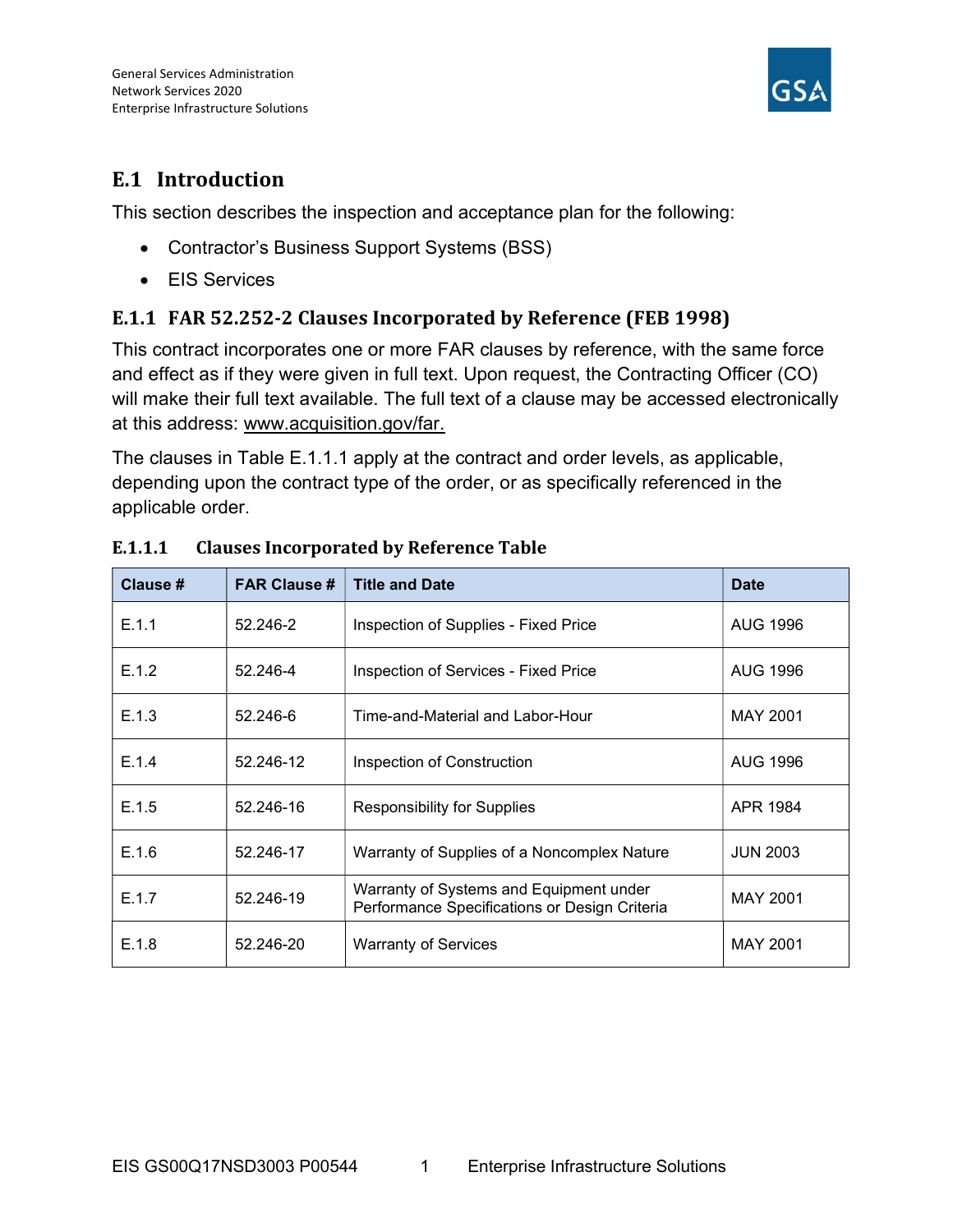

# E.2 Test Methodology

The contractor shall follow the verification and acceptance test methodology described in this section in developing the verification test plan(s) for:

- Contractor's Business Support Systems (BSS)
- EIS Services

# E.2.1 Business Support Systems Verification Testing

The contractor shall provide a draft BSS Verification Test Plan (BSS Test Plan) with its proposal and a final BSS Test Plan 30 days after notice to proceed. This plan shall comply with the test methodology for BSS defined in Sections E.2.1.1 – E.2.1.5. The government reserves 21 days from the date of receipt of final plan to accept or reject the plan. If it is rejected, the contractor will be given the opportunity to update the plan based on government comments.

Based on GSA Conexus readiness and other factors, the government may, at its option, offer the opportunity for contractors to perform preliminary testing prior to award, but after submission of proposals. If this opportunity is offered, it will be offered to all contractors who submit a proposal, pending only the contractor's demonstration of primary security features such as anti-virus protection. Any such preliminary testing shall not replace formal testing post-award. The government offers no guarantees that the GSA Conexus configuration offered as the preliminary system will be identical to the final system used in post-award formal testing. If the government offers such preliminary testing, the government will issue terms and conditions for such testing which the contractor must accept prior to accessing the test system.

The contractor shall provide updates to the BSS Test Plan within 14 days of receipt of government comments. The government reserves 14 days after receipt of the updated plan to accept or reject it. If necessary to gain approval, the contractor may repeat this process.

See section G.2.3 BSS Final Contract Acceptance for final acceptance requirement.

In support of BSS testing, GSA will provide test parameters as follows: BSS test scenarios are provided in Section E.2.1.2. BSS test cases are provided in Section E.2.1.3. Test metadata (including approximate number of TOs, SOs, and other data sets to be used in testing) will be provided not later than NTP. System reference data, as described in Section J.2.3, will be provided not later than NTP. Test data, as described in Section E.2.1.3, and test verification criteria will be provided at the time of BSS testing.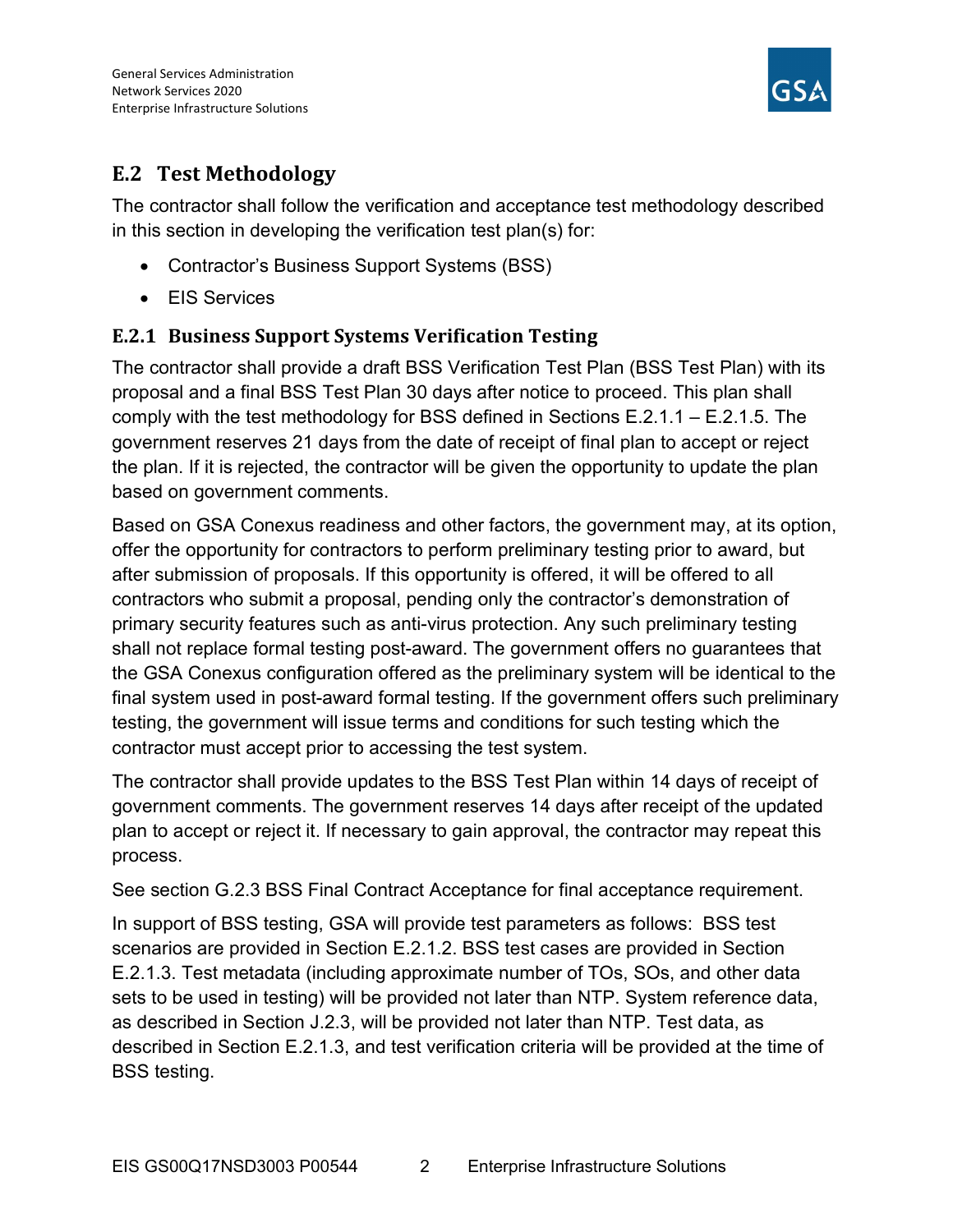

The BSS testing will be performed during normal business hours, 8:00am-5:00pm Monday-Friday, Eastern Time.

## E.2.1.1 Scope

The contractor shall meet the following Inspection and Acceptance requirements:

- BSS testing shall verify that all BSS functional, regression and security requirements have been successfully met.
- BSS testing shall be performed for all management and operation functions supporting Ordering, Billing, Inventory Management, Disputes, SLA Management and Trouble Ticketing processes described in Section G and Section J.2.
- Security testing shall be based on the requirements described in Section G.5.6 BSS Security Requirements. The security requirements acceptance shall be based on:
	- o Assessment and Authorization (A&A)
	- o FedRAMP certification (if applicable)
- BSS testing shall include multiple test cases that are defined in Section E.2.1.3 Test Cases.
- BSS testing shall include test cases for quality, utility and customer access features.
- The contractor shall allow government representative(s) to observe all or any part of the verification testing.
	- $\circ$  If the government so requests, the contractor shall perform tests to ensure continued compliance each time a new service is offered or the contractor modifies features/functionality of the BSS that affect the functional requirements described in Section G and Section J.2.
- The contractor shall perform BSS verification testing according to the accepted BSS Test Plan at a mutually acceptable date with the government.

## E.2.1.2 BSS Test Scenarios

## E.2.1.2.1 Testing Prerequisites

Prior to initiating BSS testing, the contractor shall:

- Provide written notice to the government that the contractor's BSS has passed its internal testing and is ready to begin BSS interface testing with GSA Conexus.
- Provide a finalized BSS Test Plan that is accepted by GSA.

The purpose of the verification and acceptance testing is to ensure that the contractor's BSS meets requirements in Section G and Section J.2. The contractor shall support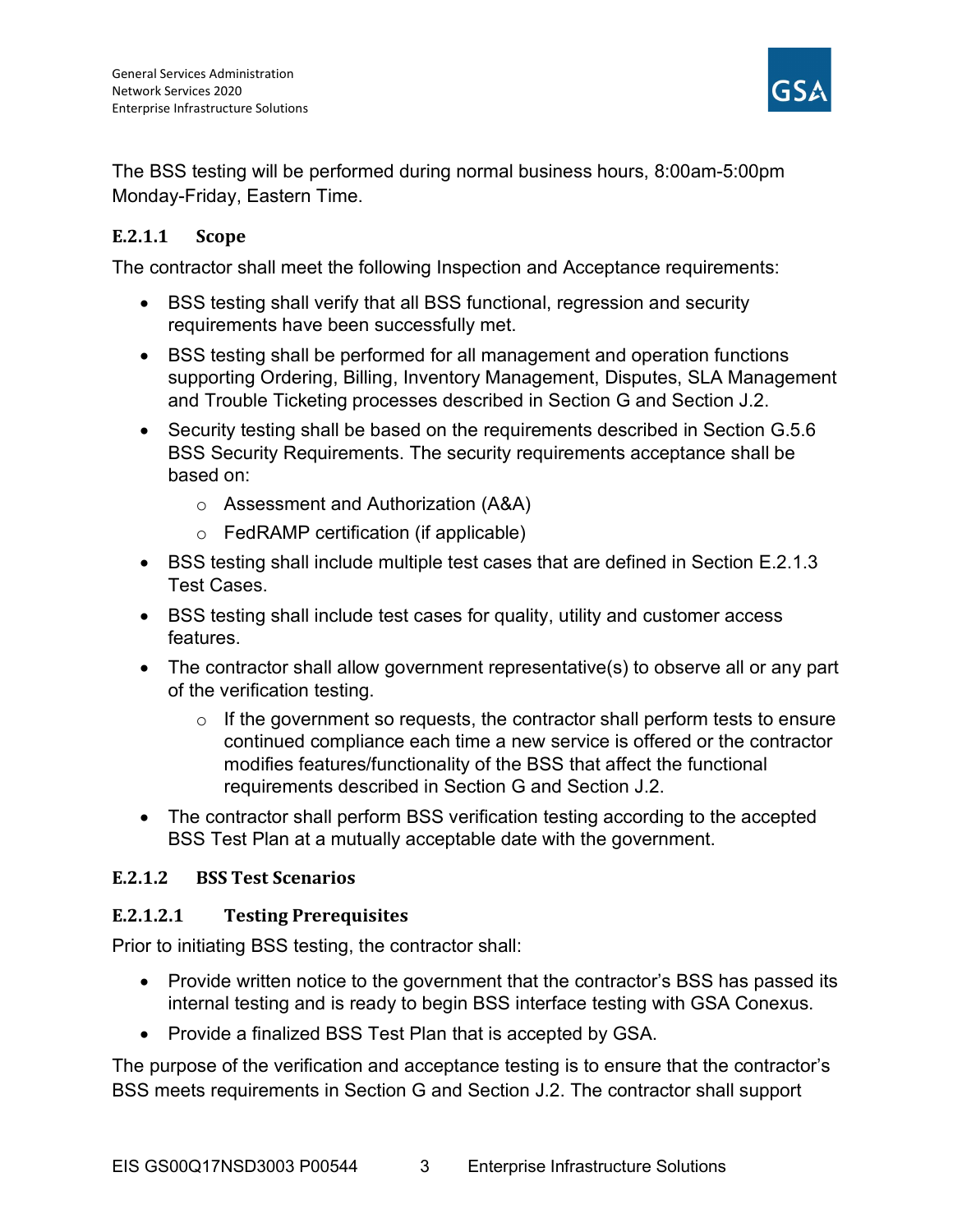

BSS security and functional testing as defined in Section G.5.6 BSS Security Requirements and Section G.2.3 BSS Final Contract Acceptance.

## E.2.1.2.2 Test Scenarios

The following table contains a high-level list of BSS Test Scenarios for which the contractor's BSS must pass the defined acceptance criteria. The contractor shall address the test scenarios based on the functional requirements defined in the relevant portions of Section G and/or Section J.2 (see the "RFP References" column for references).

The scenarios shall address relevant data exchange mechanisms and validation of data exchanged. Each Test Scenario is associated with one or more Test Cases defined in Section E.2.1.3.

| <b>Test</b><br>Scenario# | <b>RFP</b><br><b>References</b>  | <b>Description</b>                                                                                                                                                                                                                                                                                                                                                             | <b>Acceptance Criteria</b>                                                                                                                                                                                                                                                                                                                                                                                                                                    |
|--------------------------|----------------------------------|--------------------------------------------------------------------------------------------------------------------------------------------------------------------------------------------------------------------------------------------------------------------------------------------------------------------------------------------------------------------------------|---------------------------------------------------------------------------------------------------------------------------------------------------------------------------------------------------------------------------------------------------------------------------------------------------------------------------------------------------------------------------------------------------------------------------------------------------------------|
| BSS-TS01                 | • $G.5.3.2$<br>$\bullet$ J.2.9   | Exchange structured data using the<br>defined direct data exchange<br>methods:<br>• XML via secure web services<br>• Pipe, " ", delimited table via<br><b>SFTP</b>                                                                                                                                                                                                             | The contractor shall demonstrate<br>bidirectional exchange of defined<br>data structure that meets the<br>interface specifications as defined in<br>Section G.5.3.2 and Section J.2.9.                                                                                                                                                                                                                                                                        |
| <b>BSS-TS02</b>          | $\bullet$ G.3<br>$\bullet$ J.2.3 | The contractor's BSS manages the<br>following as specified in Section<br>J.2.3:<br>• Accept System Reference Data<br>• Provide Direct Billed Agency<br>Setup                                                                                                                                                                                                                   | The contractor shall demonstrate<br>successful TO Data Management<br>initial setup and updates.                                                                                                                                                                                                                                                                                                                                                               |
| BSS-TS03                 | $\bullet$ J.2.3                  | The contractor's BSS manages<br>Role based access control to all<br>BSS functions (e.g. ordering, billing,<br>inventory management, trouble<br>management, SLA management)                                                                                                                                                                                                     | The contractor shall demonstrate<br>that its BSS provides the ability to<br>define role based users with<br>privileged access to the BSS to<br>meet the requirements as defined in<br>Section J.2.3.                                                                                                                                                                                                                                                          |
| BSS-TS04                 | $\bullet$ G.3<br>$\bullet$ J.2.4 | The contractor's BSS manages the<br>processing of orders and generation<br>of required acknowledgments and<br>notifications. Order types include:<br>• New service for each of the<br>services specified in Section<br>C.2, Technical Requirements,<br>that are included in the<br>awardee's contract<br>• Service Moves<br>• Service Disconnects<br>• Service Feature Changes | The contractor shall demonstrate<br>that an authorized government user<br>can place an order using the<br>methods specified in Section J.2.4<br>and the order populates the fields in<br>the contractor's BSS in a way that<br>meets the requirements in Sections<br>G.3, G.5 and J.2.<br>Using the direct data exchange<br>method defined in Section J.2.4, the<br>contractor shall demonstrate that its<br>BSS can provide all required CDRLs<br>including: |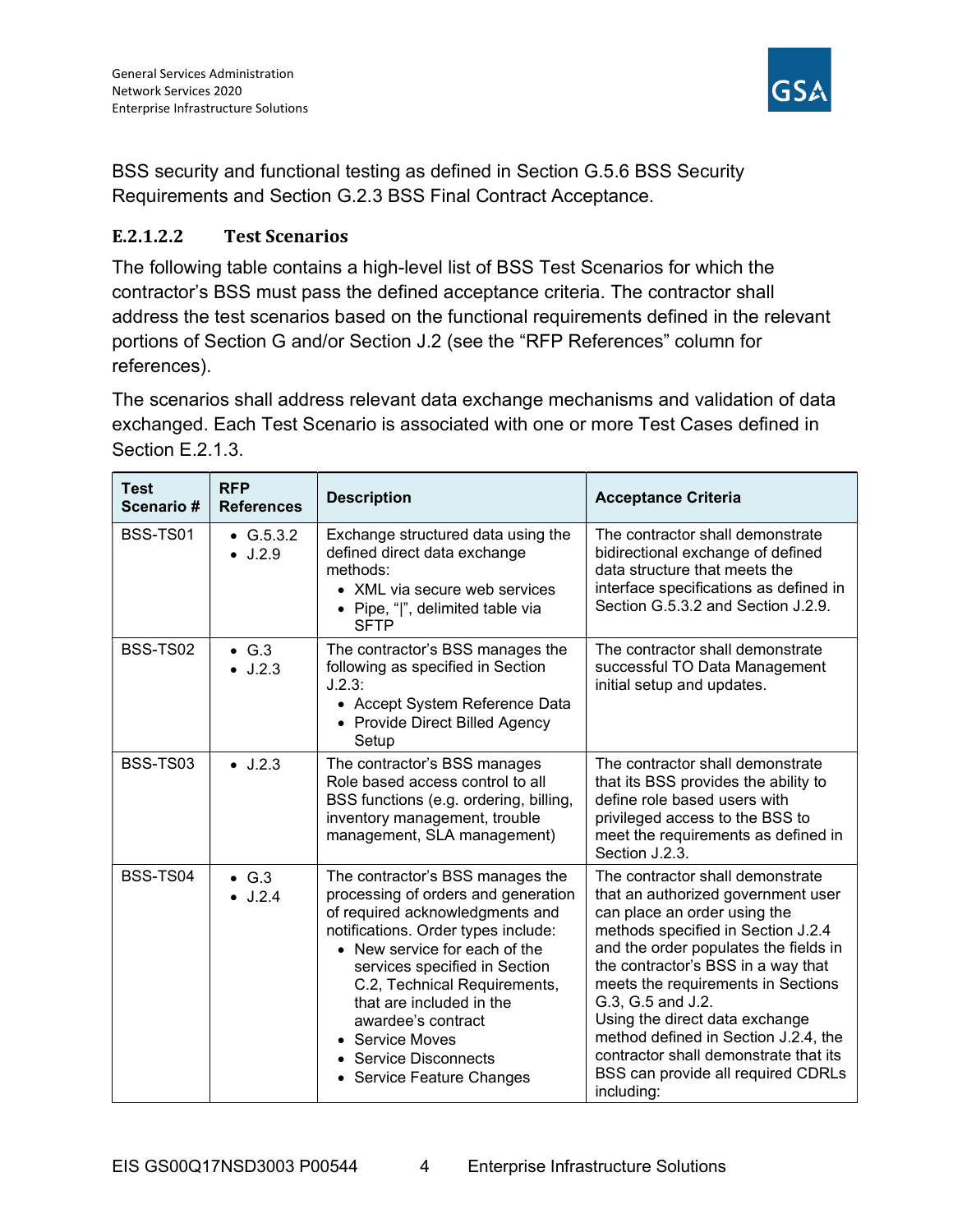

| <b>Test</b><br>Scenario# | <b>RFP</b><br><b>References</b>  | <b>Description</b>                                                                                                                                                                                                                                  | <b>Acceptance Criteria</b>                                                                                                                                                                                                                                                                                                                                                                                                                                                                                                                                                                                                                                                       |
|--------------------------|----------------------------------|-----------------------------------------------------------------------------------------------------------------------------------------------------------------------------------------------------------------------------------------------------|----------------------------------------------------------------------------------------------------------------------------------------------------------------------------------------------------------------------------------------------------------------------------------------------------------------------------------------------------------------------------------------------------------------------------------------------------------------------------------------------------------------------------------------------------------------------------------------------------------------------------------------------------------------------------------|
|                          |                                  | • Telecommunications Service<br>Priority (TSP)<br>• Auto-sold CLINs<br>• Bulk Orders                                                                                                                                                                | 1) Service Order<br>Acknowledgement<br>2) Service Order Rejection Notice<br>3) Service Order Confirmation<br>4) Firm Order Commitment Notice<br>5) Service Order Completion<br>Notice                                                                                                                                                                                                                                                                                                                                                                                                                                                                                            |
| BSS-TS05                 | $\bullet$ G.3<br>J.2.4           | The contractor's BSS handles order<br>supplements/updates that impact<br>other, in-progress orders:<br>• Cancel orders<br>• Service Feature Changes<br>• Location changes<br>• Changes to Customer Want<br>Date<br>• Changes to administrative data | The contractor shall demonstrate<br>that an authorized government user<br>can place a change or cancel order<br>using the methods specified in<br>Section J.2.4 and the order<br>populates the fields in the<br>contractor's BSS in a way that<br>meets the requirements in Sections<br>G.3, G.5 and J.2.<br>Using the direct data exchange<br>method defined in Section J.2.4, the<br>contractor shall demonstrate that its<br>BSS can provide all required CDRLs<br>including:<br>1) Service Order<br>Acknowledgement<br>2) Service Order Rejection Notice<br>3) Service Order Confirmation<br>4) Firm Order Commitment Notice<br>5) Service Order Completion<br><b>Notice</b> |
| BSS-TS06                 | $\bullet$ G.3<br>$\bullet$ J.2.4 | The contractor's BSS handles<br>orders for administrative changes to<br>the records for previously<br>provisioned services as described in<br>G.3                                                                                                   | The contractor shall demonstrate<br>that an authorized government user<br>can place an administrative change<br>order using the methods specified in<br>Section J.2.4 and the order<br>populates the fields in the<br>contractor's BSS in a way that<br>meets the requirements in Sections<br>G.3, G.5 and J.2.<br>Using the direct data exchange<br>method defined in Section J.2.4, the<br>contractor shall demonstrate that its<br>BSS can provide all required CDRLs<br>including: Service Order<br>Administrative Change                                                                                                                                                    |
| BSS-TS07                 | $\bullet$ G.3.5.6<br>J.2.4.2.4   | The contractor's BSS manages<br>Self-Service Provisioning and other<br>Rapid Provisioning orders and<br>provides the correct notices.                                                                                                               | The contractor shall successfully<br>demonstrate the completion of these<br>orders. Non-self-service orders shall<br>be tested using both correctly<br>placed orders and orders with<br>related errors. Self-service orders                                                                                                                                                                                                                                                                                                                                                                                                                                                      |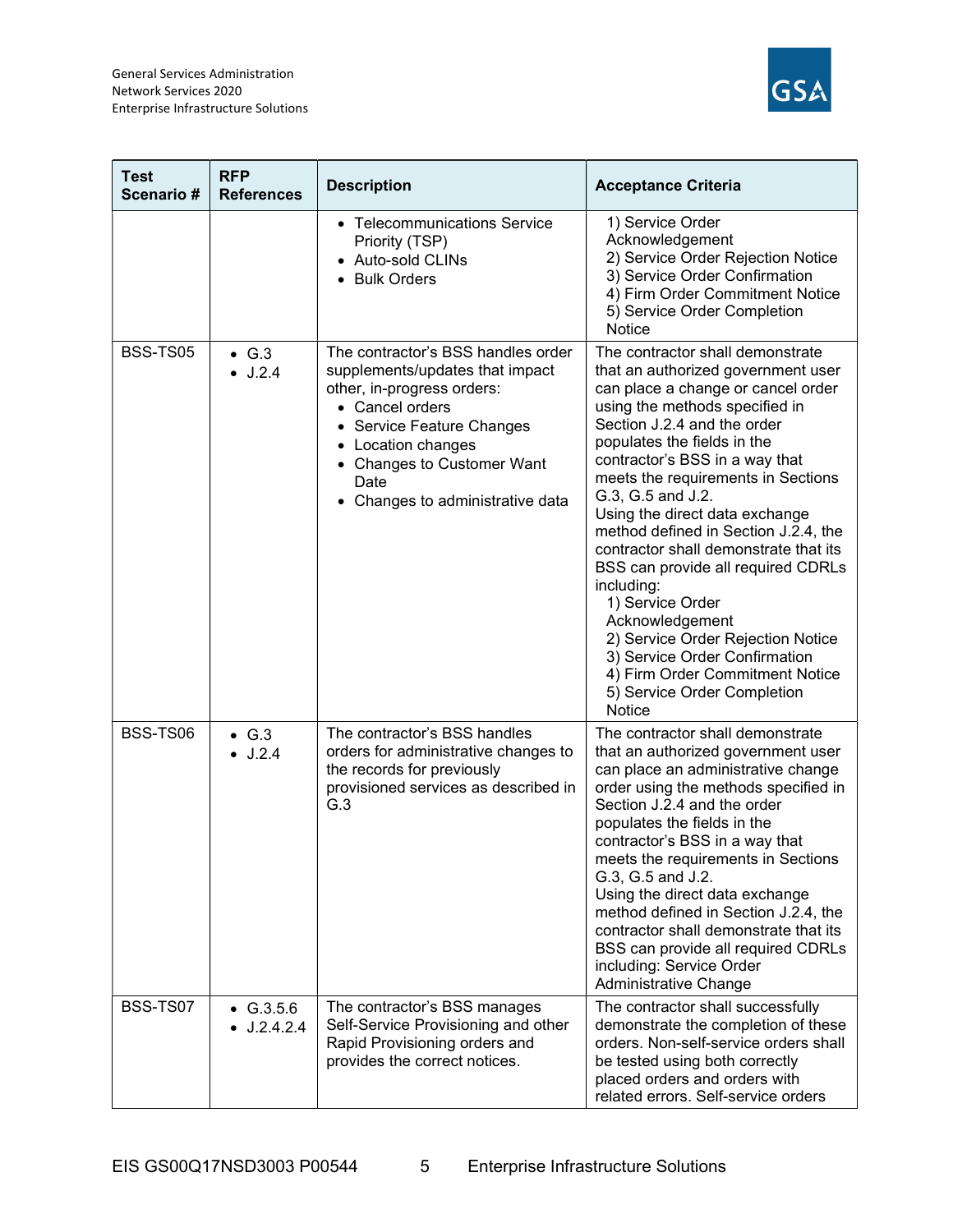

| <b>Test</b><br>Scenario# | <b>RFP</b><br><b>References</b>                                                            | <b>Description</b>                                                                                                                                                                                                                                                                                                                                                                                                                                                                                                                                                                                                                               | <b>Acceptance Criteria</b>                                                                                                                                                                                                                                                                                                                                                                                                                                                                                                                                                                                                                                                                                                                                                                                                                                                      |
|--------------------------|--------------------------------------------------------------------------------------------|--------------------------------------------------------------------------------------------------------------------------------------------------------------------------------------------------------------------------------------------------------------------------------------------------------------------------------------------------------------------------------------------------------------------------------------------------------------------------------------------------------------------------------------------------------------------------------------------------------------------------------------------------|---------------------------------------------------------------------------------------------------------------------------------------------------------------------------------------------------------------------------------------------------------------------------------------------------------------------------------------------------------------------------------------------------------------------------------------------------------------------------------------------------------------------------------------------------------------------------------------------------------------------------------------------------------------------------------------------------------------------------------------------------------------------------------------------------------------------------------------------------------------------------------|
|                          |                                                                                            |                                                                                                                                                                                                                                                                                                                                                                                                                                                                                                                                                                                                                                                  | shall be tested with correctly placed<br>orders and to ensure that the<br>contractor's BSS does not permit<br>the placement of incorrect orders.<br>Using the direct data exchange<br>method defined in Section J.2.4, the<br>contractor shall demonstrate that its<br>BSS can provide all required CDRLs<br>including:<br>1) Service Order<br>Acknowledgement<br>2) Service Order Completion<br><b>Notice</b>                                                                                                                                                                                                                                                                                                                                                                                                                                                                  |
| BSS-TS08                 | $\bullet$ G.4<br>$\bullet$ J.2.5<br>$\bullet$ J.2.6<br>$\bullet$ J.2.7<br>$\bullet$ J.2.10 | The contractor's BSS properly<br>manages inventory and billing:<br>• Generates the inventory of<br>services delivered by the<br>contractor<br>• Produces output that is<br>consistent with order and billing<br>details<br>• Generates the detailed billing in<br>accordance with the Billing<br>Invoice (BI) CDRL<br>• Properly handles usage-based<br>billing<br>• Calculates billing based on the<br>contractor's awarded pricing<br>• Correctly calculates the AGF<br>due to GSA and produces the<br>required AGF CDRLs<br>• Provides accurate calculation of<br>rounding and proration related<br>to Billing, Taxes, Fees and<br>Surcharges | The contractor shall demonstrate<br>that its service inventory<br>management system maintains a<br>complete and accurate inventory of<br>EIS service orders in a way that<br>meets the requirements in G.7 and<br>G.5 and Section J.2 CDIP and is<br>verified and accepted by GSA.<br>The contractor shall demonstrate<br>that the output of its billing data<br>elements is consistent with the<br>orders entered into its BSS and that<br>the billing data elements meet the<br>requirements in Sections G.3, G.5<br>and J.2.<br>Using the direct data exchange<br>method defined in Sections J.2.5-<br>J.2.7, the contractor shall<br>demonstrate that its BSS can<br>provide all required CDRLs<br>including:<br>1) Billing Invoice<br>2) Billing Adjustment<br>3) Tax Detail<br>4) AGF Detail<br>5) AGF Electronic Funds Transfer<br>Report<br>6) Inventory Reconciliation |
| BSS-TS09                 | • $G.4.4$<br>$\bullet$ J.2.6                                                               | The contractor's BSS properly<br>manages all dispute types with<br>appropriate handling for:<br>• Billing disputes<br>Inventory disputes<br>• SLA disputes<br>• Dispute tracking and reporting                                                                                                                                                                                                                                                                                                                                                                                                                                                   | The contractor shall demonstrate<br>that its BSS can accept and issue<br>disputes as well as tracking them to<br>resolution.<br>Using the direct data exchange<br>method defined in Sections J.2.5-<br>J.2.7, the contractor shall<br>demonstrate that its BSS can                                                                                                                                                                                                                                                                                                                                                                                                                                                                                                                                                                                                              |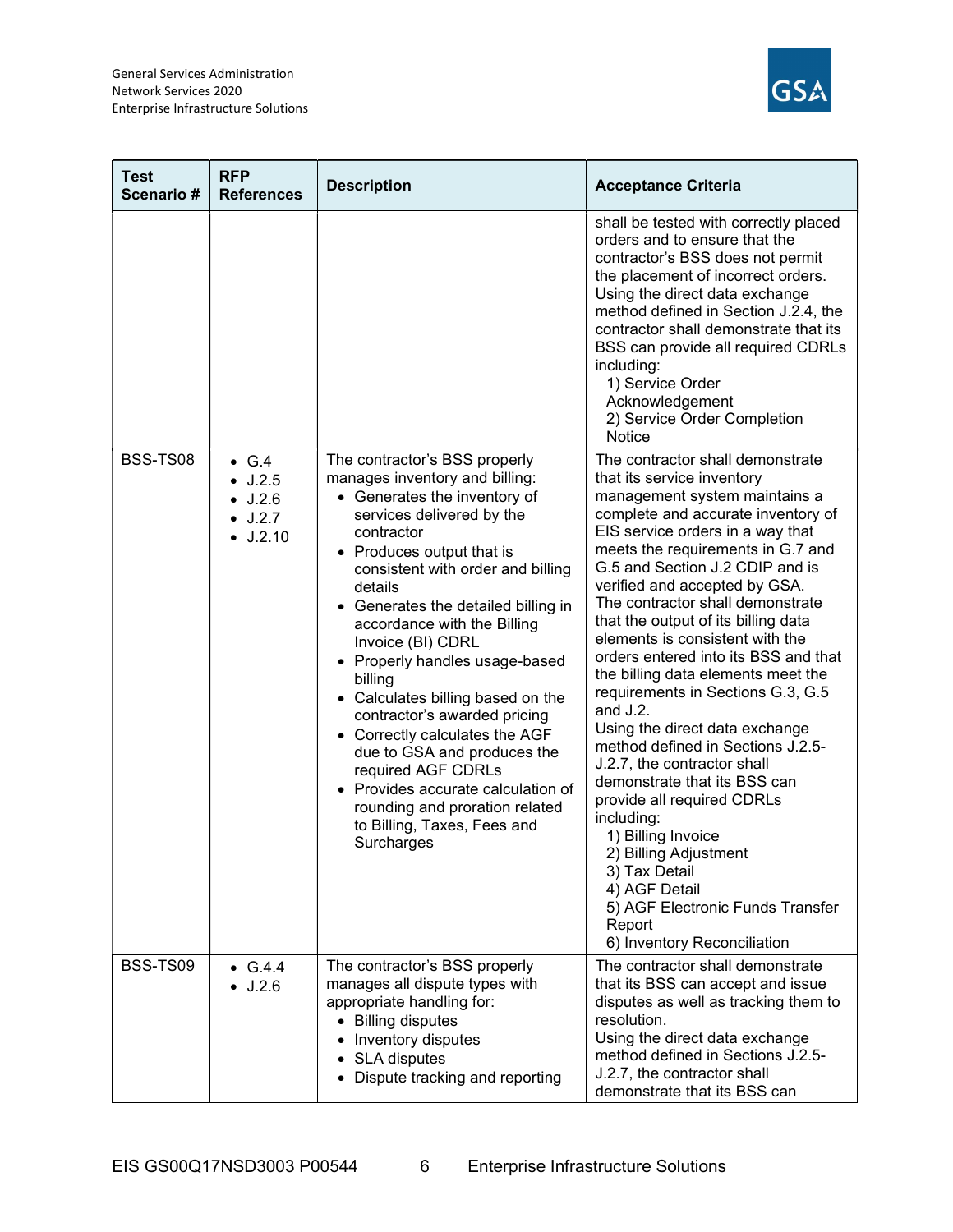

| <b>Test</b><br><b>Scenario</b> # | <b>RFP</b><br><b>References</b>  | <b>Description</b>                                                                                                                                                                                                                                    | <b>Acceptance Criteria</b>                                                                                                                                                                                                                                                                                                                                                                                                                                    |
|----------------------------------|----------------------------------|-------------------------------------------------------------------------------------------------------------------------------------------------------------------------------------------------------------------------------------------------------|---------------------------------------------------------------------------------------------------------------------------------------------------------------------------------------------------------------------------------------------------------------------------------------------------------------------------------------------------------------------------------------------------------------------------------------------------------------|
|                                  |                                  |                                                                                                                                                                                                                                                       | provide all required CDRLs<br>including:<br>1) Dispute<br>2) Dispute Report                                                                                                                                                                                                                                                                                                                                                                                   |
| <b>BSS-TS10</b>                  | $\bullet$ G.8<br>$\bullet$ J.2.8 | The contractor's BSS properly<br>manages SLA Management:<br>• SLA Reporting<br>• SLA Credit Request handling<br>and response                                                                                                                          | The contractor shall demonstrate<br>that its BSS successfully tracks<br>SLAs with associated KPIs as well<br>as reporting SLA performance and<br>providing sufficient information to<br>response to SLA Credit Requests.<br>Using the direct data exchange<br>method defined in Sections J.2.5-<br>J.2.7, the contractor shall<br>demonstrate that its BSS can<br>provide all required CDRLs<br>including:<br>1) SLA Report<br>2) SLA Credit Request Response |
| BSS-TS11                         | $\bullet$ J.2                    | The contractor's BSS produces<br>acceptable open-format reports<br>defined in the CDIP:<br>• Monthly Billing Information<br>Memorandum<br>• Trouble Management Incident<br>Performance Report<br>• Trouble Management<br>Performance Summary Report   | The contractor shall demonstrate,<br>via sample reports, that the open-<br>format reports specified are<br>sufficiently detailed and clear so as<br>to meet the government's<br>requirements.                                                                                                                                                                                                                                                                 |
| <b>BSS-TS12</b>                  | $\bullet$ J.2                    | The contractor's BSS testing<br>includes regression testing of all key<br>features including ordering, service<br>assurance, and billing.<br>NOTE: Applies only to testing<br>conducted as part of system<br>changes, not initial BSS<br>development. | The contractor shall demonstrate<br>that its BSS meets regression<br>testing.<br>The BSS test plan shall include<br>regression testing; however, actual<br>regression testing will not be part of<br>initial test and acceptance.                                                                                                                                                                                                                             |
| BSS-TS13                         | $\bullet$ G.5.6                  | The contractor's BSS has passed<br>A&A as defined in Section G.5.6.                                                                                                                                                                                   | The contractor shall demonstrate<br>that the BSS meets FISMA<br>Moderate requirements.                                                                                                                                                                                                                                                                                                                                                                        |

## E.2.1.3 BSS Test Cases

The contractor shall accept, incorporate into the BSS Test Plan, and successfully execute test cases provided for each of the test scenarios above.

The contractor shall accept the following test conditions: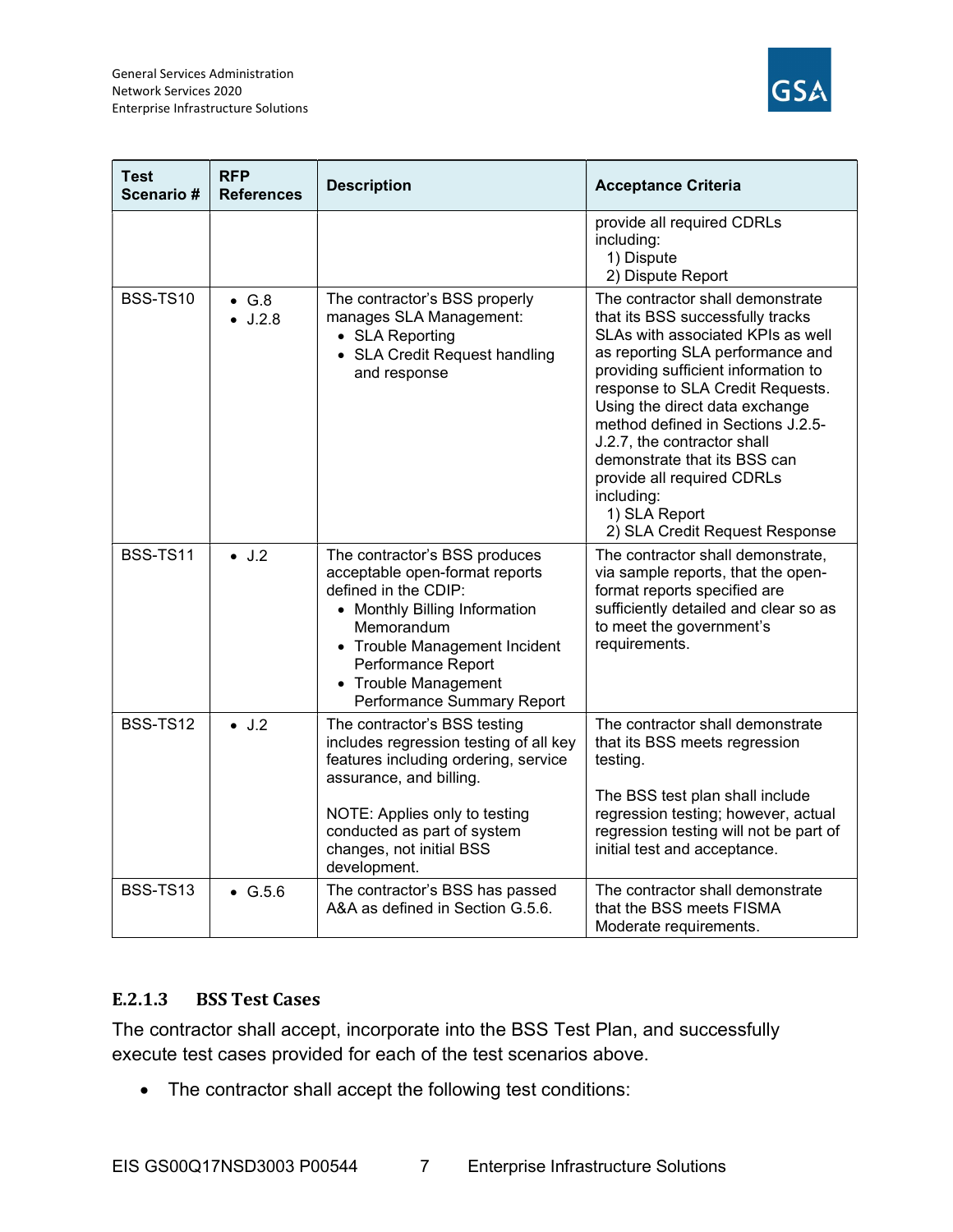

- o No testing between the contractor and GSA shall occur until both the contractor's BSS and GSA Conexus have passed unit testing.
- $\circ$  All testing to be performed on the actual system to be used in delivering service (i.e. special purpose "test systems" shall not be used).
- o Unless otherwise specified, all data transfers are to use the mechanism specified in Section J.2 for that data set.
- The contractor shall use GSA provided test data for all BSS verification testing unless specified otherwise:
	- o This data shall be used for testing purposes only.
	- o No customer "live" data shall be used for testing.
	- $\circ$  This data shall be a realistic simulation of actual customer data.
	- $\circ$  The test data shall include, in some tests, intentional errors intended to test the contractor's BSS error handling.
- BSS testing shall follow a tiered approach:
	- $\circ$  The contractor shall accept multiple test cases for the test scenarios defined in Section E.2.1.2.
	- o The contractor shall accept, incorporate into the BSS Test Plan, and successfully execute each test case with one or more test data sets.
	- o In providing test data sets, GSA will group them into Test Subcases:
		- Each Test Subcase shall contain data sets intended to test a specific "real world" test case (e.g. a complete and accurate disconnect order)
		- Each test subcase shall include at least two complete test data sets
- BSS functional testing acceptance:
	- o The contractor's BSS shall not have completed functional testing until all BSS Test Scenarios (Section E.2.1.2) are passed.
	- o A test scenario shall not be considered passed until the contractor's BSS properly handles each associated test case.
	- o A test case shall not be considered passed until the contractor's BSS properly handles each associated subcase twice in succession using different data sets.
	- o A subcase shall not be considered passed until the contractor's BSS properly handles the data sets following the prescribed actions with no errors or warnings.
- BSS security testing acceptance is defined in Section G.5.6 and associated references.

The individual test cases are defined in the tables in the subsections below. Each test case table includes the following headings: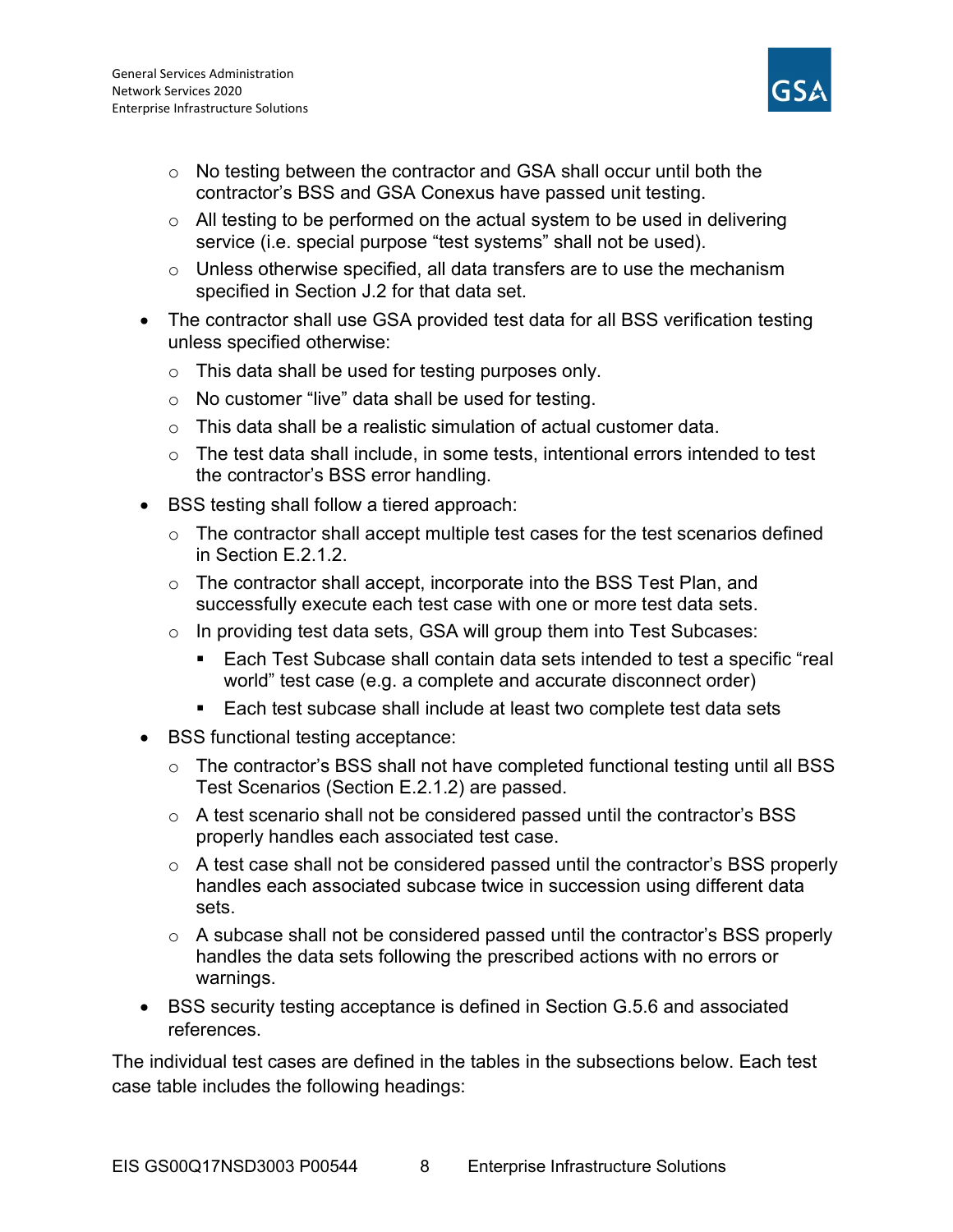

- Test Scenario: The associated test scenario from Section E.2.1.2.
- Test Case ID: Identification number for the test case.
- Test Case Description: Brief title of the test case.
- Requirements Reference(s): Where the functional requirements that are being tested can be found.
- Prerequisites: Actions that must be completed prior to implementing the test case (in addition to the general prerequisites for all testing).
- Government Input(s): Data the government will provide as input to the test case.
- Expected BSS Output(s): Expected data or actions from the contractor's BSS.
- Data Set Description: Brief description of the data sets the government intends to provide as part of testing.
- Acceptance Criteria: Factors to be checked prior to acceptance of the test results. The table below defines the terms used:

| Criteria                         | <b>Definition</b>                                                                                                                                            |
|----------------------------------|--------------------------------------------------------------------------------------------------------------------------------------------------------------|
| Successful data transfer         | The contractor demonstrates that data transmitted was<br>received intact without error using the formats and<br>mechanisms described in the test case.       |
| Correct technical aspects        | The contractor demonstrates that data transfers were<br>completed using the correct mechanism, in the correct<br>format, and with the correct structure.     |
| Evidence of failure notification | The contractor demonstrates that expected notifications<br>of failure were properly issued.                                                                  |
| No partial import                | The contractor demonstrates that their BSS does not<br>import partial data in cases where the data is corrupt or<br>otherwise cannot be imported in full.    |
| All required CDRLs               | The contractor demonstrates that the expected CDRLs<br>(listed in the expected output section) are all delivered.                                            |
| Accurate data based on inputs    | The contractor demonstrates that the data provided in<br>CDRLs is accurate and reflects the data provided by the<br>government inputs and the prerequisites. |
| Access granted                   | The contractor demonstrates that the user gains access<br>to resources as expected.                                                                          |
| Access denied                    | The contractor demonstrates that the user is denied<br>access to resources as expected.                                                                      |
| No errors displayed              | The contractor demonstrates that the user is not shown<br>any unexpected errors.                                                                             |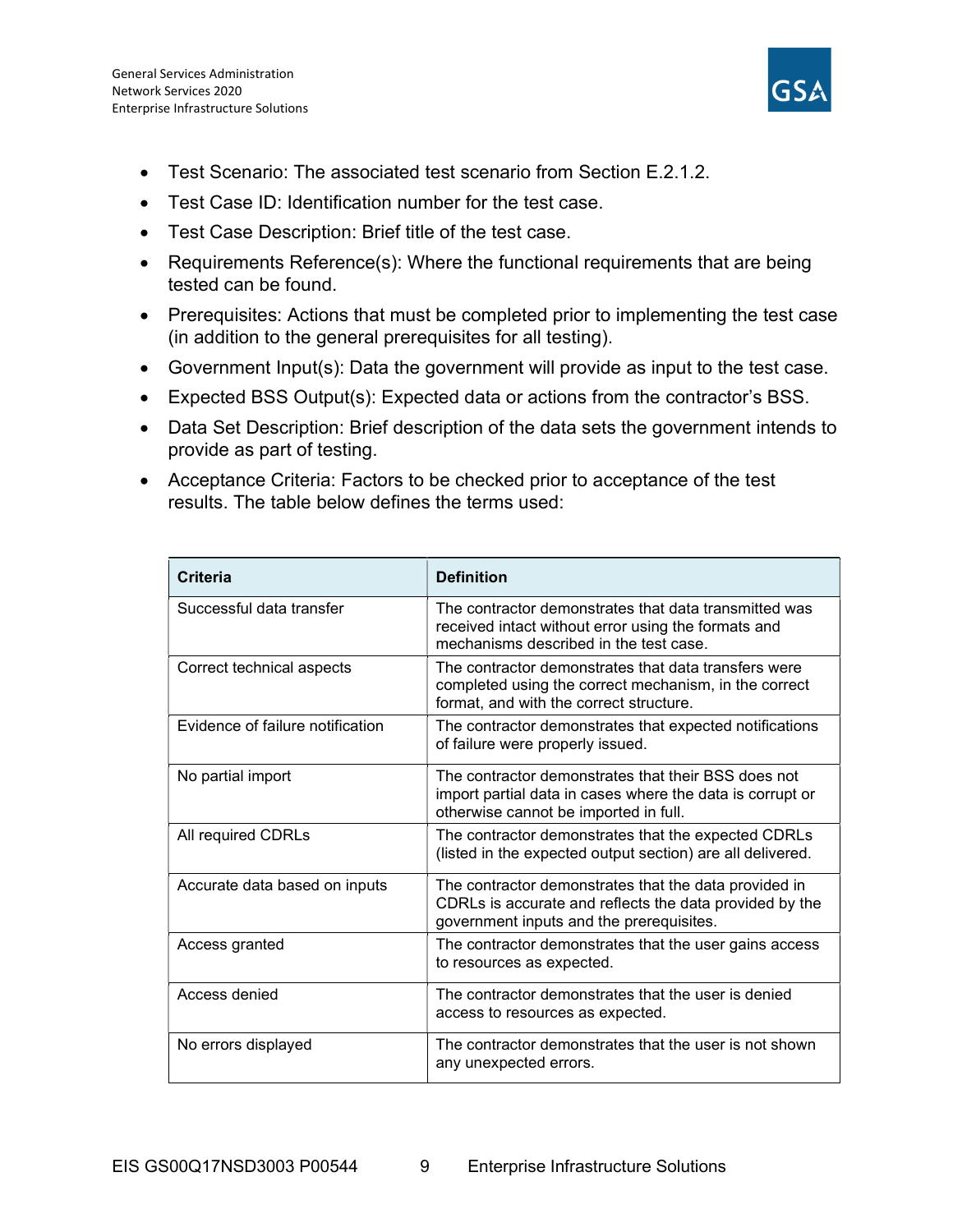

| <b>Criteria</b>                  | <b>Definition</b>                                                                                                                                                                                                                                                                                      |
|----------------------------------|--------------------------------------------------------------------------------------------------------------------------------------------------------------------------------------------------------------------------------------------------------------------------------------------------------|
| Appropriate errors are displayed | The contractor demonstrates that the user is shown the<br>expected errors.                                                                                                                                                                                                                             |
| CDRLs are internally consistent  | The contractor demonstrates that the data provided in<br>the expected CDRLs is internally consistent between the<br>set of CDRLs.                                                                                                                                                                      |
| Complies with calculation rules  | The contractor demonstrates that the data provided in<br>the CDRLs matches that which would be expected based<br>on rounding and proration calculation requirements.                                                                                                                                   |
| Each CDRL meets requirements     | The contractor demonstrates that the provided CDRLs<br>meet the requirements specified by the government<br>(used for CDRLs without detailed format requirements).<br>Standard requirements include, at minimum:<br>• CDRL contains the required information<br>• CDRL is clear and readily understood |
| Contractor BSS receives ATO      | The contractor demonstrates that the BSS has received<br>Authorization to Operate (ATO) and has been approved<br>by GSA based on relevant security requirements as<br>defined in Section G.5.6 and references therein.                                                                                 |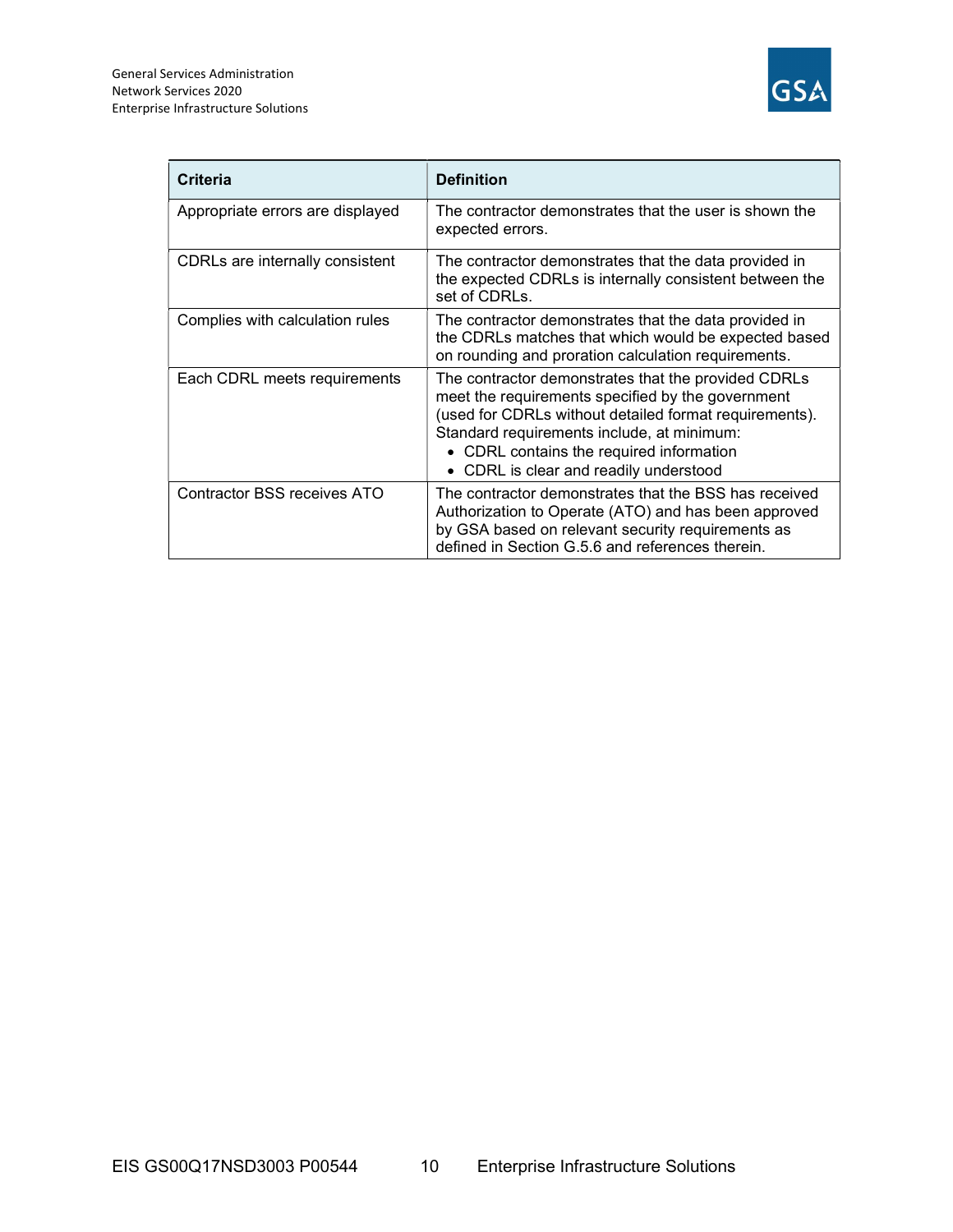

## E.2.1.3.1 BSS-TS01: Direct Data Exchange

#### E.2.1.3.1.1 BSS-TS01-01: XML over Secure Web Services

| <b>Test Scenario</b>             | BSS-TS01: Direct Data Exchange                                                                                                                                        |
|----------------------------------|-----------------------------------------------------------------------------------------------------------------------------------------------------------------------|
| <b>Test Case ID</b>              | <b>BSS-TS01-01</b>                                                                                                                                                    |
| <b>Test Case Description</b>     | <b>XML over Secure Web Services</b>                                                                                                                                   |
| <b>Requirements Reference(s)</b> | • $G.5.3.2$<br>$\bullet$ J.2.9                                                                                                                                        |
| <b>Prerequisites</b>             | $\bullet$ N/A                                                                                                                                                         |
| <b>Government Input(s)</b>       | Instructions to submit xml over web services will be provided at the<br>٠<br>time of BSS testing                                                                      |
| <b>Expected Output(s)</b>        | • Properly formatted contractor data set that meets the following<br>criteria:<br>Listed as using web services as the transfer mechanism in<br>$\circ$<br>Section J.2 |
|                                  | Includes data derived from the government input<br>$\circ$                                                                                                            |
| <b>Acceptance Criteria</b>       | • Successful data transfer<br>• Correct technical aspects                                                                                                             |
| <b>Data Set Description</b>      | $\bullet$ N/A                                                                                                                                                         |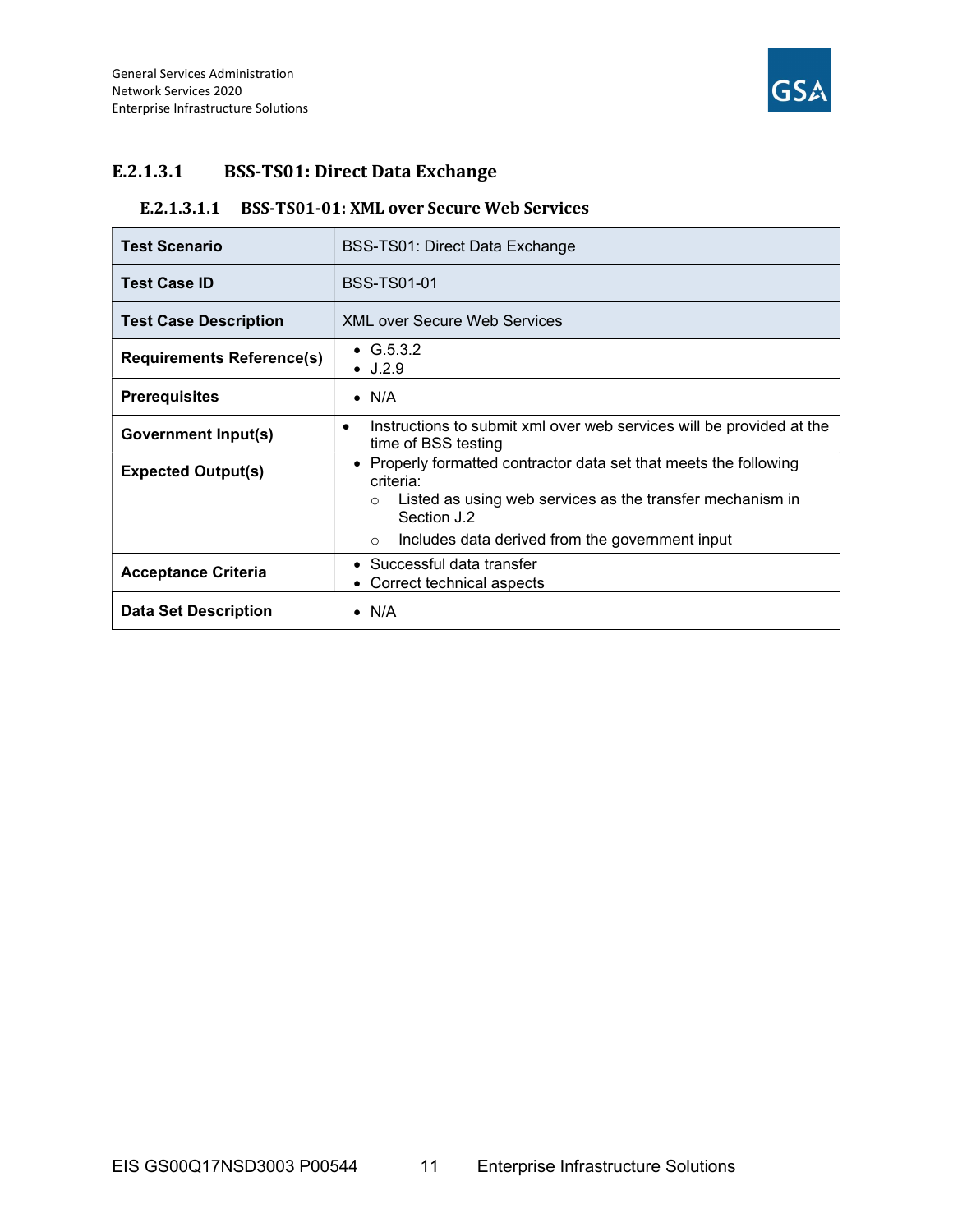

| <b>Test Scenario</b>             | BSS-TS01: Direct Data Exchange                                                                                                                                           |  |
|----------------------------------|--------------------------------------------------------------------------------------------------------------------------------------------------------------------------|--|
| <b>Test Case ID</b>              | <b>BSS-TS01-02</b>                                                                                                                                                       |  |
| <b>Test Case Description</b>     | PSV over SFTP                                                                                                                                                            |  |
| <b>Requirements Reference(s)</b> | • $G.5.3.2$<br>$\bullet$ J.2.9                                                                                                                                           |  |
| <b>Prerequisites</b>             | $\bullet$ N/A                                                                                                                                                            |  |
| Government Input(s)              | • Properly formatted government data set listed as using SFTP as<br>the transfer mechanism in Section J.2                                                                |  |
| <b>Expected Output(s)</b>        | • Properly formatted contractor data set that meets the following<br>criteria:<br>Listed as using SFTP as the transfer mechanism in Section<br>$\circ$                   |  |
|                                  | J.2<br>Includes data derived from the government input<br>$\circ$                                                                                                        |  |
| <b>Acceptance Criteria</b>       | • Successful transfer of PSV data<br>Correct technical aspects                                                                                                           |  |
| <b>Data Set Description</b>      | Each government-provided test data set will include:<br>$\bullet$<br>One government data set listed as using SFTP as the transfer<br>$\circ$<br>mechanism in Section J.2 |  |

#### E.2.1.3.1.2 BSS-TS01-02: PSV over SFTP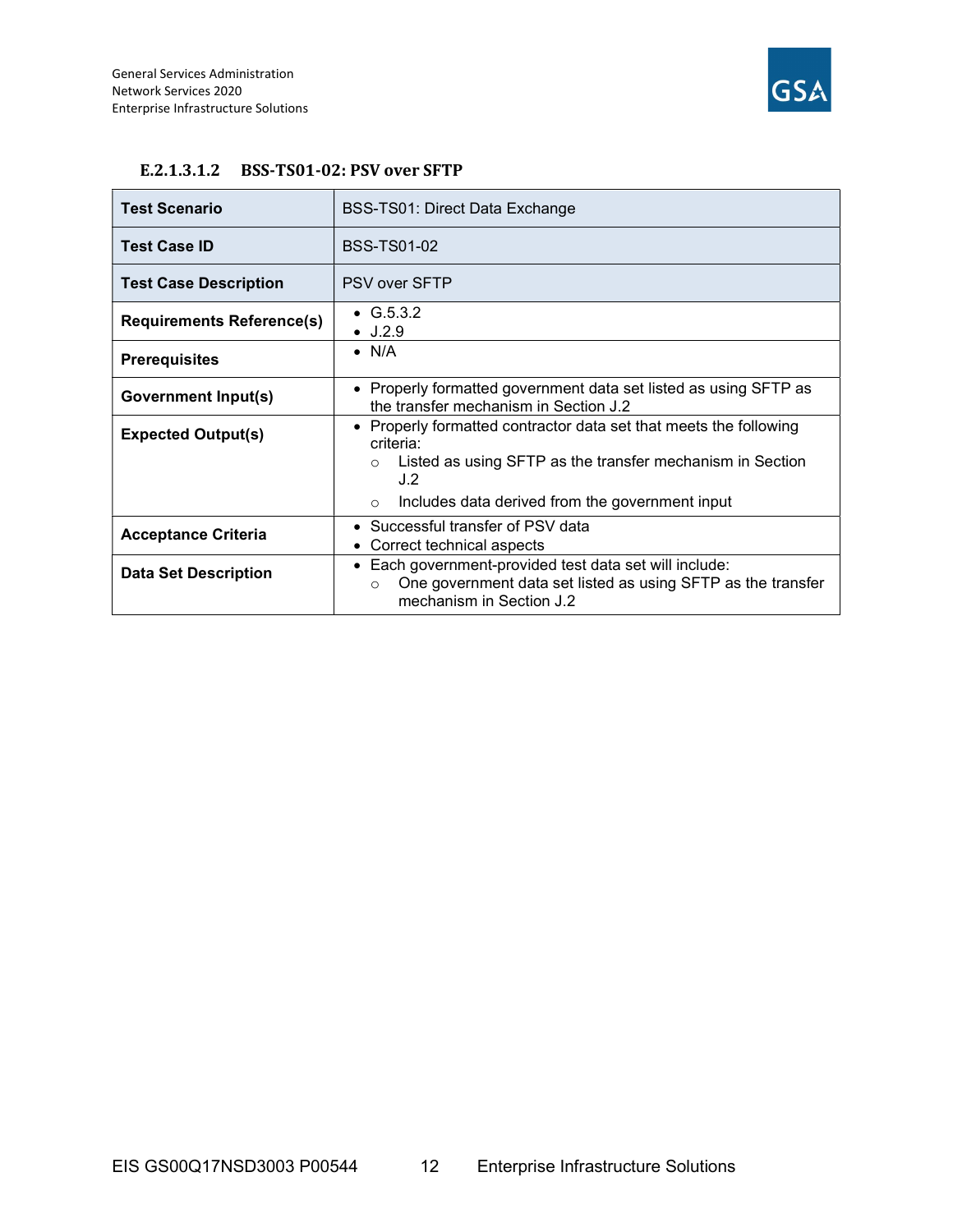General Services Administration Network Services 2020 Enterprise Infrastructure Solutions



#### E.2.1.3.1.3 Reserved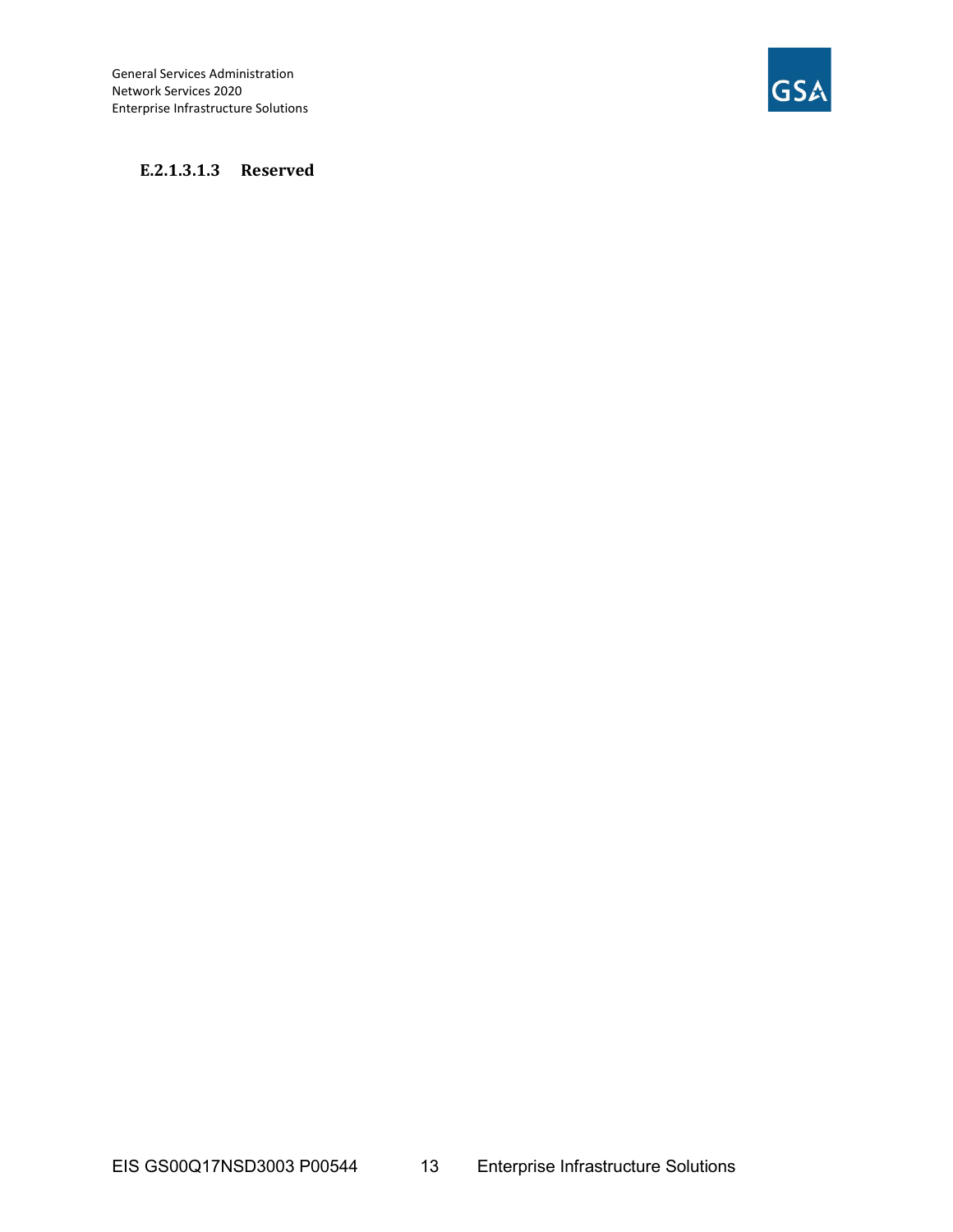

| <b>Test Scenario</b>             | BSS-TS01: Direct Data Exchange                                                                                                                                           |
|----------------------------------|--------------------------------------------------------------------------------------------------------------------------------------------------------------------------|
| <b>Test Case ID</b>              | <b>BSS-TS01-04</b>                                                                                                                                                       |
| <b>Test Case Description</b>     | Error Handling: PSV over SFTP                                                                                                                                            |
| <b>Requirements Reference(s)</b> | • $G.5.3.2$<br>$\bullet$ J.2.9                                                                                                                                           |
| <b>Prerequisites</b>             | $\bullet$ N/A                                                                                                                                                            |
| Government Input(s)              | Invalid government data set listed as using SFTP as the transfer<br>mechanism in Section J.2                                                                             |
| <b>Expected Output(s)</b>        | • Notification from the contractor of failed import                                                                                                                      |
| <b>Acceptance Criteria</b>       | • Evidence of failure notification<br>• No partial import                                                                                                                |
| <b>Data Set Description</b>      | Each government-provided test data set will include:<br>$\bullet$<br>One government data set listed as using SFTP as the transfer<br>$\circ$<br>mechanism in Section J.2 |
|                                  | One or more formatting errors (e.g. missing delimiters)<br>$\circ$                                                                                                       |

## E.2.1.3.1.4 BSS-TS01-04: Error Handling: PSV over SFTP

## E.2.1.3.2 BSS-TS02: Task Order Data Management

#### E.2.1.3.2.1 BSS-TS02-01: Direct Billing Account Setup

| <b>Test Scenario</b>             | BSS-TS02: Task Order and Account Management Setup                                                                                                                           |
|----------------------------------|-----------------------------------------------------------------------------------------------------------------------------------------------------------------------------|
| <b>Test Case ID</b>              | <b>BSS-TS02-01</b>                                                                                                                                                          |
| <b>Test Case Description</b>     | Direct Billing Account Setup                                                                                                                                                |
| <b>Requirements Reference(s)</b> | $\bullet$ G.3<br>$\bullet$ J.2.2<br>$\bullet$ J.2.3                                                                                                                         |
| <b>Prerequisites</b>             | $\bullet$ N/A                                                                                                                                                               |
| Government Input(s)              | • Task order controlled data as defined in Section J.2.3<br>• Task order associated data as defined in Section J.2.3<br>• System Reference data as defined in Section J.2.3 |
| <b>Expected Output(s)</b>        | Direct Billed Agency Setup (DBAS) CDRL<br>$\bullet$                                                                                                                         |
| <b>Acceptance Criteria</b>       | • All required CDRLs as defined in Section J.2.3<br>• Accurate data based on inputs<br>Correct technical aspects<br>$\bullet$                                               |
| <b>Data Set Description</b>      | Each government-provided test data set will include:<br>$\bullet$<br>Sample TO controlled data transferred in the form of a sample<br>$\circ$<br>TO                         |
|                                  | Sample TO associated data transferred in free format (not<br>$\circ$<br>previously defined) unless the contractor specifies in their                                        |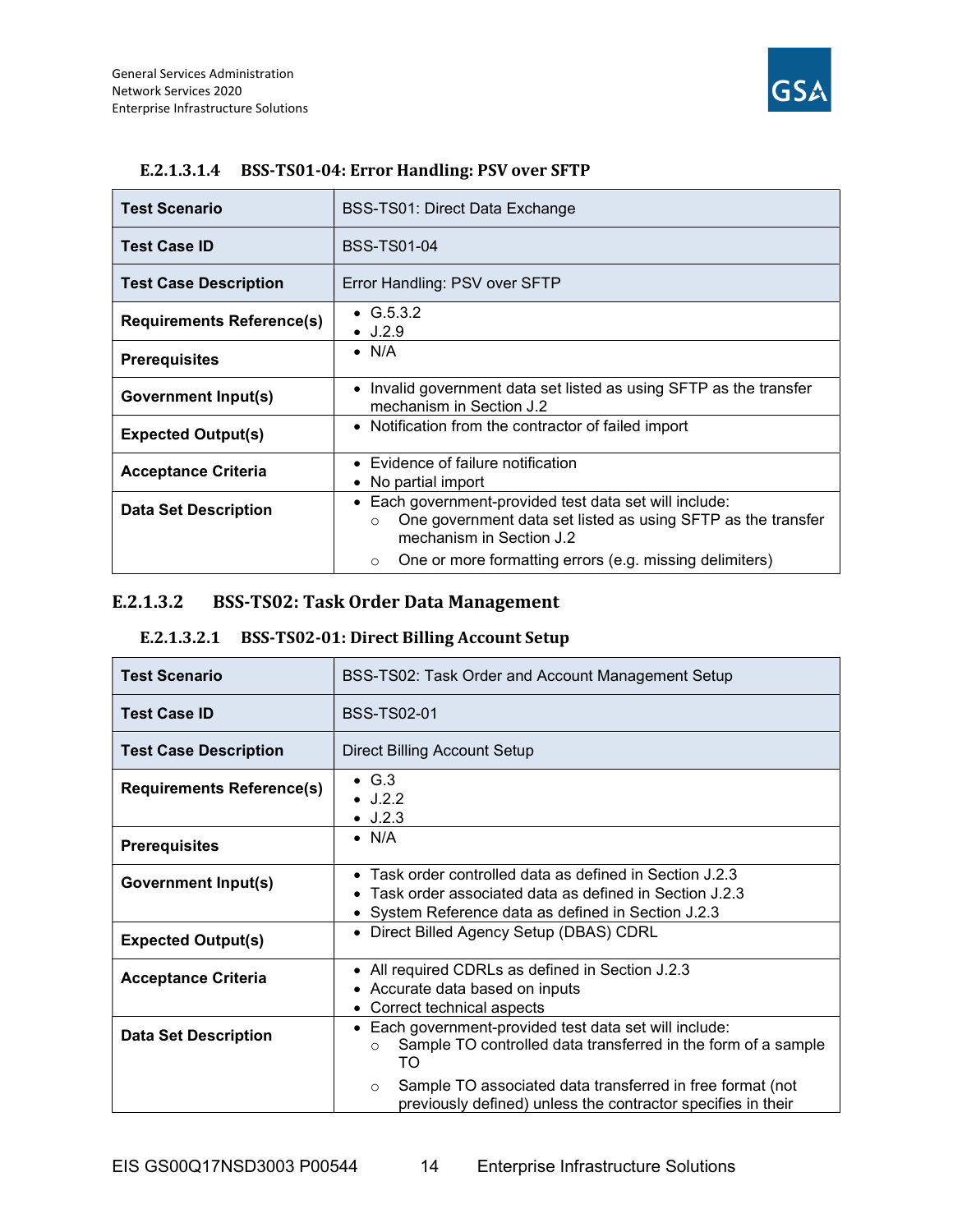

| proposal that customer registration is to be submitted via their<br>web interface and that interface collects all of the required data |
|----------------------------------------------------------------------------------------------------------------------------------------|
| Sample System Reference data transferred using the<br>mechanism specified in Section J.2                                               |

#### E.2.1.3.2.2 Reserved

## E.2.1.3.3 BSS-TS03: Role Based Access Control

| E.2.1.3.3.1 BSS-TS03-01: Authorized User Access Verification |
|--------------------------------------------------------------|
|--------------------------------------------------------------|

| <b>Test Scenario</b>             | BSS-TS03: Role Based Access Control                                                          |
|----------------------------------|----------------------------------------------------------------------------------------------|
| <b>Test Case ID</b>              | <b>BSS-TS03-01</b>                                                                           |
| <b>Test Case Description</b>     | Authorized User Access Verification                                                          |
| <b>Requirements Reference(s)</b> | $\bullet$ G.5<br>$\bullet$ J.2.3                                                             |
| <b>Prerequisites</b>             | • TO controlled, TO associated, and System Reference data loaded<br>into contractor BSS      |
| <b>Government Input(s)</b>       | • User attempts to:<br>Sign into BSS<br>$\circ$                                              |
|                                  | Access BSS areas to which they are an authorized user<br>$\circ$                             |
|                                  | Exercise the full range of functionality (read/write) permitted for<br>$\circ$<br>their role |
| <b>Expected Output(s)</b>        | • User is permitted to:<br>Access to BSS<br>$\cap$                                           |
|                                  | Access BSS areas as authorized<br>$\circ$                                                    |
|                                  | Exercise assigned functionality<br>$\circ$                                                   |
| <b>Acceptance Criteria</b>       | • Access is granted<br>• No security errors displayed                                        |
| <b>Data Set Description</b>      | • Each government-provided test data set will include:<br>Role to be tested<br>$\cap$        |
|                                  | Functionality to be tested<br>$\circ$                                                        |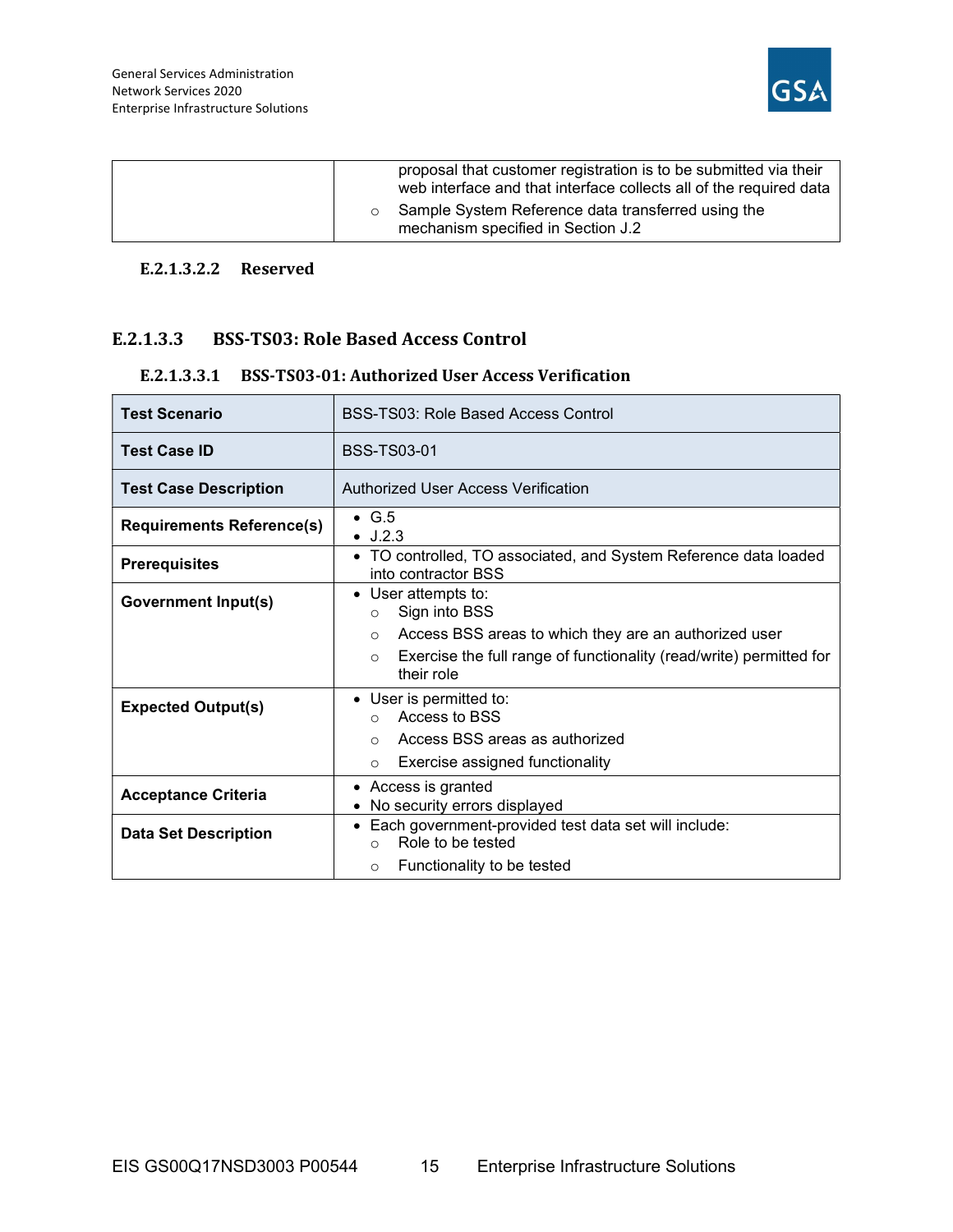

| <b>Test Scenario</b>             | BSS-TS03: Role Based Access Control                                                                                                                                              |
|----------------------------------|----------------------------------------------------------------------------------------------------------------------------------------------------------------------------------|
| <b>Test Case ID</b>              | <b>BSS-TS03-02</b>                                                                                                                                                               |
| <b>Test Case Description</b>     | Unauthorized User Access Denial Verification                                                                                                                                     |
| <b>Requirements Reference(s)</b> | $\bullet$ G.5<br>$\bullet$ J.2.3.                                                                                                                                                |
| <b>Prerequisites</b>             | • TO controlled, TO associated, and System Reference data loaded<br>into contractor BSS                                                                                          |
| <b>Government Input(s)</b>       | • User attempts to:<br>Sign into BSS<br>$\circ$                                                                                                                                  |
|                                  | Access BSS areas to which they are not an authorized user<br>$\circ$                                                                                                             |
|                                  | Exercise functionality (read/write) not permitted for their role<br>$\Omega$                                                                                                     |
| <b>Expected Output(s)</b>        | • User is denied access at the point appropriate the role, area and<br>functionality specified in the test data set:<br>Access to BSS<br>$\Omega$                                |
|                                  | Access to specific BSS areas<br>$\circ$                                                                                                                                          |
|                                  | Access to specific functionality<br>$\circ$                                                                                                                                      |
|                                  | • User is shown security error message                                                                                                                                           |
| <b>Acceptance Criteria</b>       | • Access is denied                                                                                                                                                               |
|                                  | • Appropriate errors are displayed                                                                                                                                               |
| <b>Data Set Description</b>      | • Each government-provided test data set will include:<br>Role to be tested (may be specified as none if the set is<br>$\circ$<br>intended to show denial of unauthorized users) |
|                                  | Functionality to be tested<br>$\circ$                                                                                                                                            |

#### E.2.1.3.3.2 BSS-TS03-02: Unauthorized User Access Denial Verification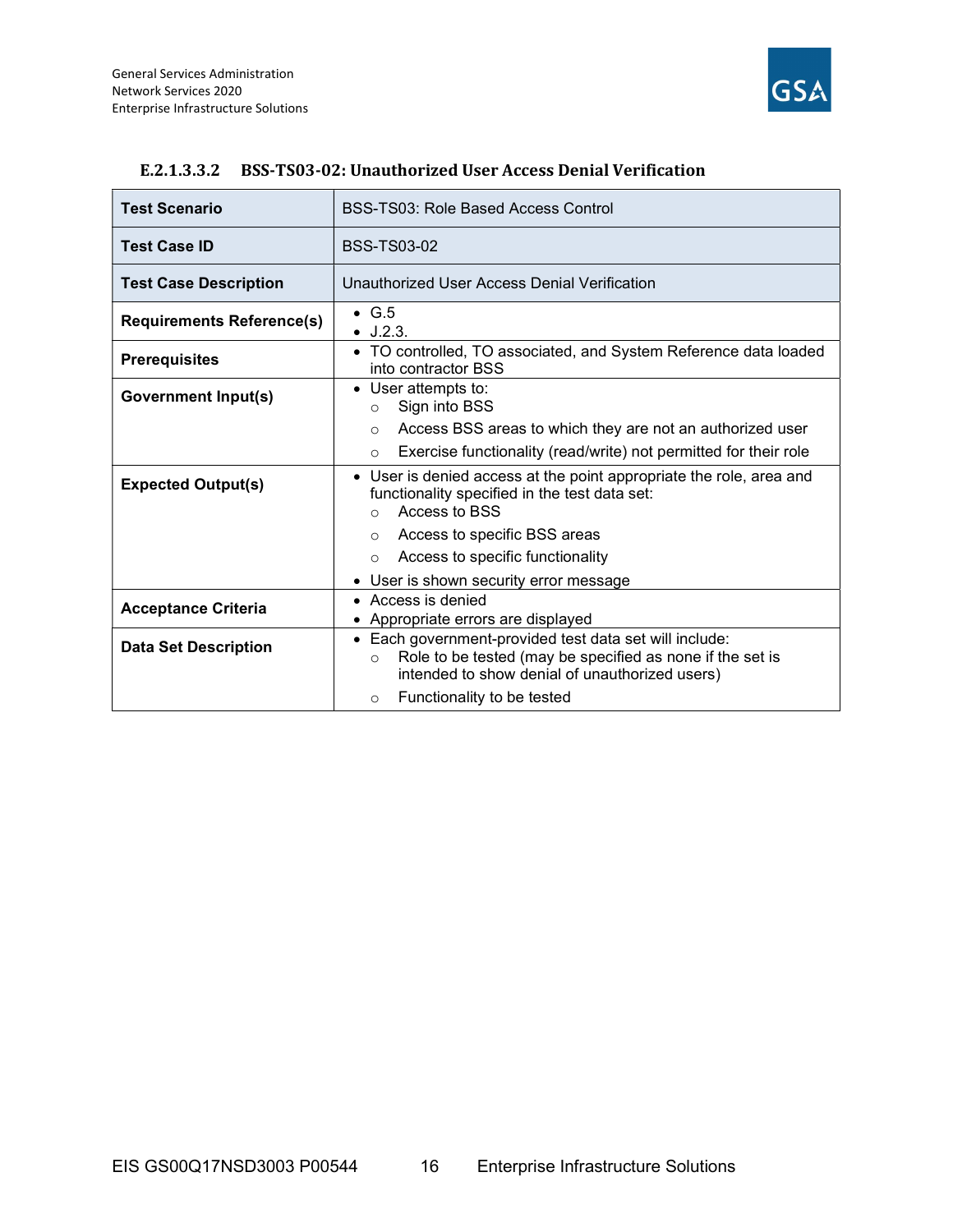

## E.2.1.3.4 BSS-TS04: Service Ordering

#### E.2.1.3.4.1 BSS-TS04-01: New Order via Web Interface

| <b>Test Scenario</b>             | <b>BSS-TS04: Service Ordering</b>                                                                                                                     |
|----------------------------------|-------------------------------------------------------------------------------------------------------------------------------------------------------|
| <b>Test Case ID</b>              | <b>BSS-TS04-01</b>                                                                                                                                    |
| <b>Test Case Description</b>     | New Order via Web Interface                                                                                                                           |
| <b>Requirements Reference(s)</b> | $\bullet$ G.3<br>$\bullet$ G.5.3.1<br>$\bullet$ J.2.4                                                                                                 |
| <b>Prerequisites</b>             | • TO controlled, TO associated, and System Reference data loaded<br>into contractor BSS                                                               |
| <b>Government Input(s)</b>       | • Service Order (SO) with all required data elements as described in<br>Section J.2.10.2.1.15                                                         |
| <b>Expected Output(s)</b>        | • Service Order notification CDRLs as defined in Section J.2.4:<br>Service Order Acknowledgment (SOA)<br>$\circ$                                      |
|                                  | Service Order Confirmation (SOC)<br>$\circ$                                                                                                           |
|                                  | Firm Order Commitment Notice (FOCN)<br>$\circ$                                                                                                        |
|                                  | Service Order Completion Notification (SOCN)<br>$\Omega$                                                                                              |
| <b>Acceptance Criteria</b>       | • All required CDRLs as defined in Section J.2.4<br>• Accurate data based on inputs<br>• Correct technical aspects                                    |
| <b>Data Set Description</b>      | • Each government-provided test data set will include:<br>A complete SO for one or more services listed in Section C.2<br>$\Omega$<br>of the contract |
|                                  | SO to be entered into the contactor's BSS via the contractor's<br>$\circ$<br>web interface as described in Section G.5.3.1                            |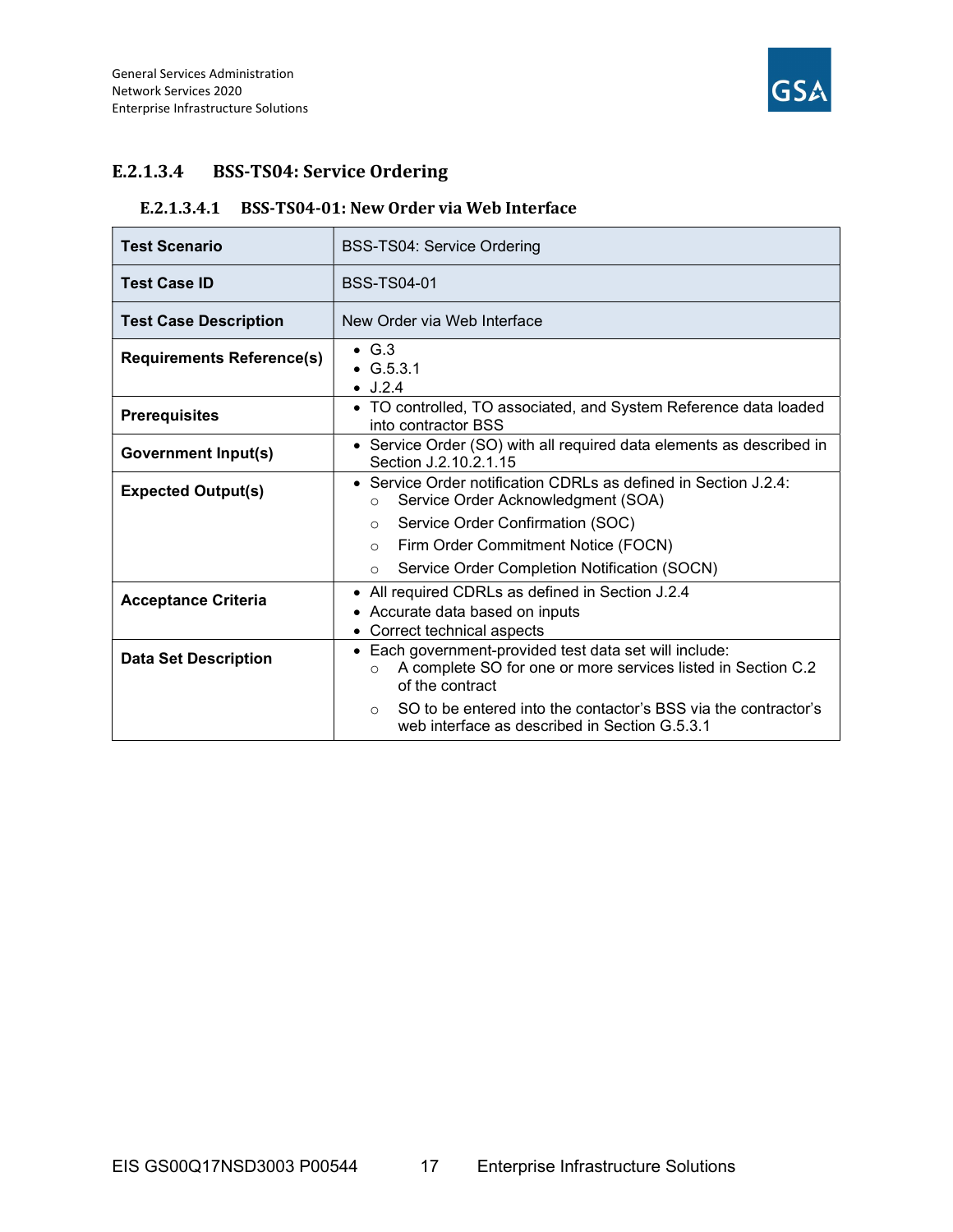

| <b>Test Scenario</b>             | BSS-TS04: Service Ordering                                                                                                                           |
|----------------------------------|------------------------------------------------------------------------------------------------------------------------------------------------------|
| <b>Test Case ID</b>              | <b>BSS-TS04-02</b>                                                                                                                                   |
| <b>Test Case Description</b>     | New Order via Email                                                                                                                                  |
| <b>Requirements Reference(s)</b> | $\bullet$ G.3<br>• $G.5.3.1$<br>J.2.4                                                                                                                |
| <b>Prerequisites</b>             | • TO controlled, TO associated, and System Reference data loaded<br>into contractor BSS                                                              |
| <b>Government Input(s)</b>       | • Service Order (SO) with all required data elements as described in<br>Section J.2.10.2.1.15                                                        |
| <b>Expected Output(s)</b>        | • Service Order notification CDRLs as defined in Section J.2.4:<br>Service Order Acknowledgment (SOA)<br>O                                           |
|                                  | Service Order Confirmation (SOC)<br>$\circ$                                                                                                          |
|                                  | Firm Order Commitment Notice (FOCN)<br>$\circ$                                                                                                       |
|                                  | Service Order Completion Notification (SOCN)<br>$\circ$                                                                                              |
| <b>Acceptance Criteria</b>       | • All required CDRLs as defined in Section J.2.4<br>• Accurate data based on inputs<br>• Correct technical aspects                                   |
| <b>Data Set Description</b>      | • Each government-provided test data set will include:<br>A complete SO for one or more services listed in Section C.2<br>$\circ$<br>of the contract |
|                                  | SO submitted via a means listed in J.2.4 other than the<br>$\cap$<br>contractor's web interface                                                      |

#### E.2.1.3.4.2 BSS-TS04-02: New Order via Email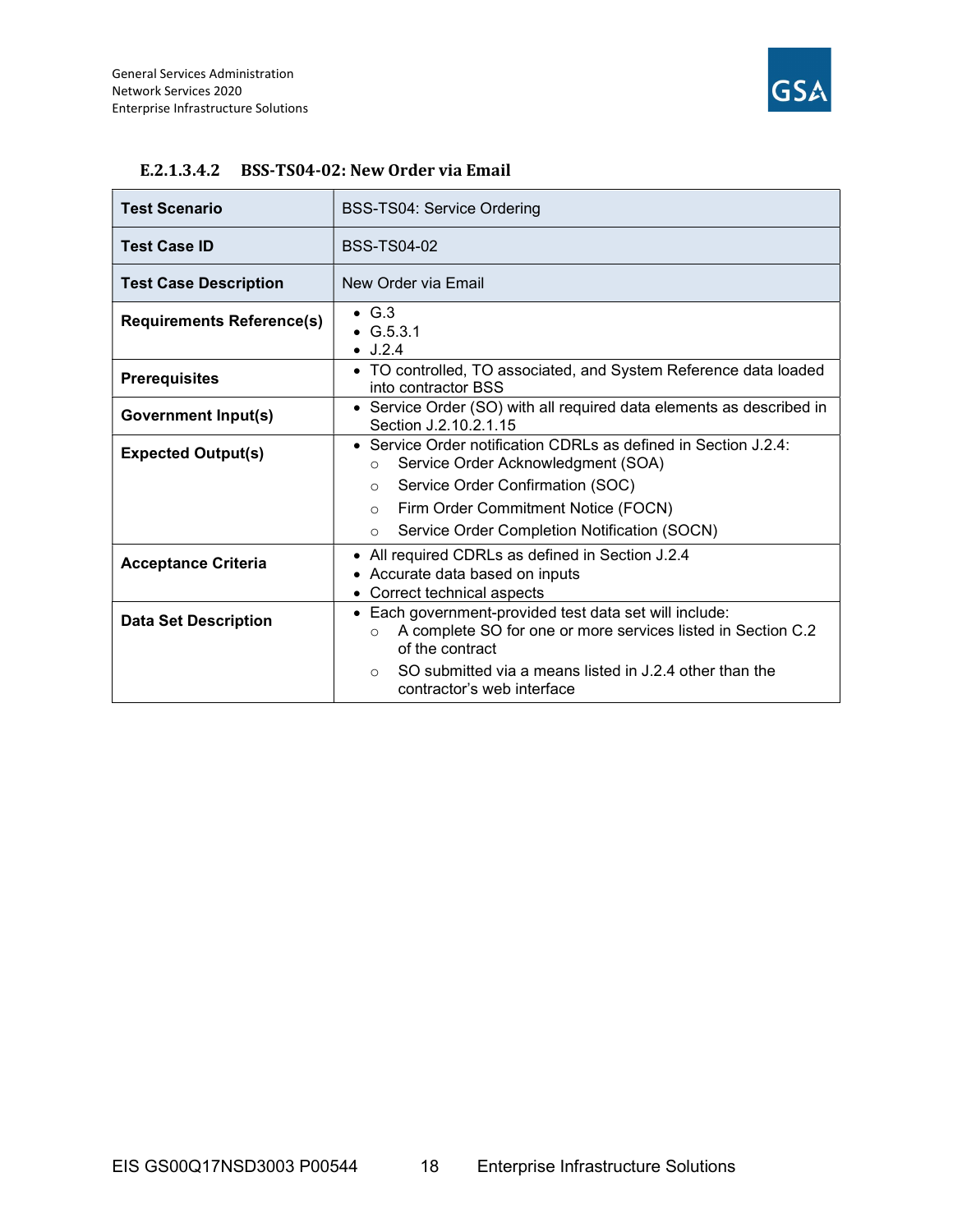

| <b>Test Scenario</b>             | BSS-TS04: Service Ordering                                                                                                                                                                                                                      |
|----------------------------------|-------------------------------------------------------------------------------------------------------------------------------------------------------------------------------------------------------------------------------------------------|
| <b>Test Case ID</b>              | <b>BSS-TS04-03</b>                                                                                                                                                                                                                              |
| <b>Test Case Description</b>     | Disconnect Order                                                                                                                                                                                                                                |
| <b>Requirements Reference(s)</b> | $\bullet$ G.3<br>J.2.4<br>$\bullet$ J.2.10.1.1.4.2                                                                                                                                                                                              |
| <b>Prerequisites</b>             | • TO controlled, TO associated, and System Reference data loaded<br>into contractor BSS<br>• Previously provisioned circuit or service element entered into the<br>contractor BSS                                                               |
| <b>Government Input(s)</b>       | • Service Order (SO) with all required data elements as described in<br>Section J.2.4 for the disconnect of<br>A circuit or service element (CLIN)<br>$\Omega$                                                                                  |
|                                  | A feature of a circuit or service element<br>$\Omega$                                                                                                                                                                                           |
| <b>Expected Output(s)</b>        | • Service Order notification CDRLs as defined in Section J.2.4:<br>Service Order Acknowledgment (SOA)<br>$\circ$                                                                                                                                |
|                                  | Service Order Confirmation (SOC)<br>$\circ$                                                                                                                                                                                                     |
|                                  | Firm Order Commitment Notice (FOCN) if required based on<br>$\circ$<br>the requirements described in Section J.2.4                                                                                                                              |
|                                  | Service Order Completion Notification (SOCN)<br>$\circ$                                                                                                                                                                                         |
| <b>Acceptance Criteria</b>       | • All required CDRLs<br>• Accurate data based on inputs<br>• Correct technical aspects                                                                                                                                                          |
| <b>Data Set Description</b>      | • Each government-provided test data set will include:<br>A complete SO for the disconnect of a circuit or service<br>$\circ$<br>element or a feature of a circuit or service element as<br>described in Section G.3 and Section J.2.10.1.1.4.2 |

#### E.2.1.3.4.3 BSS-TS04-03: Disconnect Order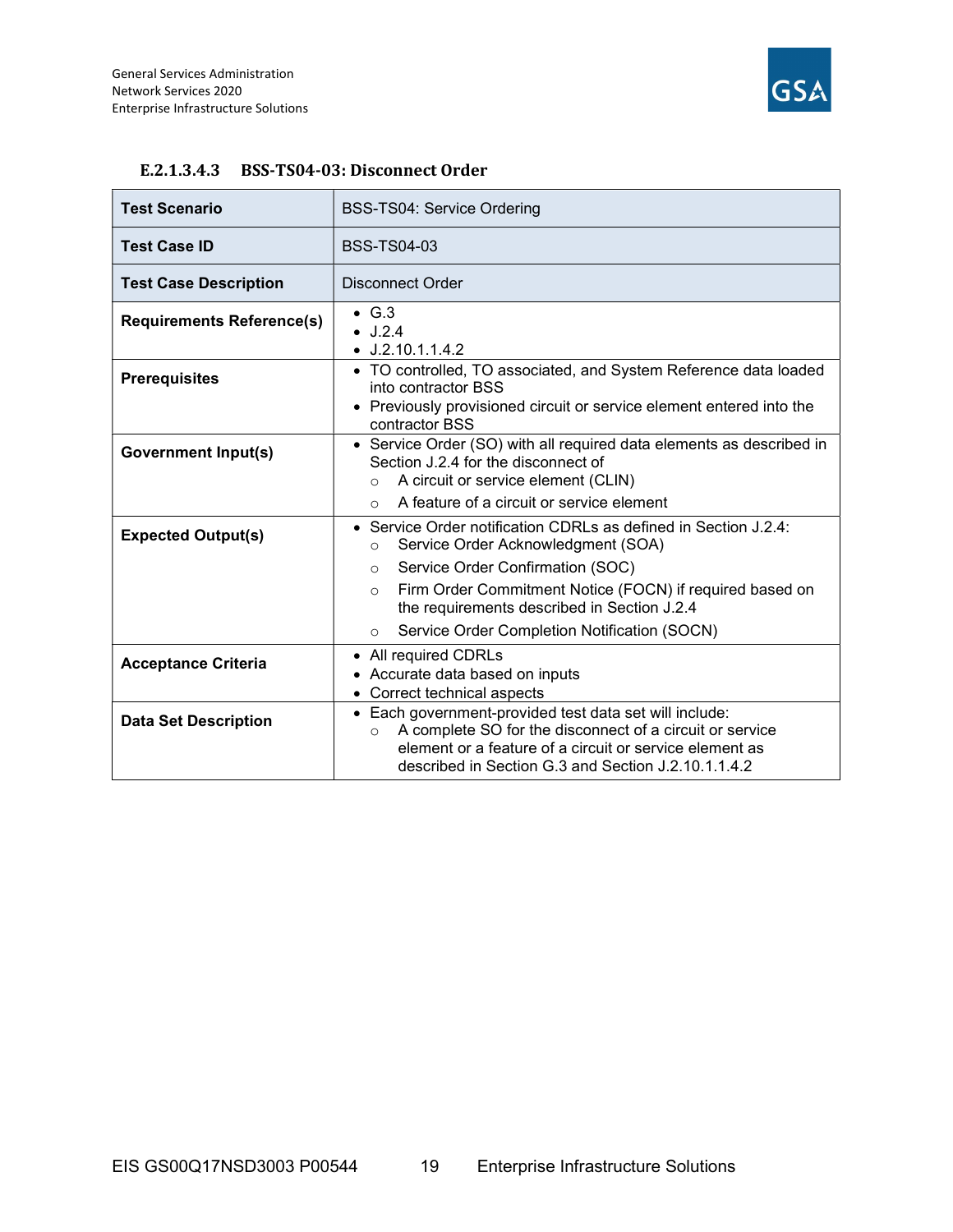

| <b>Test Scenario</b>             | <b>BSS-TS04: Service Ordering</b>                                                                                                                                                                             |
|----------------------------------|---------------------------------------------------------------------------------------------------------------------------------------------------------------------------------------------------------------|
| <b>Test Case ID</b>              | <b>BSS-TS04-04</b>                                                                                                                                                                                            |
| <b>Test Case Description</b>     | <b>Feature Addition Order</b>                                                                                                                                                                                 |
| <b>Requirements Reference(s)</b> | $\bullet$ G.3<br>$\bullet$ J.2.4<br>$\bullet$ J.2.10.1.1.4.2                                                                                                                                                  |
| <b>Prerequisites</b>             | • TO controlled, TO associated, and System Reference data loaded<br>into contractor BSS                                                                                                                       |
|                                  | • Previously provisioned circuit or service element entered into the<br>contractor BSS                                                                                                                        |
| <b>Government Input(s)</b>       | • Service Order (SO) with all required data elements as described in<br>Section J.2.4 for the addition of a feature to a circuit or service<br>element                                                        |
| <b>Expected Output(s)</b>        | • Service Order notification CDRLs as defined in Section J.2.4:<br>Service Order Acknowledgment (SOA)<br>$\circ$                                                                                              |
|                                  | Service Order Confirmation (SOC)<br>$\circ$                                                                                                                                                                   |
|                                  | Firm Order Commitment Notice (FOCN)<br>$\Omega$                                                                                                                                                               |
|                                  | Service Order Completion Notification (SOCN)<br>$\circ$                                                                                                                                                       |
| <b>Acceptance Criteria</b>       | • All required CDRLs                                                                                                                                                                                          |
|                                  | • Accurate data based on inputs<br>• Correct technical aspects                                                                                                                                                |
| <b>Data Set Description</b>      | • Each government-provided test data set will include:<br>A complete SO for the addition of a feature to a circuit or<br>$\circ$<br>service element as described in Section G.3 and Section<br>J.2.10.1.1.4.2 |

#### E.2.1.3.4.4 BSS-TS04-04: Feature Addition Order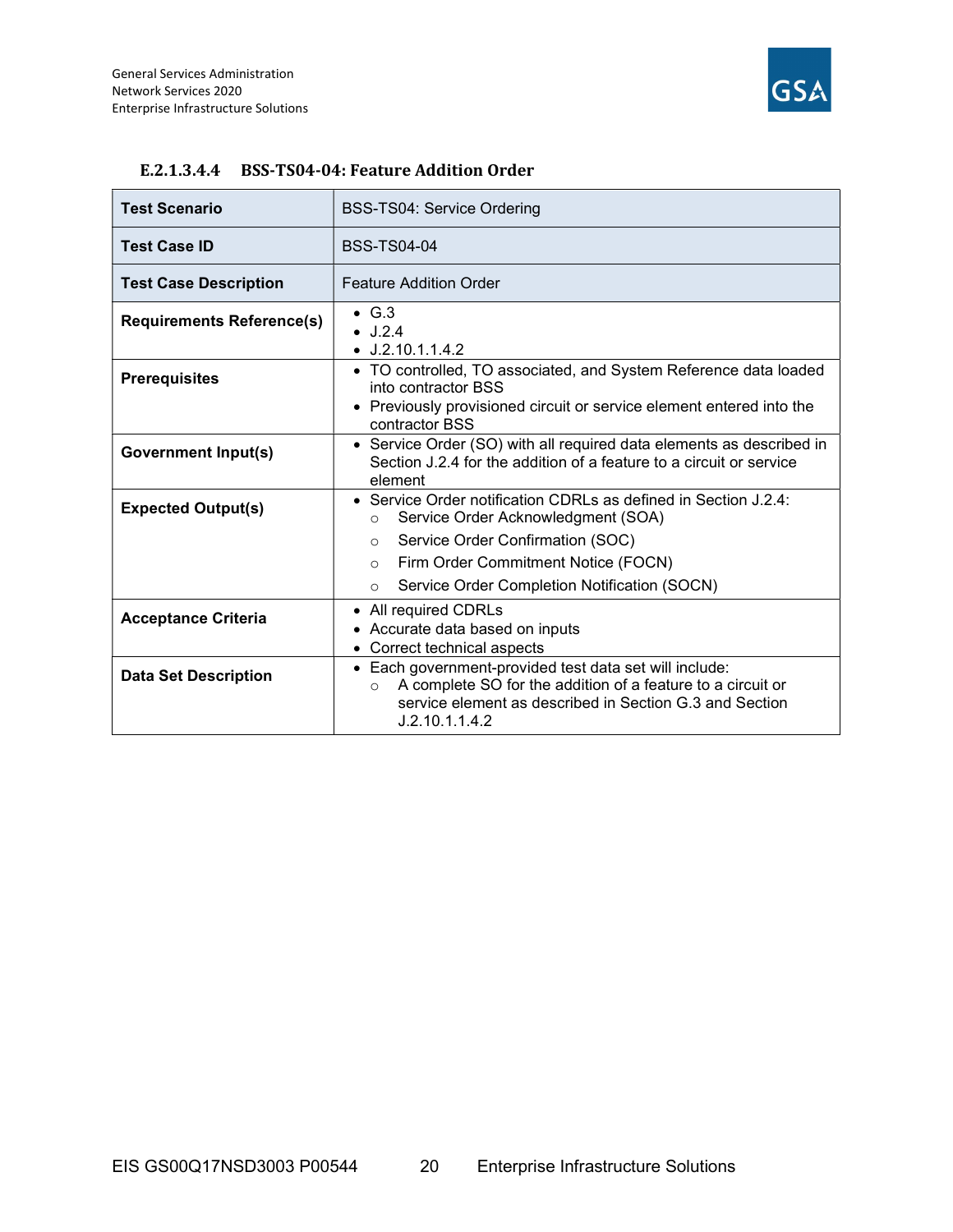

| <b>Test Scenario</b>             | <b>BSS-TS04: Service Ordering</b>                                                                                                                                                                                                                                                                                                                                                    |
|----------------------------------|--------------------------------------------------------------------------------------------------------------------------------------------------------------------------------------------------------------------------------------------------------------------------------------------------------------------------------------------------------------------------------------|
| <b>Test Case ID</b>              | <b>BSS-TS04-05</b>                                                                                                                                                                                                                                                                                                                                                                   |
| <b>Test Case Description</b>     | Move Order                                                                                                                                                                                                                                                                                                                                                                           |
| <b>Requirements Reference(s)</b> | $\bullet$ G.3<br>$\bullet$ J.2.4<br>$\bullet$ J.2.10.1.1.4.2                                                                                                                                                                                                                                                                                                                         |
| <b>Prerequisites</b>             | • TO controlled, TO associated, and System Reference data loaded<br>into contractor BSS<br>• Previously provisioned circuit or service element entered into the<br>contractor BSS                                                                                                                                                                                                    |
| <b>Government Input(s)</b>       | • Two Service Orders (SOs) that combine to specify the move of a<br>circuit or service element with all required data elements as<br>described in Section J.2.4<br>One SO for the disconnect of the circuit or service element at<br>$\Omega$<br>the old location                                                                                                                    |
|                                  | Second SO for the installation of the identical circuit or service<br>$\circ$<br>element at the new location                                                                                                                                                                                                                                                                         |
| <b>Expected Output(s)</b>        | • Service Order notification CDRLs as defined in Section J.2.4:<br>Service Order Acknowledgment (SOA)<br>$\circ$<br>Service Order Confirmation (SOC)<br>$\Omega$                                                                                                                                                                                                                     |
|                                  | Firm Order Commitment Notice (FOCN)<br>$\circ$<br>Service Order Completion Notification (SOCN)<br>$\circ$                                                                                                                                                                                                                                                                            |
| <b>Acceptance Criteria</b>       | • All required CDRLs<br>• Accurate data based on inputs<br>• Correct technical aspects                                                                                                                                                                                                                                                                                               |
| <b>Data Set Description</b>      | • Each government-provided test data set will include:<br>A pair of complete SOs for the move of a circuit or service<br>$\circ$<br>element from one valid location to another as described in<br>Section G.3 and Section J.2.10.1.1.4.2<br>SO for the disconnect from the old location<br>SO for the installation of the identical service at the new<br>$\blacksquare$<br>location |

#### E.2.1.3.4.5 BSS-TS04-05: Move Order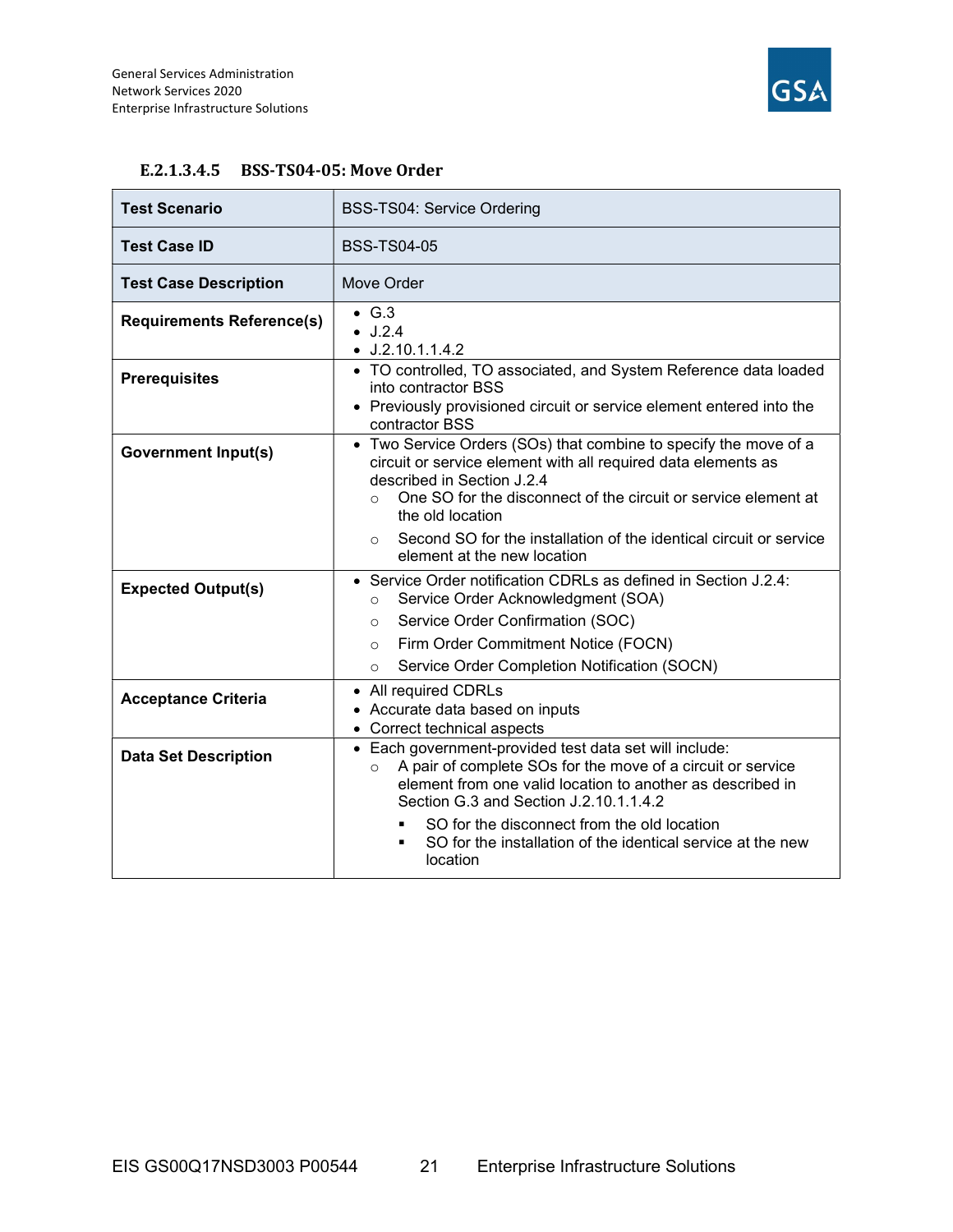

| E.2.1.3.4.6 BSS-TS04-06: TSP Order |
|------------------------------------|
|                                    |

| <b>Test Scenario</b>             | <b>BSS-TS04: Service Ordering</b>                                                                                                                                    |
|----------------------------------|----------------------------------------------------------------------------------------------------------------------------------------------------------------------|
| <b>Test Case ID</b>              | BSS-TS04-06                                                                                                                                                          |
| <b>Test Case Description</b>     | TSP Order                                                                                                                                                            |
| <b>Requirements Reference(s)</b> | $\bullet$ G.3<br>$\bullet$ J.2.4                                                                                                                                     |
| <b>Prerequisites</b>             | • TO controlled, TO associated, and System Reference data loaded<br>into contractor BSS                                                                              |
| <b>Government Input(s)</b>       | • Service Order (SO) requesting TSP with all required data elements<br>as described in Section J.2.4                                                                 |
| <b>Expected Output(s)</b>        | • Service Order notification CDRLs as defined in Section J.2.4:<br>Service Order Acknowledgment (SOA)<br>$\circ$                                                     |
|                                  | Service Order Confirmation (SOC)<br>$\circ$                                                                                                                          |
|                                  | Firm Order Commitment Notice (FOCN)<br>$\circ$                                                                                                                       |
|                                  | Service Order Completion Notification (SOCN)<br>$\Omega$                                                                                                             |
| <b>Acceptance Criteria</b>       | All required CDRLs as defined in Section J.2.4<br>• Accurate data based on inputs<br>• Correct technical aspects                                                     |
| <b>Data Set Description</b>      | • Each government-provided test data set will include:<br>A complete SO with a TSP code for one or more services<br>$\circ$<br>listed in Section C.2 of the contract |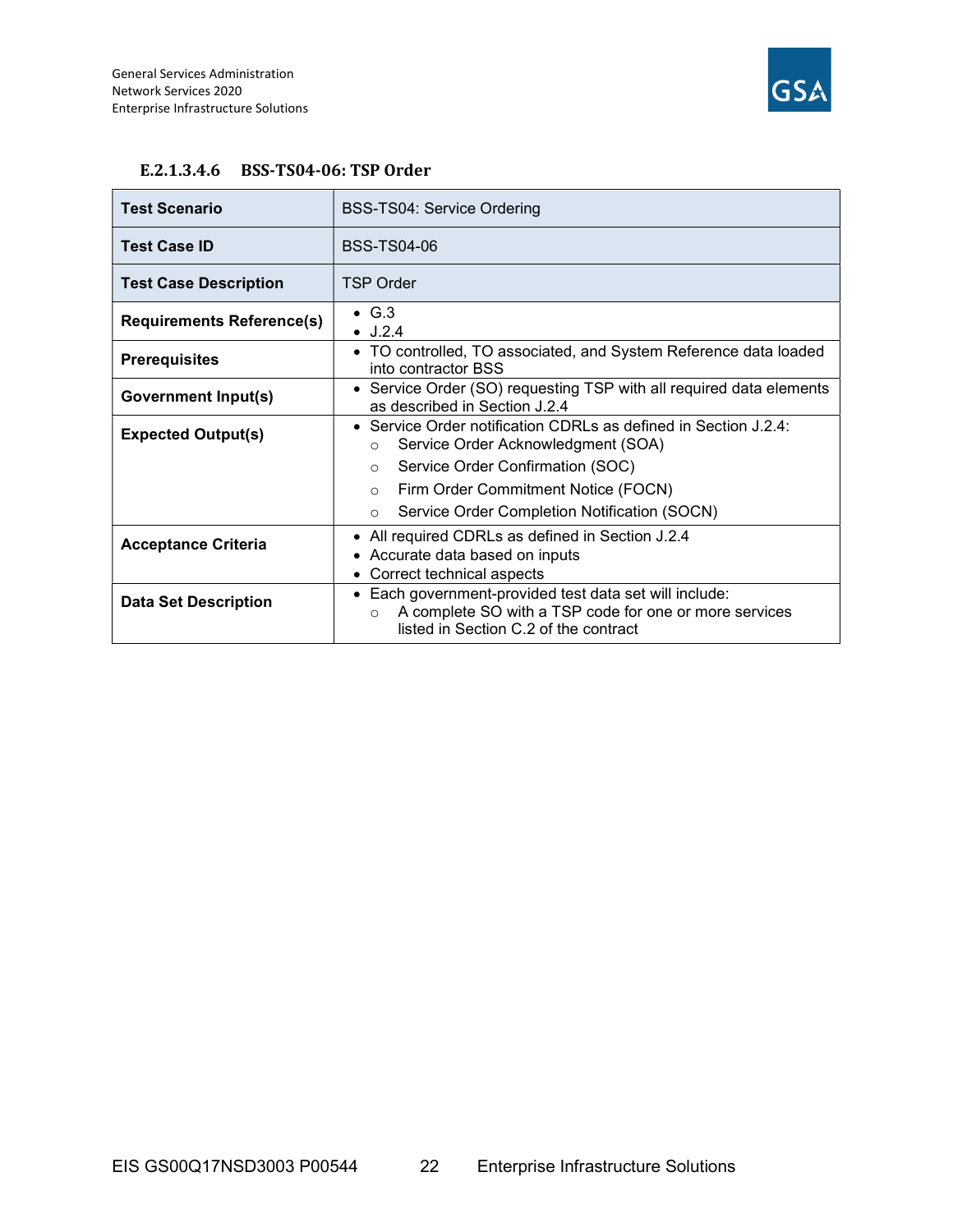

| <b>Test Scenario</b>             | <b>BSS-TS04: Service Ordering</b>                                                                                                                                                   |
|----------------------------------|-------------------------------------------------------------------------------------------------------------------------------------------------------------------------------------|
| <b>Test Case ID</b>              | <b>BSS-TS04-07</b>                                                                                                                                                                  |
| <b>Test Case Description</b>     | Auto-Sold CLINs                                                                                                                                                                     |
| <b>Requirements Reference(s)</b> | $\bullet$ G.3<br>$\bullet$ J.2.4                                                                                                                                                    |
| <b>Prerequisites</b>             | • TO controlled, TO associated, and System Reference data loaded<br>into contractor BSS                                                                                             |
| <b>Government Input(s)</b>       | • Service Order (SO) that includes CLINS with associated Auto-Sold<br>CLINs and contains all required data elements as described in<br>Section J.2.4                                |
| <b>Expected Output(s)</b>        | • Service Order notification CDRLs as defined in Section J.2.4:<br>Service Order Acknowledgment (SOA)<br>$\circ$                                                                    |
|                                  | Service Order Confirmation (SOC)<br>$\circ$                                                                                                                                         |
|                                  | Firm Order Commitment Notice (FOCN)<br>$\circ$                                                                                                                                      |
|                                  | Service Order Completion Notification (SOCN)<br>$\circ$                                                                                                                             |
| <b>Acceptance Criteria</b>       | • All required CDRLs as defined in Section J.2.4                                                                                                                                    |
|                                  | • Accurate data based on inputs                                                                                                                                                     |
|                                  | Correct technical aspects                                                                                                                                                           |
| <b>Data Set Description</b>      | • Each government-provided test data set will include:<br>A complete SO that includes Auto-Sold CLINs for one or more<br>$\Omega$<br>services listed in Section C.2 of the contract |

#### E.2.1.3.4.7 BSS-TS04-07: Auto-Sold CLINs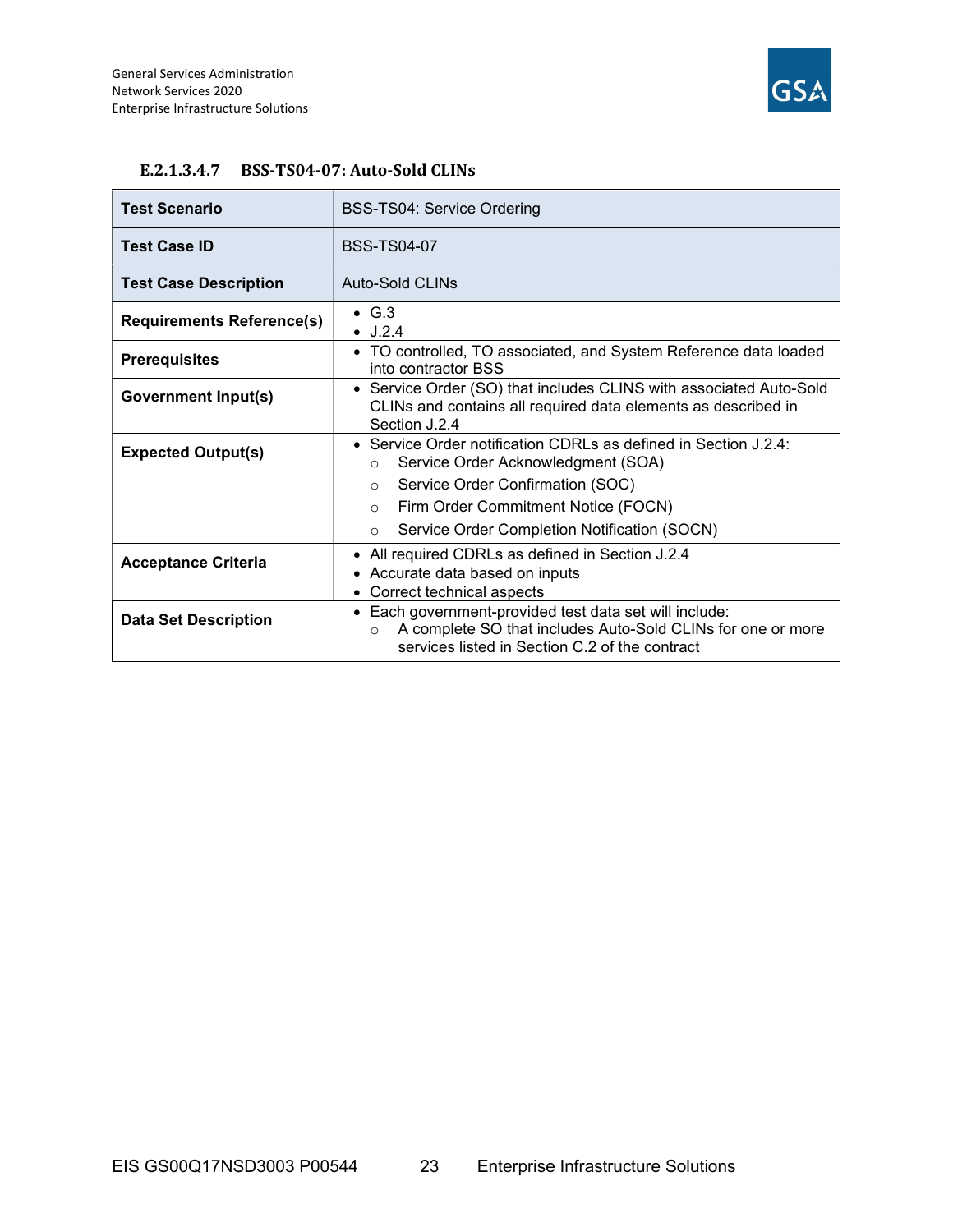

| <b>Test Scenario</b>             | <b>BSS-TS04: Service Ordering</b>                                                                                                                                                              |
|----------------------------------|------------------------------------------------------------------------------------------------------------------------------------------------------------------------------------------------|
| <b>Test Case ID</b>              | <b>BSS-TS04-08</b>                                                                                                                                                                             |
| <b>Test Case Description</b>     | Task Order Unique CLINs (TUCs)                                                                                                                                                                 |
| <b>Requirements Reference(s)</b> | $\bullet$ G.3<br>J.2.4                                                                                                                                                                         |
| <b>Prerequisites</b>             | • TO setup data loaded into contractor BSS<br>TO Data defines one or more TUCs                                                                                                                 |
|                                  | • Account Management data loaded into contractor BSS                                                                                                                                           |
| <b>Government Input(s)</b>       | • Service Order (SO) containing Task Order Unique CLINs (TUCs)<br>and all required data elements as described in Section J.2.4                                                                 |
| <b>Expected Output(s)</b>        | • Service Order notification CDRLs as defined in Section J.2.4:<br>Service Order Acknowledgment (SOA)<br>O                                                                                     |
|                                  | Service Order Confirmation (SOC)<br>$\circ$                                                                                                                                                    |
|                                  | Firm Order Commitment Notice (FOCN)<br>$\circ$                                                                                                                                                 |
|                                  | Service Order Completion Notification (SOCN)<br>$\circ$                                                                                                                                        |
| <b>Acceptance Criteria</b>       | • All required CDRLs as defined in Section J.2.4<br>• Accurate data based on inputs                                                                                                            |
|                                  | • Correct technical aspects                                                                                                                                                                    |
| <b>Data Set Description</b>      | • Each government-provided test data set will include:<br>A complete SO containing Task Order Unique CLINs (TUCs)<br>$\circ$<br>for one or more services listed in Section C.2 of the contract |

#### E.2.1.3.4.8 BSS-TS04-08: Task Order Unique CLINs (TUCs)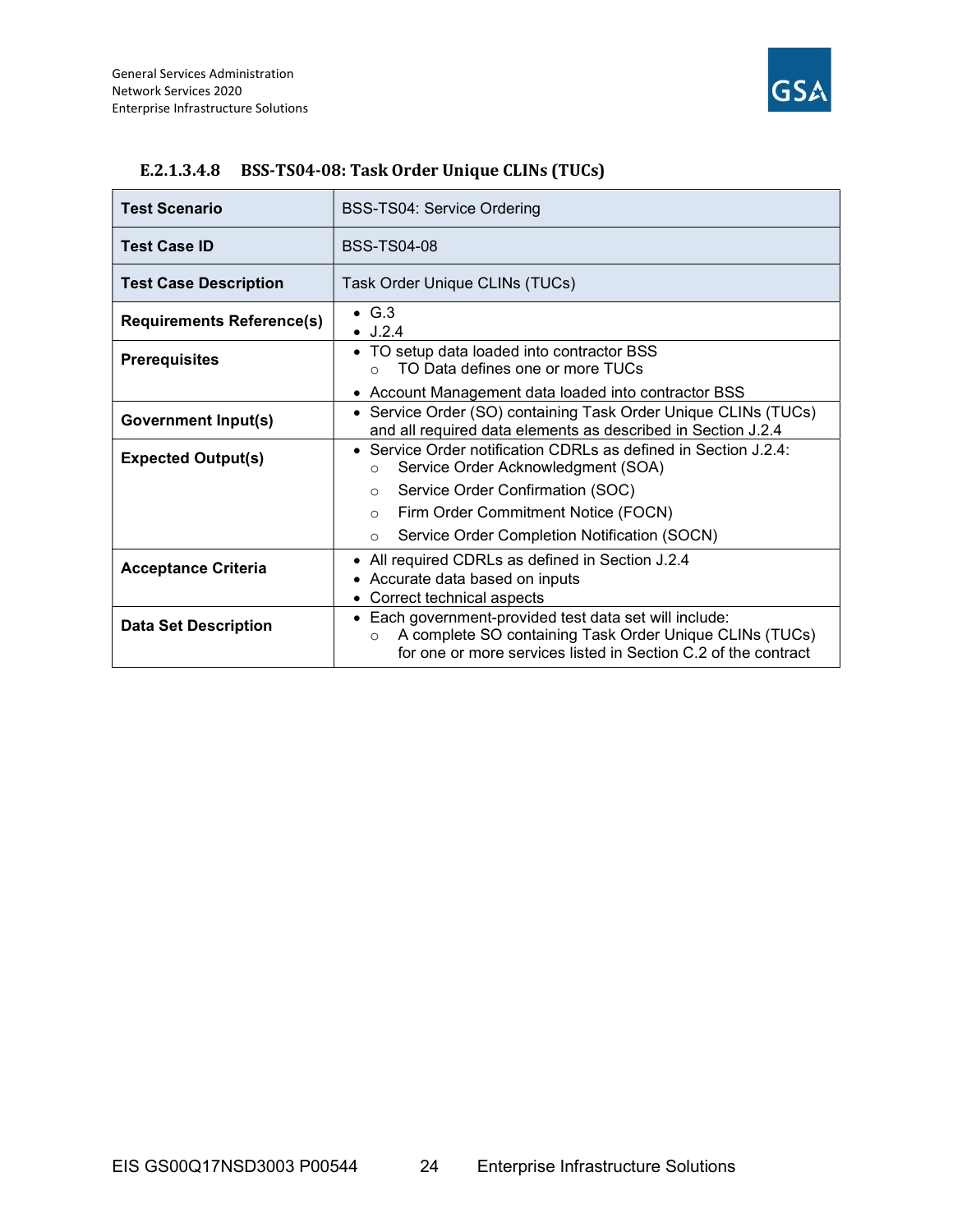

#### E.2.1.3.4.9 Reserved

#### E.2.1.3.4.10 BSS-TS04-10: Bulk Orders

| <b>Test Scenario</b>             | BSS-TS04: Service Ordering                                                                                                                                                   |
|----------------------------------|------------------------------------------------------------------------------------------------------------------------------------------------------------------------------|
| <b>Test Case ID</b>              | BSS-TS04-10                                                                                                                                                                  |
| <b>Test Case Description</b>     | <b>Bulk Orders</b>                                                                                                                                                           |
| <b>Requirements Reference(s)</b> | $\bullet$ G.3<br>$\bullet$ J.2.4                                                                                                                                             |
| <b>Prerequisites</b>             | • TO controlled, TO associated, and System Reference data loaded<br>into contractor BSS                                                                                      |
| <b>Government Input(s)</b>       | • Bulk Service Order (SO) with all required data elements as<br>described in Section J.2.4                                                                                   |
| <b>Expected Output(s)</b>        | • Service Order notification CDRLs as defined in Section $J.2.4$ :<br>Service Order Acknowledgment (SOA)<br>$\circ$                                                          |
|                                  | Service Order Confirmation (SOC)<br>$\circ$                                                                                                                                  |
|                                  | Firm Order Commitment Notice (FOCN)<br>$\circ$                                                                                                                               |
|                                  | Service Order Completion Notification (SOCN)<br>$\circ$                                                                                                                      |
| <b>Acceptance Criteria</b>       | • All required CDRLs as defined in Section J.2.4<br>• Accurate data based on inputs<br>Correct technical aspects                                                             |
| <b>Data Set Description</b>      | Each government-provided test data set will include:<br>$\bullet$<br>A SO including at least 20 line items for services listed in<br>$\Omega$<br>Section C.2 of the contract |
|                                  | SO data provided via a delimited text file or MS Excel file<br>$\circ$                                                                                                       |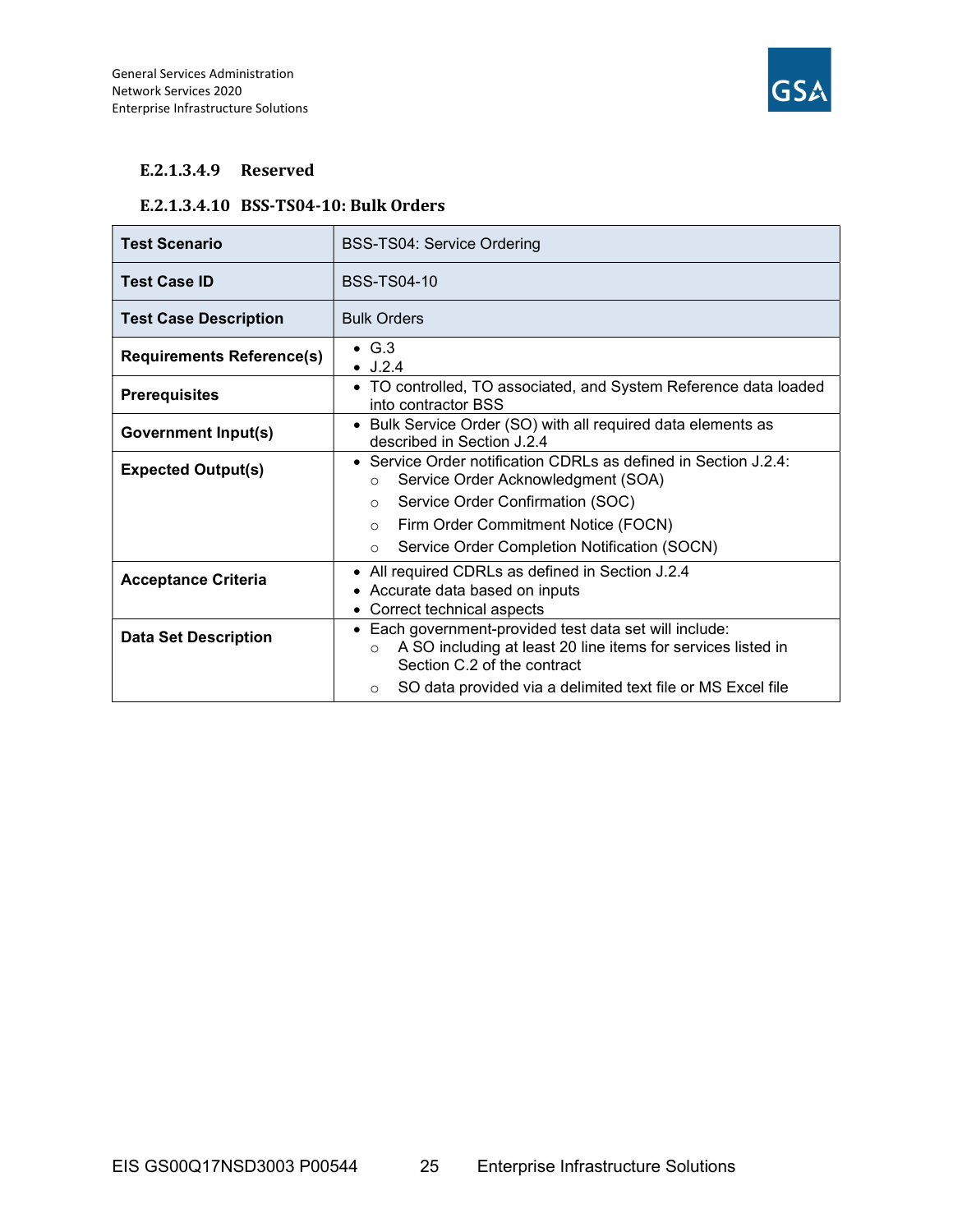

| <b>Test Scenario</b>             | <b>BSS-TS04: Service Ordering</b>                                                                                                                                                    |
|----------------------------------|--------------------------------------------------------------------------------------------------------------------------------------------------------------------------------------|
| <b>Test Case ID</b>              | <b>BSS-TS04-11</b>                                                                                                                                                                   |
| <b>Test Case Description</b>     | Error Checking: Missing Information                                                                                                                                                  |
| <b>Requirements Reference(s)</b> | $\bullet$ G.3<br>$\bullet$ J.2.4                                                                                                                                                     |
| <b>Prerequisites</b>             | • TO controlled, TO associated, and System Reference data loaded<br>into contractor BSS                                                                                              |
| Government Input(s)              | • Service Order (SO) missing one or more required data elements<br>as described in Section J.2.4                                                                                     |
| <b>Expected Output(s)</b>        | • Service Order notification CDRLs as defined in Section J.2.4:<br>Service Order Acknowledgment (SOA)<br>O                                                                           |
|                                  | Service Order Rejection Notice (SORN)<br>$\circ$                                                                                                                                     |
| <b>Acceptance Criteria</b>       | • All required CDRLs<br>• Accurate data based on inputs<br>Correct technical aspects                                                                                                 |
| <b>Data Set Description</b>      | • Each government-provided test data set will include:<br>SO missing one or more required data elements for one or<br>$\circ$<br>more services listed in Section C.2 of the contract |

#### E.2.1.3.4.11 BSS-TS04-11: Error Checking: Missing Info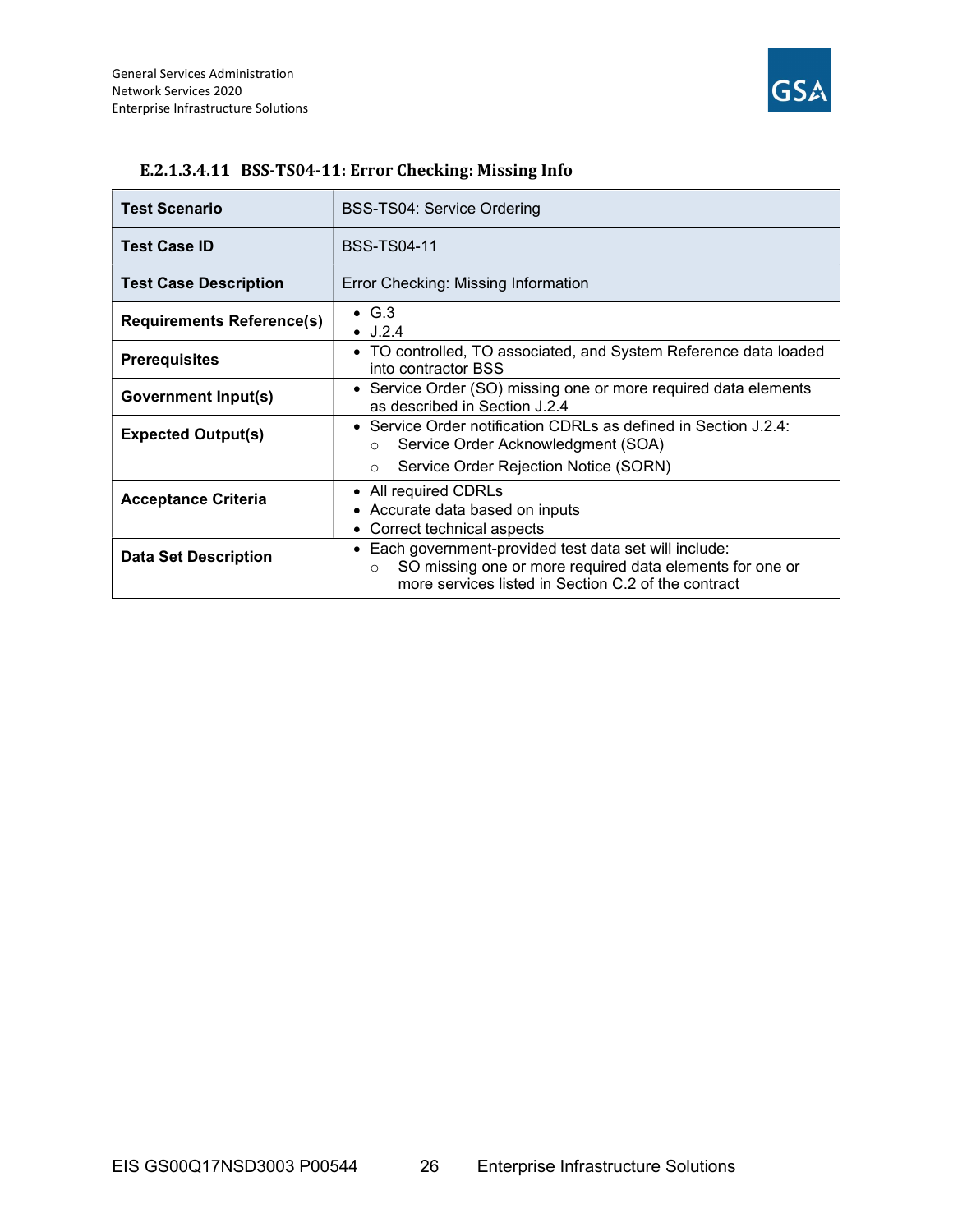

| <b>Test Scenario</b>             | BSS-TS04: Service Ordering                                                                                                                                                                |
|----------------------------------|-------------------------------------------------------------------------------------------------------------------------------------------------------------------------------------------|
| <b>Test Case ID</b>              | <b>BSS-TS04-12</b>                                                                                                                                                                        |
| <b>Test Case Description</b>     | Error Checking: Invalid Info                                                                                                                                                              |
| <b>Requirements Reference(s)</b> | $\bullet$ G.3<br>$\bullet$ J.2.4                                                                                                                                                          |
| <b>Prerequisites</b>             | • TO controlled, TO associated, and System Reference data loaded<br>into contractor BSS                                                                                                   |
| <b>Government Input(s)</b>       | • Service Order (SO) with one or more invalid data elements as<br>described in Section J.2.4                                                                                              |
| <b>Expected Output(s)</b>        | • Service Order notification CDRLs as defined in Section $J.2.4$ :<br>Service Order Acknowledgment (SOA)<br>$\circ$                                                                       |
|                                  | Service Order Rejection Notice (SORN)<br>$\circ$                                                                                                                                          |
| <b>Acceptance Criteria</b>       | • All required CDRLs<br>• Accurate data based on inputs<br>• Correct technical aspects                                                                                                    |
| <b>Data Set Description</b>      | Each government-provided test data set will include:<br>SO orders with one or more invalid data information for one or<br>$\Omega$<br>more services listed in Section C.2 of the contract |
|                                  | Invalid data can include improperly formatted data or data that<br>$\circ$<br>is inconsistent with the TO or Account Management data                                                      |

#### E.2.1.3.4.12 BSS-TS04-12: Error Checking: Invalid Info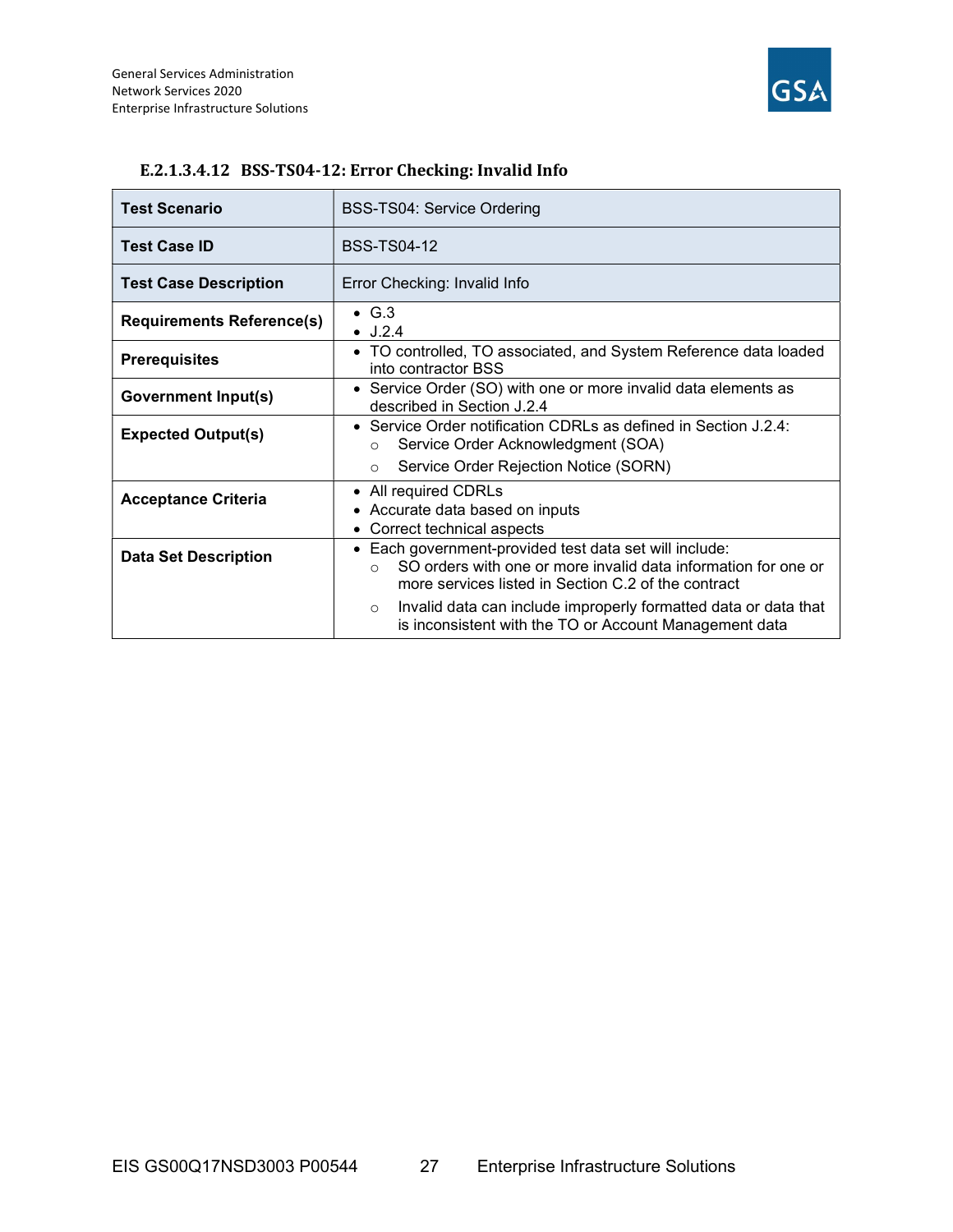

## E.2.1.3.5 BSS-TS05: Supplements to In-Progress Orders

#### E.2.1.3.5.1 BSS-TS05-01: Cancel Orders

| <b>Test Scenario</b>             | BSS-TS05: Supplements to In-Progress Orders                                                                                                                                                                                                                                                                                                                         |
|----------------------------------|---------------------------------------------------------------------------------------------------------------------------------------------------------------------------------------------------------------------------------------------------------------------------------------------------------------------------------------------------------------------|
| <b>Test Case ID</b>              | <b>BSS-TS05-01</b>                                                                                                                                                                                                                                                                                                                                                  |
| <b>Test Case Description</b>     | <b>Cancel Orders</b>                                                                                                                                                                                                                                                                                                                                                |
| <b>Requirements Reference(s)</b> | $\bullet$ G.3<br>$\bullet$ J.2.4<br>$\bullet$ J.2.10.1.1.4.3                                                                                                                                                                                                                                                                                                        |
| <b>Prerequisites</b>             | • TO controlled, TO associated, and System Reference data loaded<br>into contractor BSS                                                                                                                                                                                                                                                                             |
| <b>Government Input(s)</b>       | • Service Order (SO) with all required data elements as described in<br>Section J.2.4<br>• Service Order (SO) for a cancellation of the previous order with all<br>required data elements as described in Section J.2.4 issued prior                                                                                                                                |
| <b>Expected Output(s)</b>        | to completion of the previous order<br>• Service Order notification CDRLs as defined in Section J.2.4:<br>Service Order Acknowledgment (SOA)<br>$\circ$<br>Updates to Service Order Confirmation (SOC) if required<br>$\Omega$<br>Updates to Firm Order Commitment Notice (FOCN) if required<br>$\circ$<br>Service Order Completion Notification (SOCN)<br>$\Omega$ |
| <b>Acceptance Criteria</b>       | • All required CDRLs<br>Accurate data based on inputs<br>Correct technical aspects<br>$\bullet$                                                                                                                                                                                                                                                                     |
| <b>Data Set Description</b>      | • Each government-provided test data set will include:<br>A complete SO for one or more services listed in Section C.2<br>$\circ$<br>of the contract                                                                                                                                                                                                                |
|                                  | A second SO canceling the first Service Order as defined in<br>$\circ$<br>Section J.2.10.1.1.4.3                                                                                                                                                                                                                                                                    |
|                                  | The Cancel Order may be issued before or after the deadline<br>$\Omega$<br>described in Section G.3                                                                                                                                                                                                                                                                 |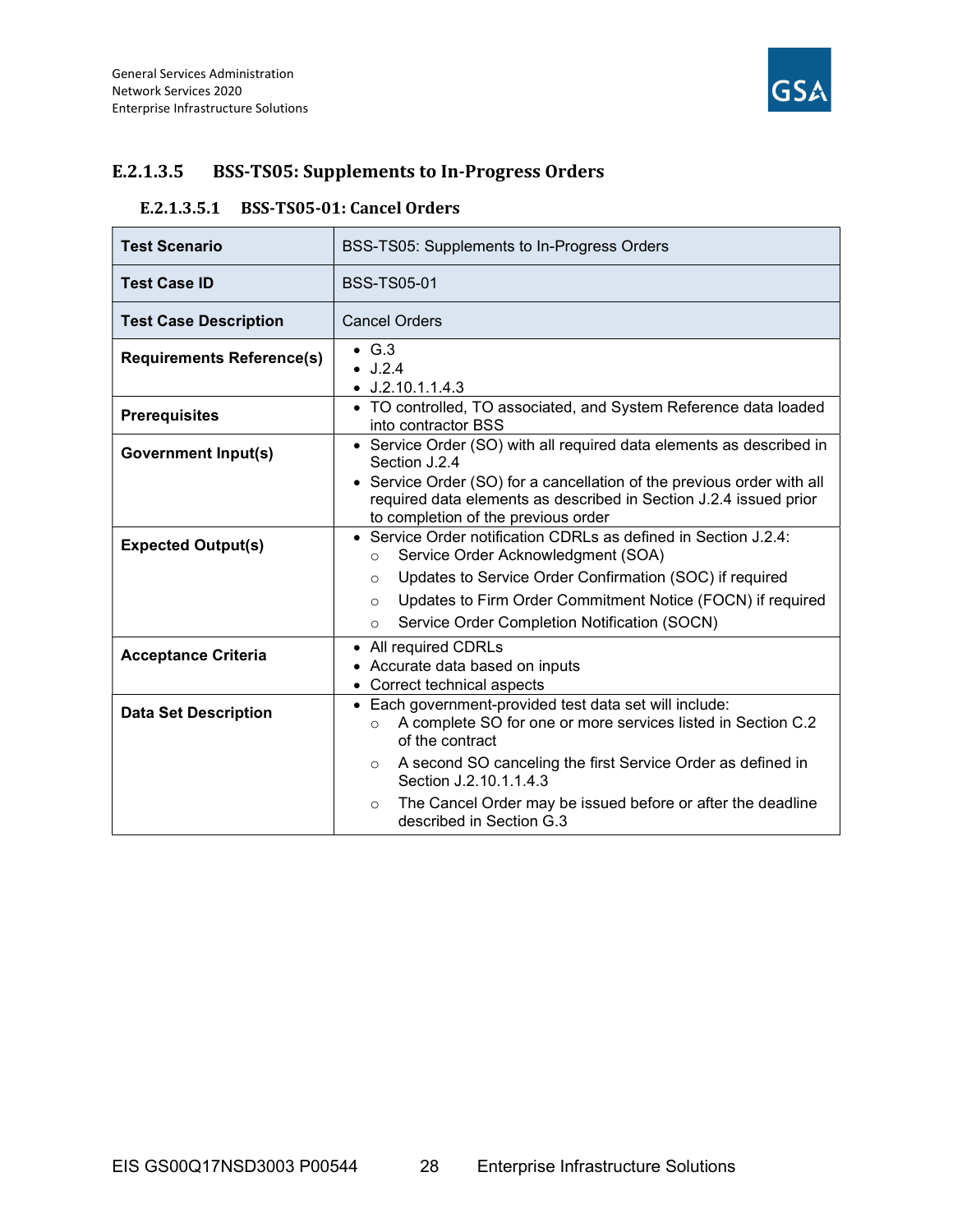

| <b>Test Scenario</b>             | BSS-TS05: Supplements to In-Progress Orders                                                                                                                                              |
|----------------------------------|------------------------------------------------------------------------------------------------------------------------------------------------------------------------------------------|
| <b>Test Case ID</b>              | <b>BSS-TS05-02</b>                                                                                                                                                                       |
| <b>Test Case Description</b>     | Service Feature Change                                                                                                                                                                   |
| <b>Requirements Reference(s)</b> | $\bullet$ G.3<br>$\bullet$ J.2.4<br>$\bullet$ J.2.10.1.1.4.3                                                                                                                             |
| <b>Prerequisites</b>             | • TO controlled, TO associated, and System Reference data loaded<br>into contractor BSS                                                                                                  |
| <b>Government Input(s)</b>       | • Service Order (SO) with all required data elements as described<br>in Section J.2.4                                                                                                    |
|                                  | • Service Order (SO) for a service feature change to the previous<br>order with all required data elements as described in Section J.2.4<br>issued prior to completion to previous order |
| <b>Expected Output(s)</b>        | • Service Order notification CDRLs as defined in Section J.2.4:<br>Service Order Acknowledgment (SOA)<br>$\circ$                                                                         |
|                                  | Updates to Service Order Confirmation (SOC) if required<br>$\circ$                                                                                                                       |
|                                  | Updates to Firm Order Commitment Notice (FOCN) if required<br>$\circ$                                                                                                                    |
|                                  | Service Order Completion Notification (SOCN)<br>$\circ$                                                                                                                                  |
| <b>Acceptance Criteria</b>       | All required CDRLs<br>$\bullet$                                                                                                                                                          |
|                                  | Accurate data based on inputs                                                                                                                                                            |
|                                  | Correct technical aspects                                                                                                                                                                |
| <b>Data Set Description</b>      | • Each government-provided test data set will include:<br>A complete SO for one or more services listed in Section C.2<br>$\circ$<br>of the contract                                     |
|                                  | A second SO describing a service feature change to the first<br>$\circ$<br>Service Order as defined in Section J.2.10.1.1.4.3                                                            |

#### E.2.1.3.5.2 BSS-TS05-02: Service Feature Change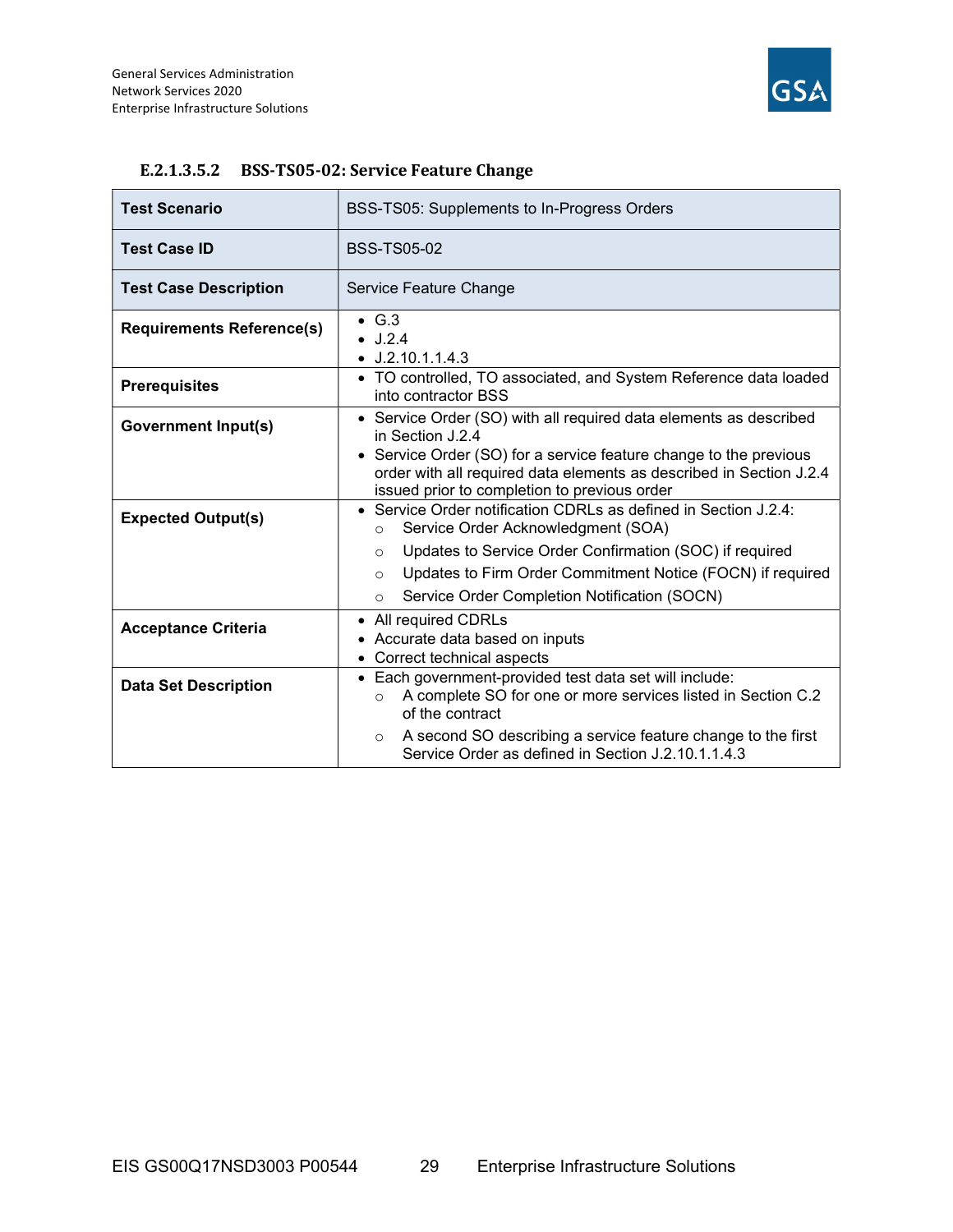

| <b>Test Scenario</b>             | BSS-TS05: Supplements to In-Progress Orders                                                                                                                                                                                                                              |
|----------------------------------|--------------------------------------------------------------------------------------------------------------------------------------------------------------------------------------------------------------------------------------------------------------------------|
| <b>Test Case ID</b>              | <b>BSS-TS05-03</b>                                                                                                                                                                                                                                                       |
| <b>Test Case Description</b>     | <b>Location Change</b>                                                                                                                                                                                                                                                   |
| <b>Requirements Reference(s)</b> | $\bullet$ G.3<br>$\bullet$ J.2.4<br>$\bullet$ J.2.10.1.1.4.3                                                                                                                                                                                                             |
| <b>Prerequisites</b>             | • TO controlled, TO associated, and System Reference data<br>loaded into contractor BSS                                                                                                                                                                                  |
| <b>Government Input(s)</b>       | • Service Order (SO) with all required data elements as described<br>in Section J.2.4<br>Service Order (SO) for a location change to the previous order<br>with all required data elements as described in Section J.2.4<br>issued prior to completion to previous order |
| <b>Expected Output(s)</b>        | • Service Order notification CDRLs as defined in Section J.2.4:<br>Service Order Acknowledgment (SOA)<br>$\circ$<br>Updates to Service Order Confirmation (SOC) if required<br>$\Omega$                                                                                  |
|                                  | Updates to Firm Order Commitment Notice (FOCN) if<br>$\circ$<br>required<br>Service Order Completion Notification (SOCN)<br>$\circ$                                                                                                                                      |
| <b>Acceptance Criteria</b>       | All required CDRLs<br>٠<br>Accurate data based on inputs<br>Correct technical aspects                                                                                                                                                                                    |
| <b>Data Set Description</b>      | Each government-provided test data set will include:<br>A complete SO for one or more services listed in Section C.2<br>$\circ$<br>of the contract                                                                                                                       |
|                                  | A second SO describing a location change to the first Service<br>$\circ$<br>Order as defined in Section J.2.10.1.1.4.3                                                                                                                                                   |

#### E.2.1.3.5.3 BSS-TS05-03: Location Change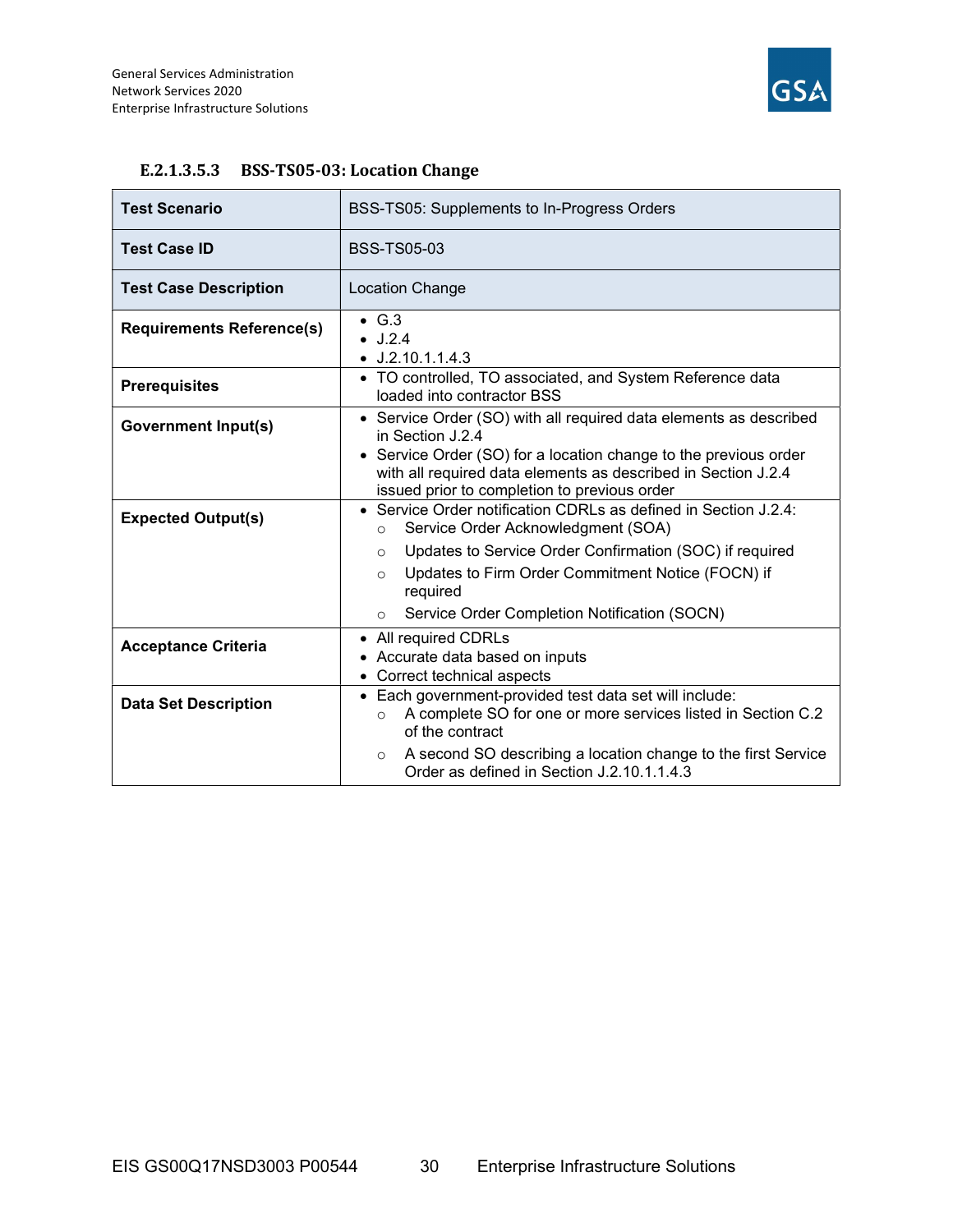

| <b>Test Scenario</b>             | BSS-TS05: Supplements to In-Progress Orders                                                                                                                                                             |
|----------------------------------|---------------------------------------------------------------------------------------------------------------------------------------------------------------------------------------------------------|
| <b>Test Case ID</b>              | <b>BSS-TS05-04</b>                                                                                                                                                                                      |
| <b>Test Case Description</b>     | Change to Customer Want Date                                                                                                                                                                            |
| <b>Requirements Reference(s)</b> | $\bullet$ G.3<br>J.2.4<br>$\bullet$ J.2.10.1.1.4.3                                                                                                                                                      |
| <b>Prerequisites</b>             | • TO controlled, TO associated, and System Reference data loaded<br>into contractor BSS                                                                                                                 |
| <b>Government Input(s)</b>       | • Service Order (SO) with all required data elements as described in<br>Section J.2.4                                                                                                                   |
|                                  | • Service Order (SO) for a change to the Customer Want Date for<br>the previous order with all required data elements as described in<br>Section J.2.4 issued prior to completion of the previous order |
| <b>Expected Output(s)</b>        | • Service Order notification CDRLs as defined in Section J.2.4:<br>Service Order Acknowledgment (SOA)<br>$\circ$                                                                                        |
|                                  | Updates to Service Order Confirmation (SOC) if required<br>$\circ$                                                                                                                                      |
|                                  | Updates to Firm Order Commitment Notice (FOCN) if required<br>$\circ$                                                                                                                                   |
|                                  | Service Order Completion Notification (SOCN)<br>$\circ$                                                                                                                                                 |
| <b>Acceptance Criteria</b>       | • All required CDRLs                                                                                                                                                                                    |
|                                  | • Accurate data based on inputs<br>• Correct technical aspects                                                                                                                                          |
|                                  | • Each government-provided test data set will include:                                                                                                                                                  |
| <b>Data Set Description</b>      | A complete SO for one or more services listed in Section C.2<br>$\circ$<br>of the contract                                                                                                              |
|                                  | A second SO describing a change to the Customer Want Date<br>$\circ$<br>for the first Service Order as defined in Section J.2.10.1.1.4.3                                                                |
|                                  | The Customer Want Date Change Order may be issued before<br>$\circ$<br>or after the deadline described in Section G.3                                                                                   |

#### E.2.1.3.5.4 BSS-TS05-04: Change to Customer Want Date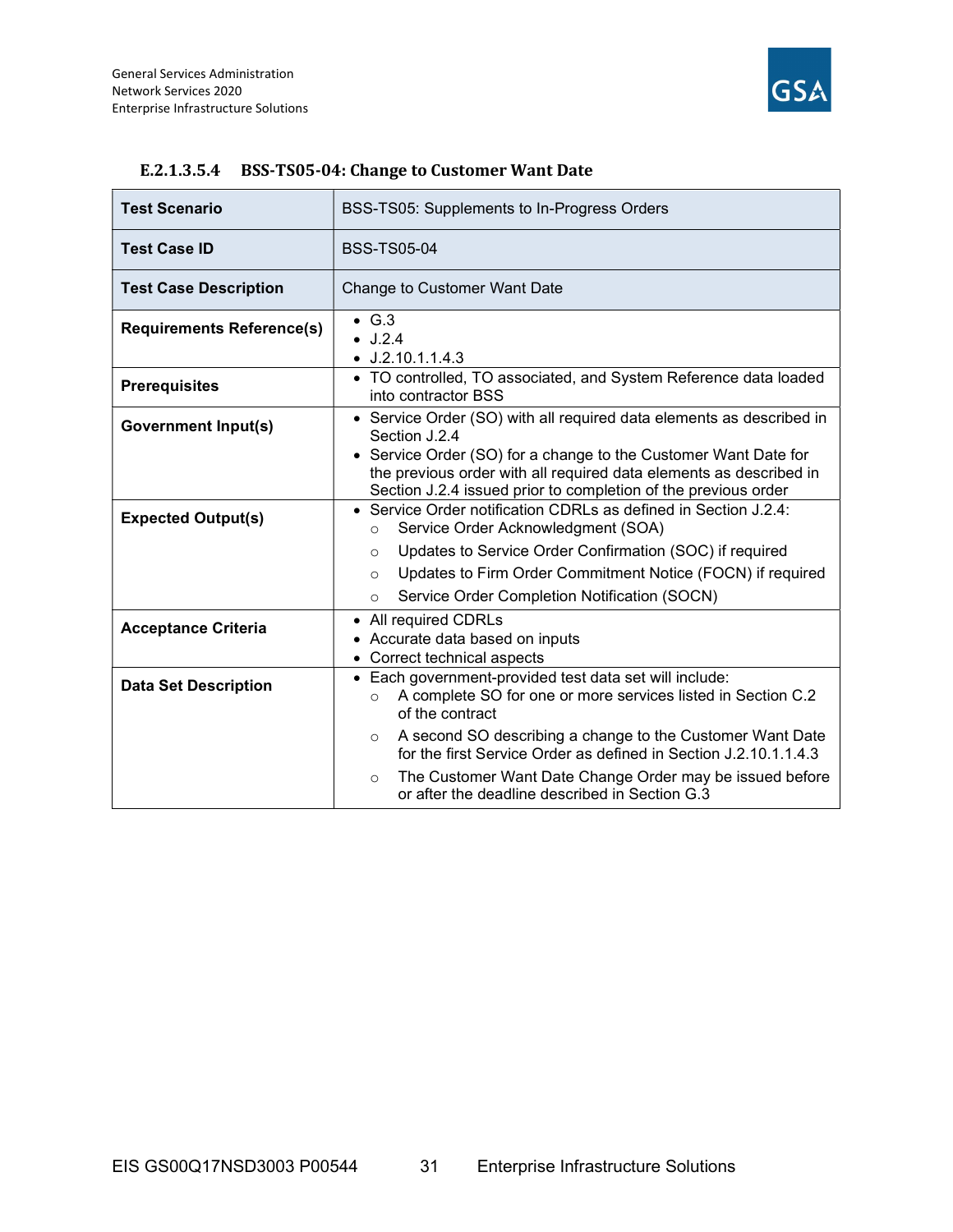

| <b>Test Scenario</b>             | BSS-TS05: Supplements to In-Progress Orders                                                                                                                                                              |
|----------------------------------|----------------------------------------------------------------------------------------------------------------------------------------------------------------------------------------------------------|
| <b>Test Case ID</b>              | <b>BSS-TS05-05</b>                                                                                                                                                                                       |
| <b>Test Case Description</b>     | Change to Administrative Data                                                                                                                                                                            |
| <b>Requirements Reference(s)</b> | $\bullet$ G.3<br>$\bullet$ J.2.4<br>$\bullet$ J.2.10.1.1.4.3                                                                                                                                             |
| <b>Prerequisites</b>             | • TO controlled, TO associated, and System Reference data loaded<br>into contractor BSS                                                                                                                  |
| <b>Government Input(s)</b>       | • Service Order (SO) with all required data elements as described in<br>Section J.2.4                                                                                                                    |
|                                  | • Service Order (SO) for a change to the administrative data for the<br>previous order with all required data elements as described in<br>Section J.2.4 issued prior to completion of the previous order |
| <b>Expected Output(s)</b>        | • Service Order notification CDRLs as defined in Section J.2.4:<br>Service Order Acknowledgment (SOA)<br>$\circ$                                                                                         |
|                                  | Updates to Service Order Confirmation (SOC) if required<br>$\circ$                                                                                                                                       |
|                                  | Updates to Firm Order Commitment Notice (FOCN) if required<br>$\circ$                                                                                                                                    |
|                                  | Service Order Completion Notification (SOCN)<br>$\circ$                                                                                                                                                  |
| <b>Acceptance Criteria</b>       | • All required CDRLs                                                                                                                                                                                     |
|                                  | • Accurate data based on inputs                                                                                                                                                                          |
|                                  | • Correct technical aspects                                                                                                                                                                              |
| <b>Data Set Description</b>      | • Each government-provided test data set will include:<br>A complete SO for one or more services listed in Section C.2<br>$\circ$<br>of the contract                                                     |
|                                  | A second SO describing a change to the administrative data<br>$\circ$<br>for the first Service Order as defined in Section J.2.10.1.1.4.3                                                                |

#### E.2.1.3.5.5 BSS-TS05-05: Change to Administrative Data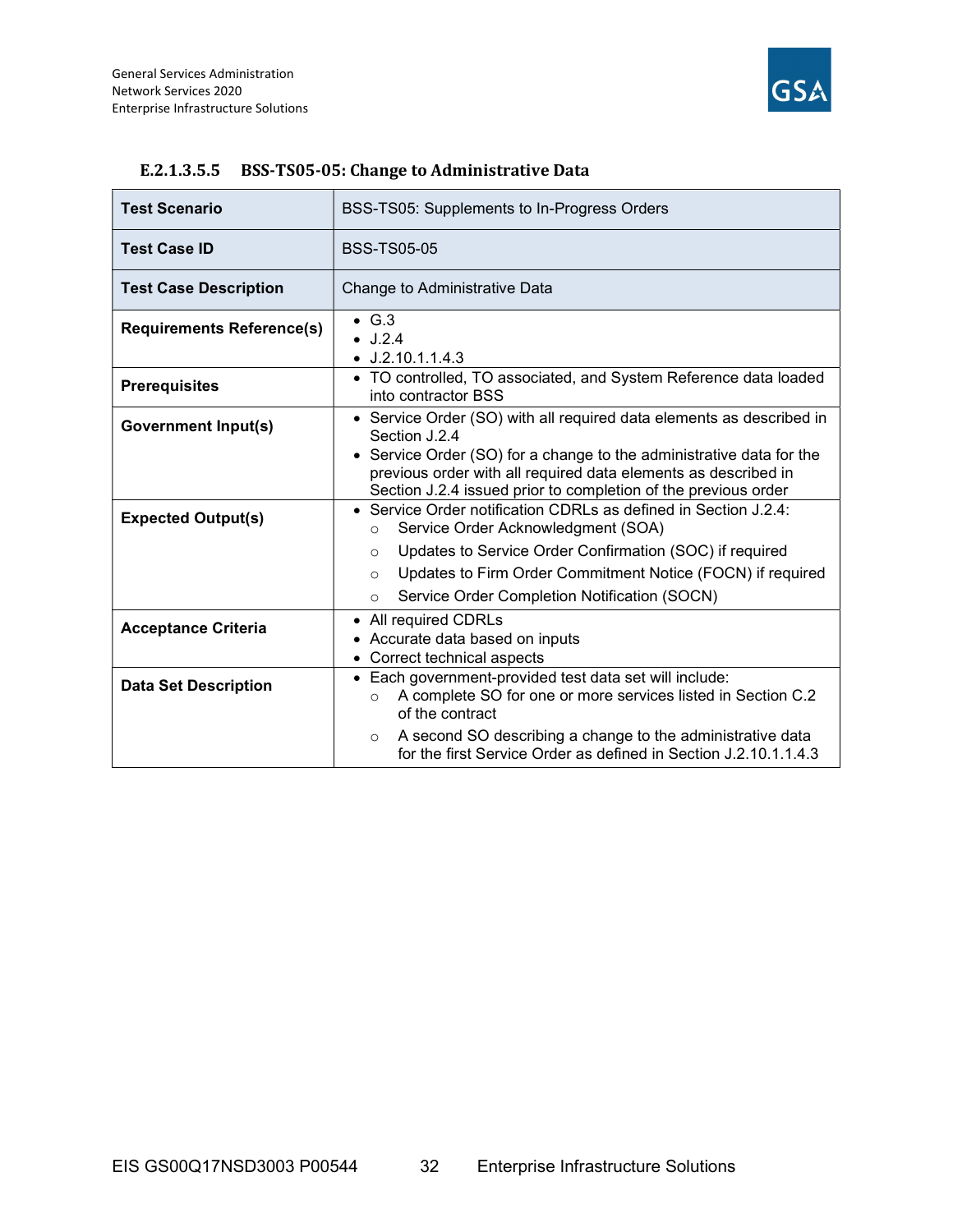

## E.2.1.3.6 BSS-TS06: Administrative Change Orders

## E.2.1.3.6.1 BSS-TS06-01: Administrative Change Order

| <b>Test Scenario</b>             | BSS-TS06: Administrative Change Order                                                                                                                                                                                       |
|----------------------------------|-----------------------------------------------------------------------------------------------------------------------------------------------------------------------------------------------------------------------------|
| <b>Test Case ID</b>              | <b>BSS-TS06-01</b>                                                                                                                                                                                                          |
| <b>Test Case Description</b>     | Administrative Change Order                                                                                                                                                                                                 |
| <b>Requirements Reference(s)</b> | $\bullet$ G.3<br>$\bullet$ J.2.4                                                                                                                                                                                            |
| <b>Prerequisites</b>             | • TO controlled, TO associated, and System Reference data loaded<br>into contractor BSS                                                                                                                                     |
|                                  | • One or more previously provisioned orders                                                                                                                                                                                 |
| Government Input(s)              | • Administrative Change Order that specifies a change to the<br>administrative data associated with a previously provisioned<br>service as described in Section G.3                                                         |
| <b>Expected Output(s)</b>        | • Service Order notification CDRLs as defined in Section J.2.4:<br>Service Order Administrative Change (SOAC)<br>$\Omega$                                                                                                   |
| <b>Acceptance Criteria</b>       | • All required CDRLs<br>• Accurate data based on inputs<br>• Correct technical aspects                                                                                                                                      |
| <b>Data Set Description</b>      | • Each government-provided test data set will include:<br>A complete administrative change order for a change to the<br>$\Omega$<br>administrative data for a previously provisioned service as<br>described in Section G.3 |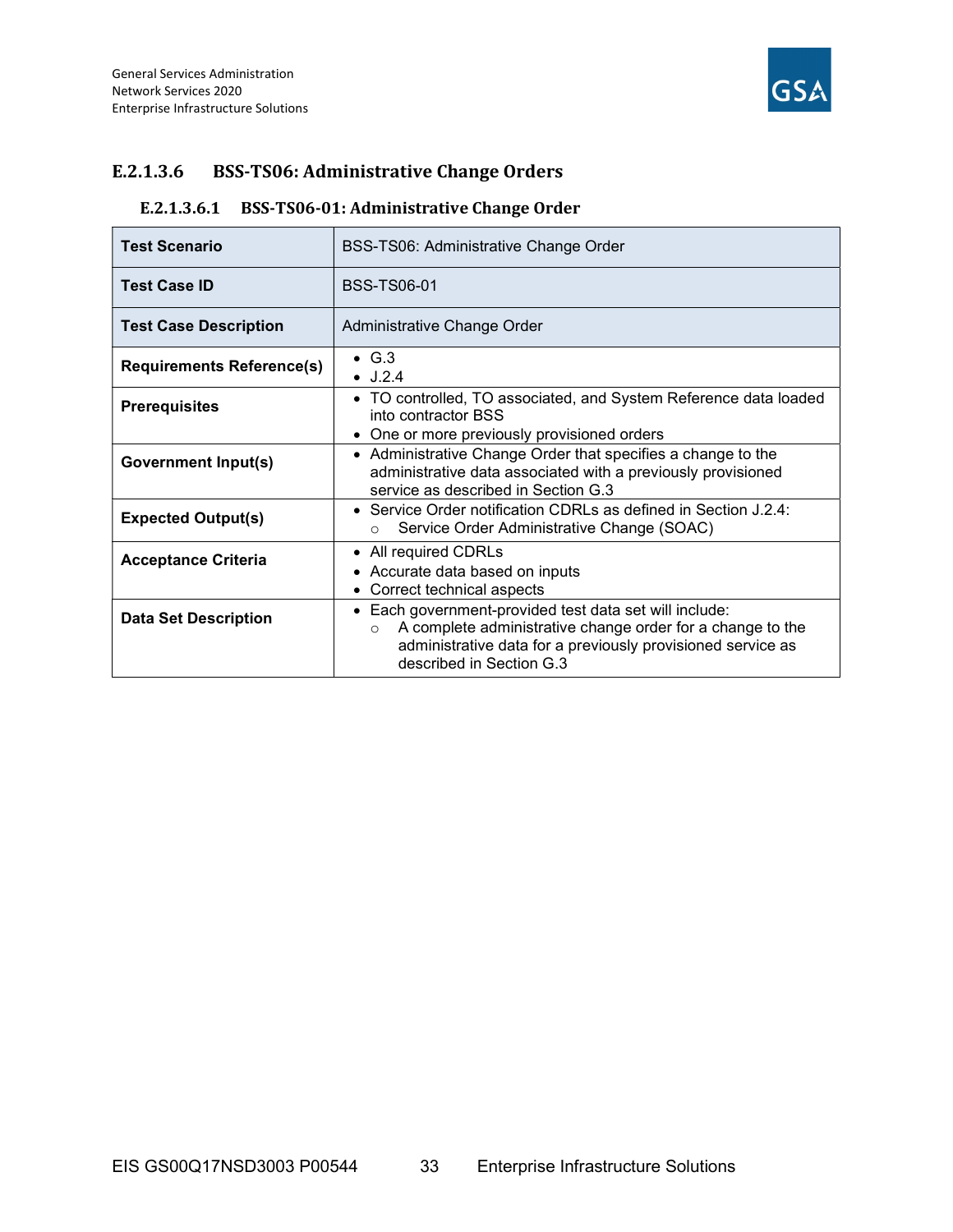

## E.2.1.3.7 BSS-TS07: Rapid Provisioning & Self-Provisioning Orders

## E.2.1.3.7.1 BSS-TS07-01: Rapid Provisioning Orders

| <b>Test Scenario</b>             | BSS-TS07: Rapid Provisioning & Self-Provisioning Orders                                                                                                                   |
|----------------------------------|---------------------------------------------------------------------------------------------------------------------------------------------------------------------------|
| <b>Test Case ID</b>              | <b>BSS-TS07-01</b>                                                                                                                                                        |
| <b>Test Case Description</b>     | <b>Rapid Provisioning Orders</b>                                                                                                                                          |
| <b>Requirements Reference(s)</b> | $\bullet$ G.3<br>• $G.5.3.1$<br>$\bullet$ J.2.4                                                                                                                           |
| <b>Prerequisites</b>             | • TO controlled, TO associated, and System Reference data loaded<br>into contractor BSS                                                                                   |
| Government Input(s)              | • Service Order (SO) for one or more services subject to rapid<br>provisioning as defined in Section G.3 with all required data<br>elements as described in Section J.2.4 |
| <b>Expected Output(s)</b>        | • Service Order notification CDRLs as defined in Section J.2.4:<br>Service Order Acknowledgment (SOA) if provisioning requires<br>$\circ$<br>more than 24 hours           |
|                                  | Service Order Completion Notification (SOCN)<br>$\circ$                                                                                                                   |
| <b>Acceptance Criteria</b>       | All required CDRLs as defined in Section J.2.4<br>• Accurate data based on inputs<br>• Correct technical aspects                                                          |
| <b>Data Set Description</b>      | • Each government-provided test data set will include:<br>A complete SO for one or more services subject to rapid<br>$\Omega$<br>provisioning as defined in Section G.3   |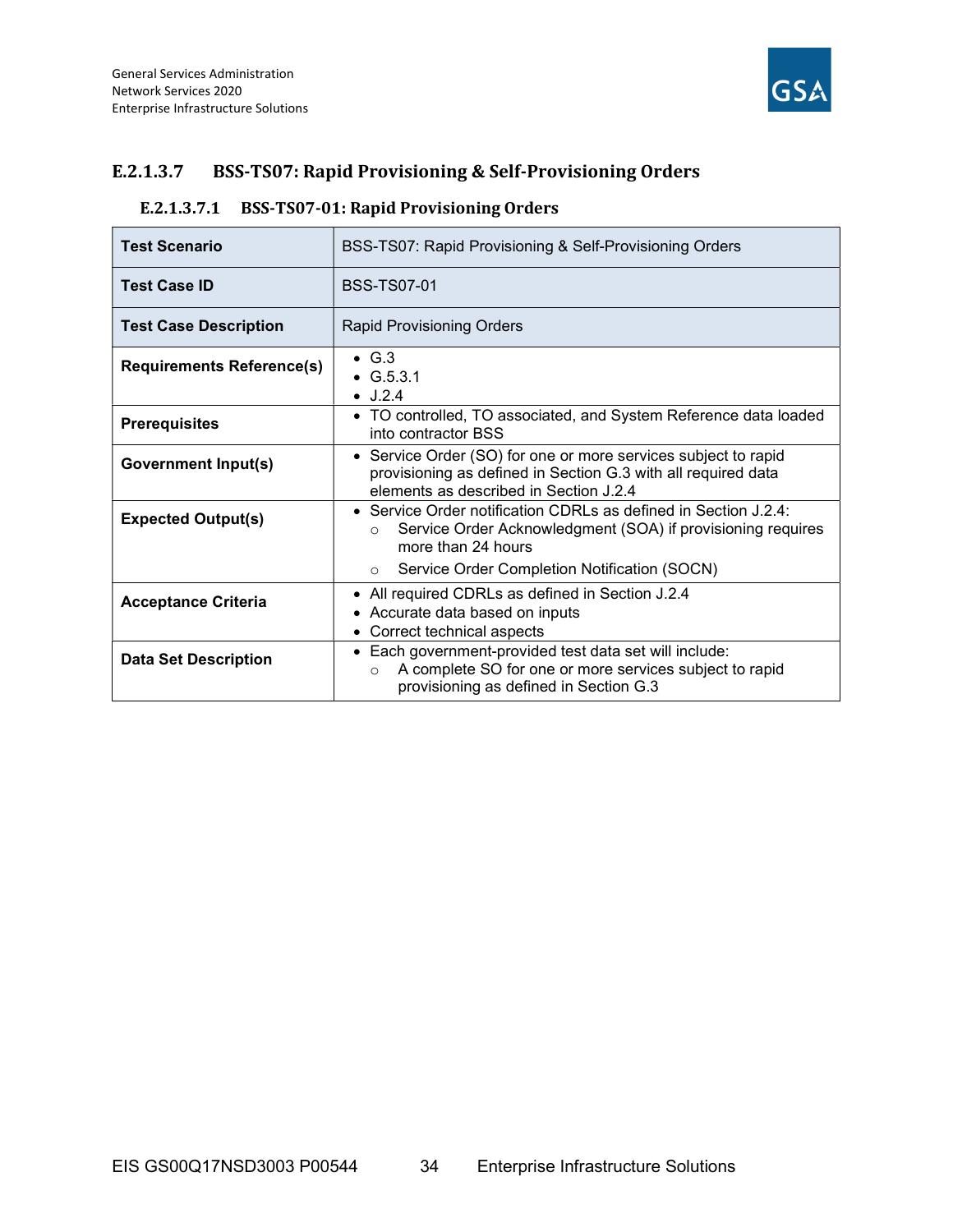

| <b>Test Scenario</b>             | BSS-TS07: Rapid Provisioning & Self-Provisioning Orders                                                                                                                                                                                                                                                                                            |
|----------------------------------|----------------------------------------------------------------------------------------------------------------------------------------------------------------------------------------------------------------------------------------------------------------------------------------------------------------------------------------------------|
| <b>Test Case ID</b>              | <b>BSS-TS07-02</b>                                                                                                                                                                                                                                                                                                                                 |
| <b>Test Case Description</b>     | <b>Self-Provisioning Orders</b>                                                                                                                                                                                                                                                                                                                    |
| <b>Requirements Reference(s)</b> | $\bullet$ G.3<br>$\bullet$ G.5.3.2<br>$\bullet$ J.2.4                                                                                                                                                                                                                                                                                              |
| <b>Prerequisites</b>             | • TO controlled, TO associated, and System Reference data loaded<br>into contractor BSS                                                                                                                                                                                                                                                            |
| <b>Government Input(s)</b>       | • Service Order (SO) with all required data elements as described in<br>Section J.2.4 for one or more services that are:<br>Subject to rapid provisioning as defined in Section G.3<br>$\circ$                                                                                                                                                     |
|                                  | Available for self-provisioning as defined in Section G.3 and<br>$\circ$<br>Section C.2                                                                                                                                                                                                                                                            |
| <b>Expected Output(s)</b>        | • Service Order notification CDRLs as defined in Section J.2.4:<br>Service Order Acknowledgment (SOA) if provisioning requires<br>$\circ$<br>more than 24 hours                                                                                                                                                                                    |
|                                  | Service Order Completion Notification (SOCN)<br>$\circ$                                                                                                                                                                                                                                                                                            |
| <b>Acceptance Criteria</b>       | • All required CDRLs as defined in Section J.2.4<br>• Accurate data based on inputs<br>• Correct technical aspects                                                                                                                                                                                                                                 |
| <b>Data Set Description</b>      | • Each government-provided test data set will include:<br>Service Order (SO) with all required data elements as<br>$\circ$<br>described in Section J.2.4 for one or more services that are<br>subject to rapid provisioning as defined in Section G.3 and that<br>are available for self-provisioning as defined in Section G.3<br>and Section C.2 |

#### E.2.1.3.7.2 BSS-TS07-02: Self-Provisioning Orders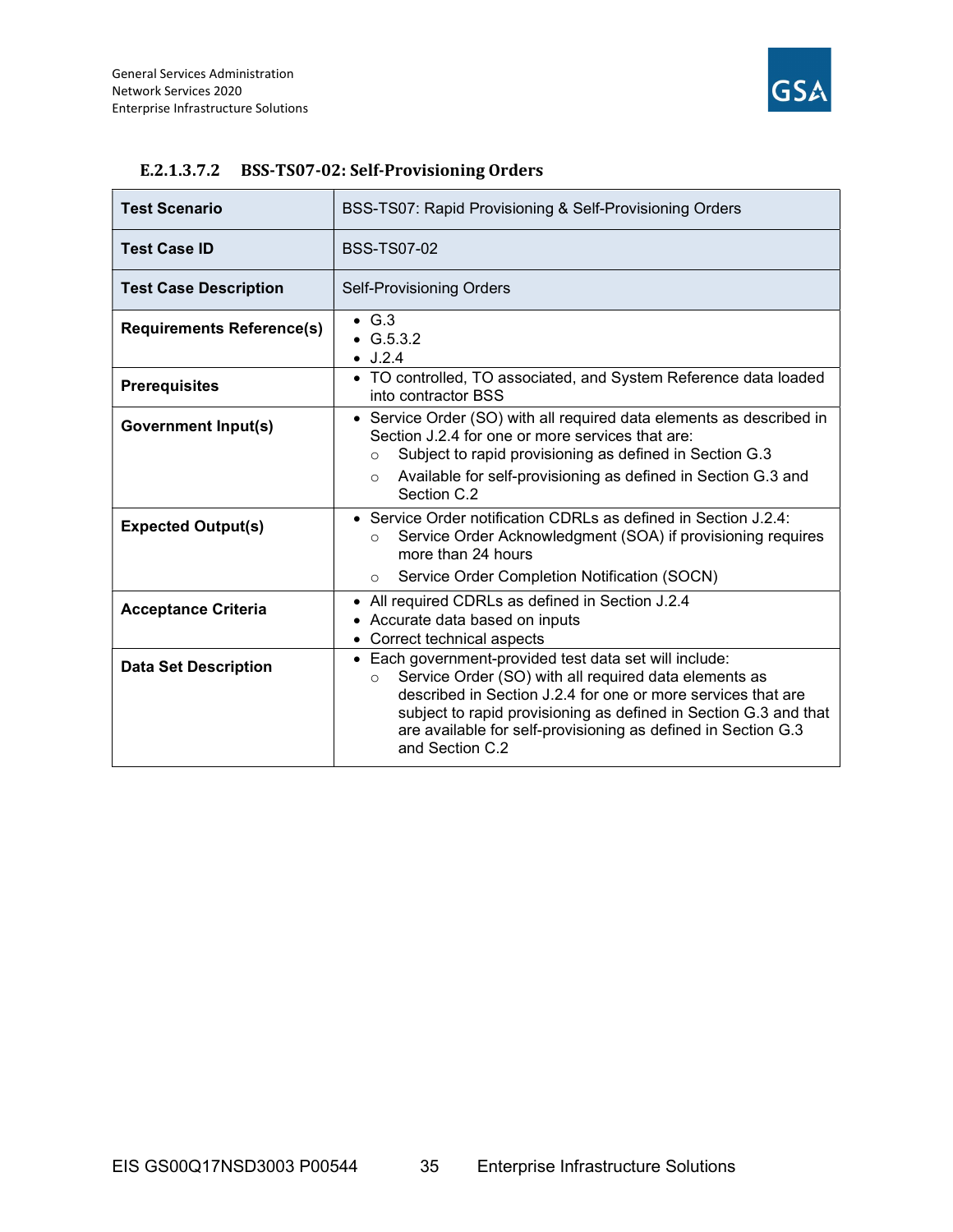

| <b>Test Scenario</b>             | BSS-TS07: Rapid Provisioning & Self-Provisioning Orders                                                                                                                                                                                                                                                                                                                                                   |  |  |  |
|----------------------------------|-----------------------------------------------------------------------------------------------------------------------------------------------------------------------------------------------------------------------------------------------------------------------------------------------------------------------------------------------------------------------------------------------------------|--|--|--|
| <b>Test Case ID</b>              | <b>BSS-TS07-03</b>                                                                                                                                                                                                                                                                                                                                                                                        |  |  |  |
| <b>Test Case Description</b>     | Self-Provisioning Orders: Error Checking                                                                                                                                                                                                                                                                                                                                                                  |  |  |  |
| <b>Requirements Reference(s)</b> | $\bullet$ G.3<br>$\bullet$ G.5.3.2<br>$\bullet$ J.2.4                                                                                                                                                                                                                                                                                                                                                     |  |  |  |
| <b>Prerequisites</b>             | • TO controlled, TO associated, and System Reference data loaded<br>into contractor BSS                                                                                                                                                                                                                                                                                                                   |  |  |  |
| <b>Government Input(s)</b>       | • Service Order (SO) for one or more services subject to rapid<br>provisioning as defined in Section G.3 and available for self-<br>provisioning<br>• Populated via Contractors Portal with one or more missing or<br>invalid data elements as described in Section J.2.4                                                                                                                                 |  |  |  |
| <b>Expected Output(s)</b>        | • Service Order notification CDRLs as defined in Section J.2.4<br>Service Order Rejection Notice (SORN)<br>$\Omega$<br>User is shown error message indicating failure<br>$\circ$                                                                                                                                                                                                                          |  |  |  |
| <b>Acceptance Criteria</b>       | • All required CDRLs as defined in Section J.2.4<br>• Accurate data based on inputs<br>• Correct technical aspects<br>• Appropriate errors are displayed                                                                                                                                                                                                                                                  |  |  |  |
| <b>Data Set Description</b>      | • Each government-provided test data set will include:<br>Service Order (SO) with all required data elements as<br>$\circ$<br>described in Section J.2.4 for one or more services that are<br>subject to rapid provisioning as defined in Section G.3 and that<br>are available for self-provisioning as defined in Section G.3<br>and Section C.2<br>SO to be provided via Contractors Portal<br>$\circ$ |  |  |  |

#### E.2.1.3.7.3 BSS-TS07-03: Self-Provisioning Orders: Error Checking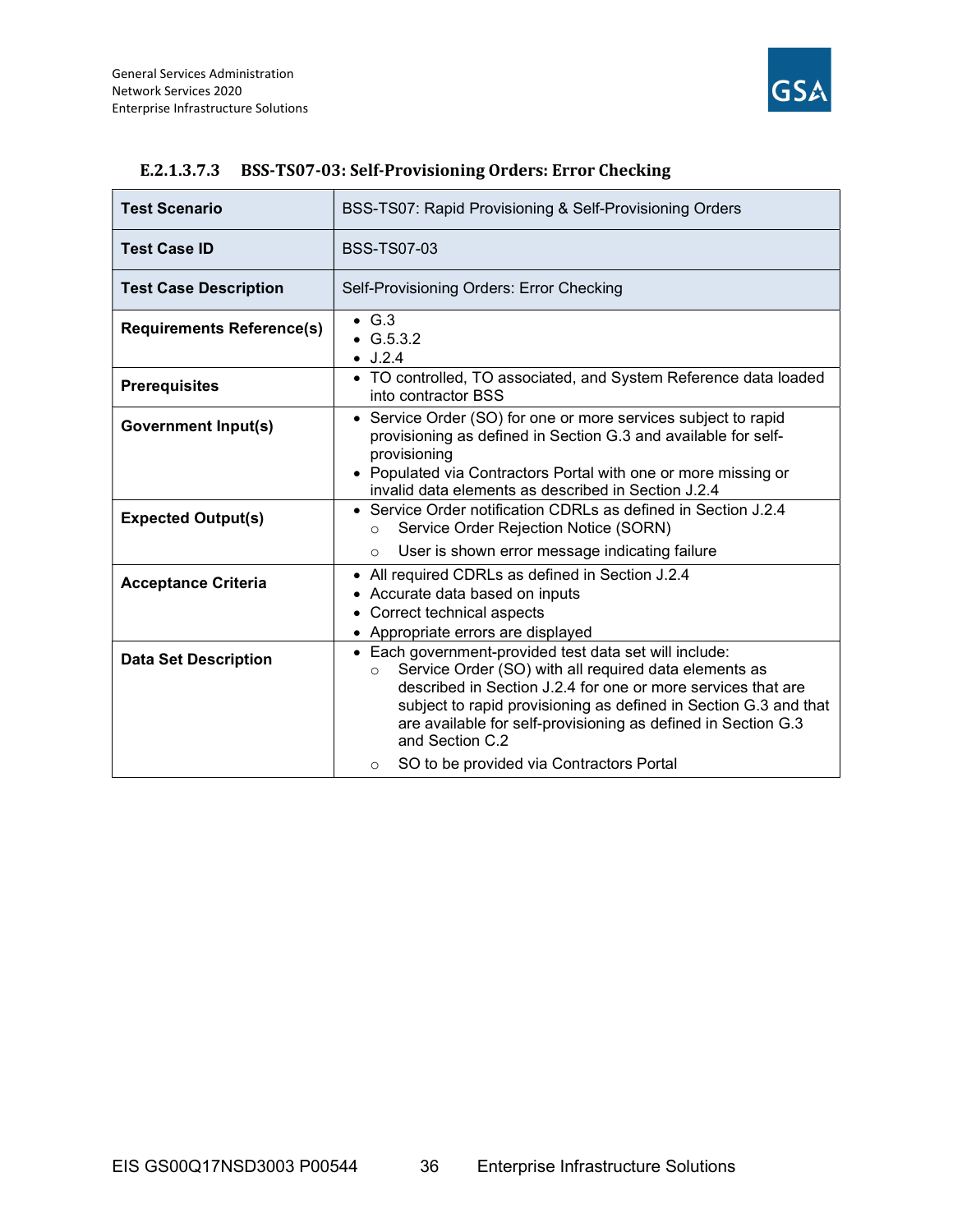

## E.2.1.3.8 BSS-TS08: Inventory and Billing

## E.2.1.3.8.1 BSS-TS08-01: Inventory Reconciliation

| <b>Test Scenario</b>             | BSS-TS08: Inventory and Billing                                                         |  |
|----------------------------------|-----------------------------------------------------------------------------------------|--|
| <b>Test Case ID</b>              | <b>BSS-TS08-01</b>                                                                      |  |
| <b>Test Case Description</b>     | Inventory Reconciliation                                                                |  |
| <b>Requirements Reference(s)</b> | $\bullet$ G.7<br>$\bullet$ J.2.7                                                        |  |
| <b>Prerequisites</b>             | • TO controlled, TO associated, and System Reference data loaded<br>into contractor BSS |  |
|                                  | One or more previously provisioned orders                                               |  |
| Government Input(s)              | $\bullet$ N/A                                                                           |  |
| <b>Expected Output(s)</b>        | Inventory Reconciliation (IR) CDRLs as described in Section J.2.7                       |  |
| <b>Acceptance Criteria</b>       | • All required CDRLs<br>• Accurate data based on inputs<br>• Correct technical aspects  |  |
| <b>Data Set Description</b>      | • N/A, see Prerequisites                                                                |  |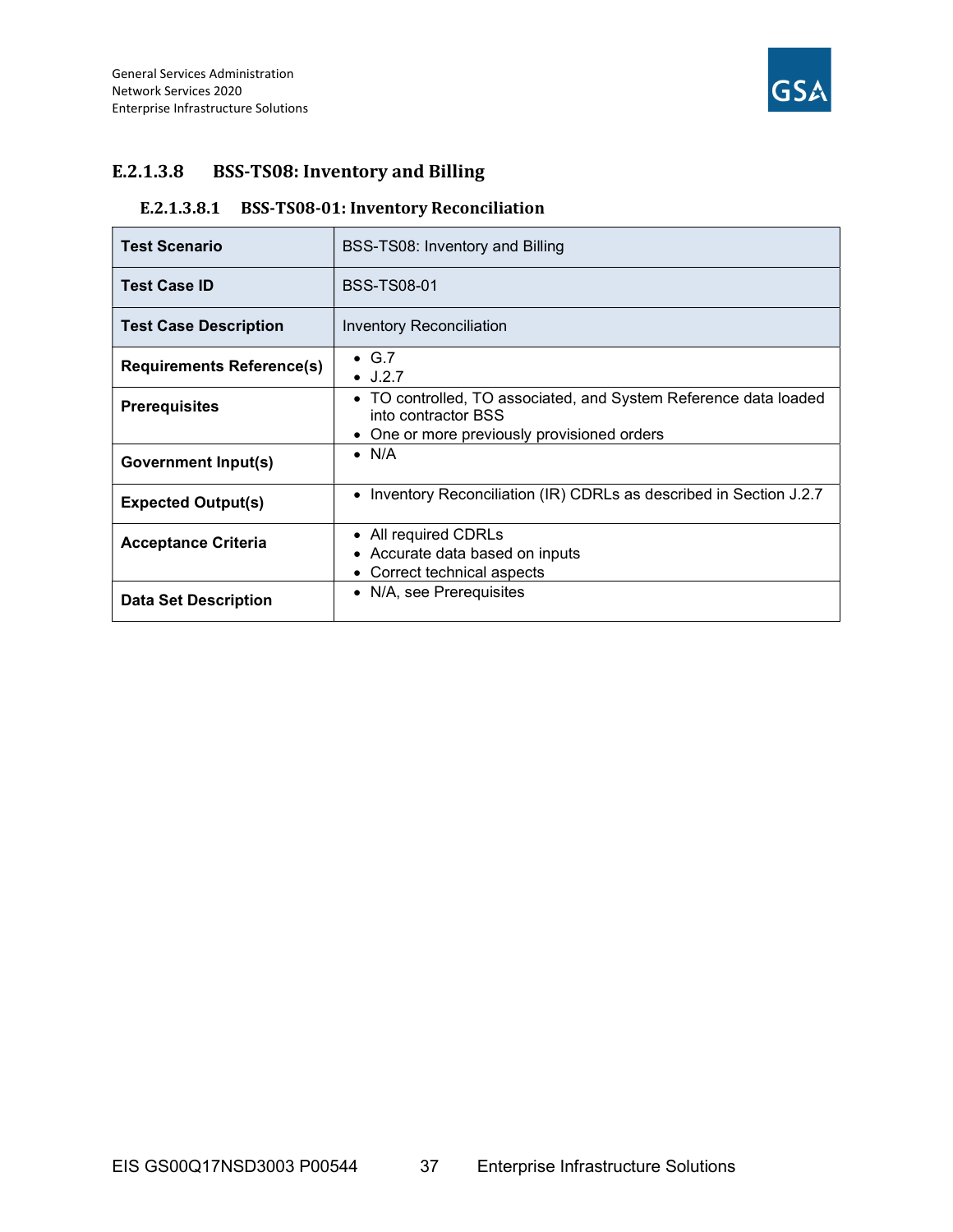

#### E.2.1.3.8.2 BSS-TS08-02: Billing

| <b>Test Scenario</b>             | BSS-TS08: Inventory and Billing                                                                                                                                           |  |  |
|----------------------------------|---------------------------------------------------------------------------------------------------------------------------------------------------------------------------|--|--|
| <b>Test Case ID</b>              | <b>BSS-TS08-02</b>                                                                                                                                                        |  |  |
| <b>Test Case Description</b>     | <b>Billing</b>                                                                                                                                                            |  |  |
| <b>Requirements Reference(s)</b> | $\bullet$ J.2.5<br>$\bullet$ J.2.10                                                                                                                                       |  |  |
| <b>Prerequisites</b>             | • TO controlled, TO associated, and System Reference data loaded<br>into contractor BSS                                                                                   |  |  |
|                                  | • One or more previously provisioned orders                                                                                                                               |  |  |
| <b>Government Input(s)</b>       | $\bullet$ N/A                                                                                                                                                             |  |  |
| <b>Expected Output(s)</b>        | Billing CDRLs as defined in Section J.2.4:<br>Billing Invoice (BI)<br>$\Omega$                                                                                            |  |  |
|                                  | Tax Detail Report (TAX)<br>$\circ$                                                                                                                                        |  |  |
|                                  | Associated Government Fee Detailed (AGFD)<br>$\circ$                                                                                                                      |  |  |
|                                  | AGF EFT Report (ATR)<br>$\circ$                                                                                                                                           |  |  |
| <b>Acceptance Criteria</b>       | All required CDRLs<br>$\bullet$<br>• Accurate data based on inputs<br>• Correct technical aspects<br>• CDRLs are internally consistent<br>Complies with calculation rules |  |  |
| <b>Data Set Description</b>      | • N/A, see Prerequisites                                                                                                                                                  |  |  |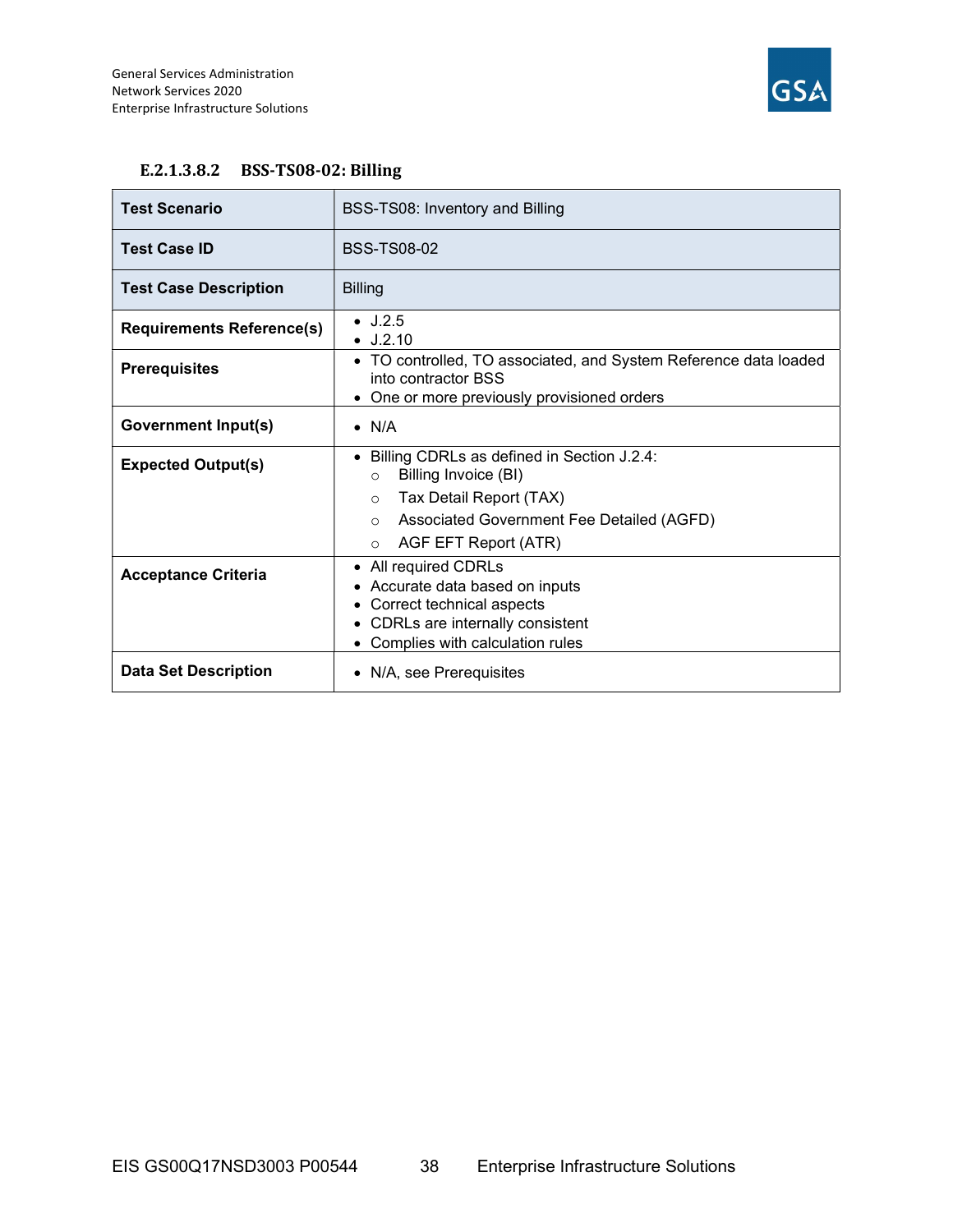

| <b>Test Scenario</b>             | BSS-TS08: Inventory and Billing                                                                                                            |  |  |  |
|----------------------------------|--------------------------------------------------------------------------------------------------------------------------------------------|--|--|--|
| <b>Test Case ID</b>              | <b>BSS-TS08-03</b>                                                                                                                         |  |  |  |
| <b>Test Case Description</b>     | <b>Usage Based Billing</b>                                                                                                                 |  |  |  |
| <b>Requirements Reference(s)</b> | $\bullet$ G.3<br>$\bullet$ J.2.4                                                                                                           |  |  |  |
| <b>Prerequisites</b>             | • TO controlled, TO associated, and System Reference data loaded<br>into contractor BSS                                                    |  |  |  |
|                                  | • One or more previously usage based provisioned orders                                                                                    |  |  |  |
| <b>Government Input(s)</b>       | • Sample usage data for one or more UBI based on Usage Based<br>CLIN(s)                                                                    |  |  |  |
| <b>Expected Output(s)</b>        | • Billing CDRLs as defined in Section J.2.4:<br>Billing Invoice (BI)<br>$\Omega$                                                           |  |  |  |
|                                  | Tax Detail Report (TAX)<br>$\circ$                                                                                                         |  |  |  |
|                                  | Associated Government Fee Detailed (AGFD)<br>$\circ$                                                                                       |  |  |  |
|                                  | AGF EFT Report (ATR)<br>$\circ$                                                                                                            |  |  |  |
|                                  | • All required CDRLs                                                                                                                       |  |  |  |
| <b>Acceptance Criteria</b>       | • Accurate data based on inputs                                                                                                            |  |  |  |
|                                  | • Correct technical aspects                                                                                                                |  |  |  |
|                                  | • CDRLs are internally consistent                                                                                                          |  |  |  |
|                                  | • Complies with calculation rules                                                                                                          |  |  |  |
| <b>Data Set Description</b>      | • Each government-provided test data set will include:<br>Sample usage data for one or more UBI based on Usage<br>$\circ$<br>Based CLIN(s) |  |  |  |
|                                  | See also Prerequisites<br>$\circ$                                                                                                          |  |  |  |

#### E.2.1.3.8.3 BSS-TS08-03: Usage Based Billing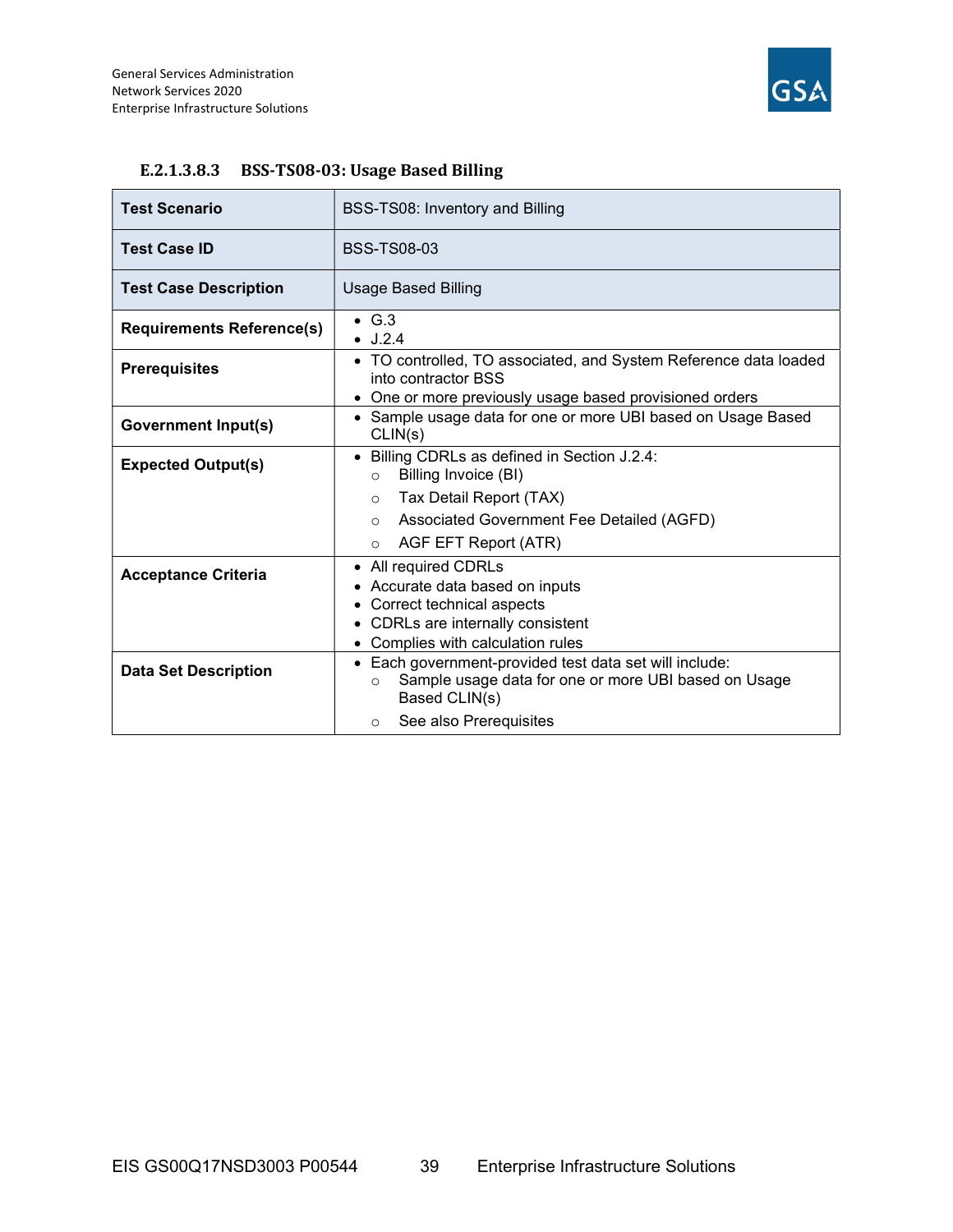

| <b>Test Scenario</b>             | BSS-TS08: Inventory and Billing                                                                                                         |  |  |
|----------------------------------|-----------------------------------------------------------------------------------------------------------------------------------------|--|--|
| <b>Test Case ID</b>              | <b>BSS-TS08-04</b>                                                                                                                      |  |  |
| <b>Test Case Description</b>     | <b>Billing Adjustments</b>                                                                                                              |  |  |
| <b>Requirements Reference(s)</b> | $\bullet$ G.4<br>$\bullet$ J.2.5                                                                                                        |  |  |
| <b>Prerequisites</b>             | • TO controlled, TO associated, and System Reference data loaded<br>into contractor BSS                                                 |  |  |
|                                  | • One or more previously provisioned orders                                                                                             |  |  |
|                                  | • At least one previously submitted Billing Invoice (BI)                                                                                |  |  |
| <b>Government Input(s)</b>       | • Sample adjustment request to change or modify a billing line item                                                                     |  |  |
| <b>Expected Output(s)</b>        | • Billing Adjustment (BA) as defined in Section J.2.5:<br>Reflects requested adjustment<br>$\circ$                                      |  |  |
| <b>Acceptance Criteria</b>       | • All required CDRLs<br>• Accurate data based on inputs                                                                                 |  |  |
|                                  | • Correct technical aspects                                                                                                             |  |  |
| <b>Data Set Description</b>      | Each government-provided test data set will include:<br>Sample adjustment request to change or modify a billing line<br>$\circ$<br>item |  |  |

#### E.2.1.3.8.4 BSS-TS08-04: Billing Adjustments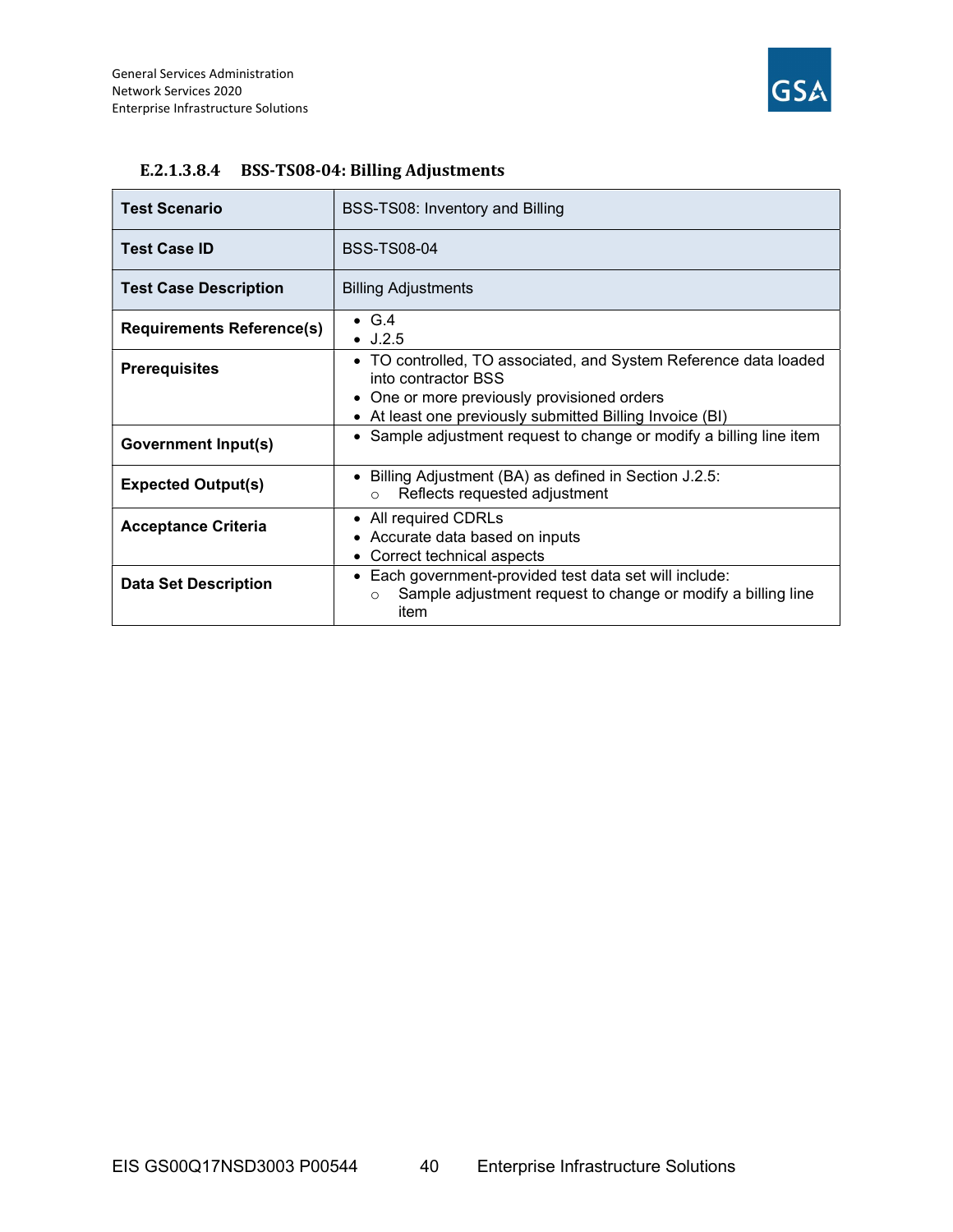

## E.2.1.3.9 BSS-TS09: Dispute Handling

## E.2.1.3.9.1 BSS-TS09-01: Government Initiated Dispute

| <b>Test Scenario</b>             | BSS-TS09: Dispute Handling                                                                              |  |  |  |
|----------------------------------|---------------------------------------------------------------------------------------------------------|--|--|--|
| <b>Test Case ID</b>              | <b>BSS-TS09-01</b>                                                                                      |  |  |  |
| <b>Test Case Description</b>     | Government Initiated Dispute                                                                            |  |  |  |
| <b>Requirements Reference(s)</b> | $\bullet$ J.2.3<br>$\bullet$ J.2.6.3                                                                    |  |  |  |
| <b>Prerequisites</b>             | • TO controlled, TO associated, and System Reference data loaded<br>into contractor BSS                 |  |  |  |
|                                  | • One or more previously provisioned orders<br>• At least one previously submitted Billing Invoice (BI) |  |  |  |
| <b>Government Input(s)</b>       | • Government issues at least 2 Disputes (D) as defined in Section<br>J.2.6                              |  |  |  |
|                                  | • Notification to close a dispute after first Dispute Report is issued<br>(see expected outputs)        |  |  |  |
| <b>Expected Output(s)</b>        | • Dispute Report (DR)<br>Reflects open Disputes<br>$\circ$                                              |  |  |  |
|                                  | • A second Dispute Report (DR)<br>Reflects open and closed Disputes<br>$\circ$                          |  |  |  |
| <b>Acceptance Criteria</b>       | • All required CDRLs<br>• Accurate data based on inputs                                                 |  |  |  |
|                                  | • Correct technical aspects                                                                             |  |  |  |
| <b>Data Set Description</b>      | • Each government-provided test data set will include:<br>At least two Disputes (D)<br>$\circ$          |  |  |  |
|                                  | Notification to close one or more disputes<br>$\circ$                                                   |  |  |  |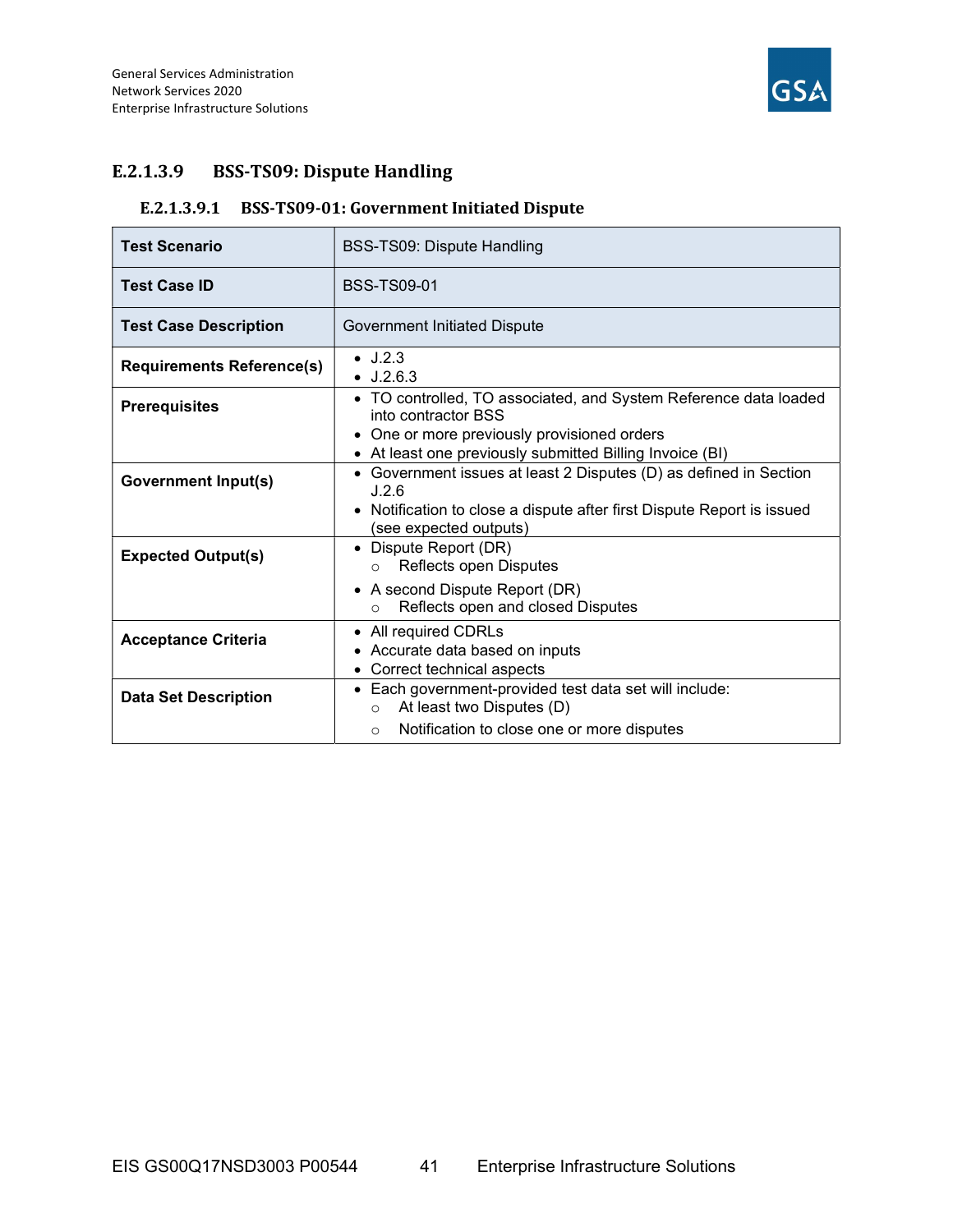

## E.2.1.3.10 BSS-TS10: SLA Management

## E.2.1.3.10.1 BSS-TS10-01: SLA Reporting

| <b>Test Scenario</b>             | BSS-TS10: SLA Management                                                                |  |
|----------------------------------|-----------------------------------------------------------------------------------------|--|
| <b>Test Case ID</b>              | <b>BSS-TS10-01</b>                                                                      |  |
| <b>Test Case Description</b>     | <b>SLA Reporting</b>                                                                    |  |
| <b>Requirements Reference(s)</b> | $\bullet$ G.3<br>$\bullet$ J.2.4                                                        |  |
| <b>Prerequisites</b>             | • TO controlled, TO associated, and System Reference data loaded<br>into contractor BSS |  |
|                                  | • One or more previously provisioned orders                                             |  |
| Government Input(s)              | • Services to show as SLAs met or missed                                                |  |
| <b>Expected Output(s)</b>        | • SLA Report (SLAR)                                                                     |  |
| <b>Acceptance Criteria</b>       | • All required CDRLs<br>• Accurate data based on inputs<br>• Correct technical aspects  |  |
| <b>Data Set Description</b>      | • Services by UBI to show as SLAs met or missed                                         |  |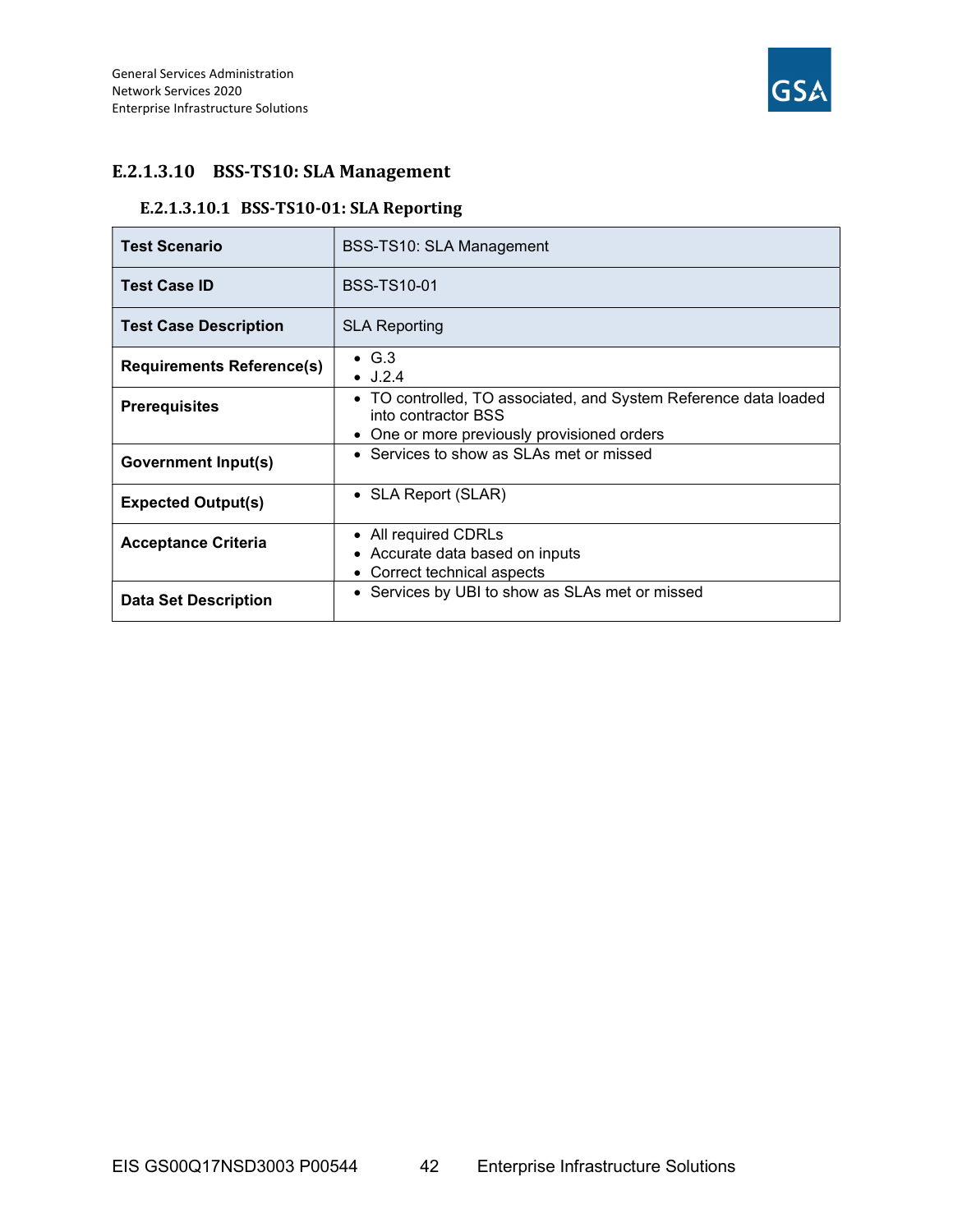

| <b>Test Scenario</b>             | BSS-TS10: SLA Management                                                                                                                                                                                              |  |  |
|----------------------------------|-----------------------------------------------------------------------------------------------------------------------------------------------------------------------------------------------------------------------|--|--|
| <b>Test Case ID</b>              | <b>BSS-TS10-02</b>                                                                                                                                                                                                    |  |  |
| <b>Test Case Description</b>     | <b>SLA Credit Request</b>                                                                                                                                                                                             |  |  |
| <b>Requirements Reference(s)</b> | $\bullet$ G.3<br>$\bullet$ J.2.4<br>$\bullet$ J.2.10.3.1.19                                                                                                                                                           |  |  |
| <b>Prerequisites</b>             | • TO controlled, TO associated, and System Reference data loaded<br>into contractor BSS<br>One or more previously provisioned orders<br>$\circ$<br>At least one previously submitted Billing Invoice (BI)<br>$\Omega$ |  |  |
|                                  | SLA Report with at least one SLA missed<br>$\circ$                                                                                                                                                                    |  |  |
| <b>Government Input(s)</b>       | • SLA Credit Request (SLACR)                                                                                                                                                                                          |  |  |
| <b>Expected Output(s)</b>        | • SLA Credit Request Response                                                                                                                                                                                         |  |  |
| <b>Acceptance Criteria</b>       | • All required CDRLs<br>• Each CDRL meets requirements                                                                                                                                                                |  |  |
| <b>Data Set Description</b>      | • Each government-provided test data set will include:<br><b>SLA Credit Request</b><br>$\circ$                                                                                                                        |  |  |

#### E.2.1.3.10.2 BSS-TS10-02: SLA Credit Request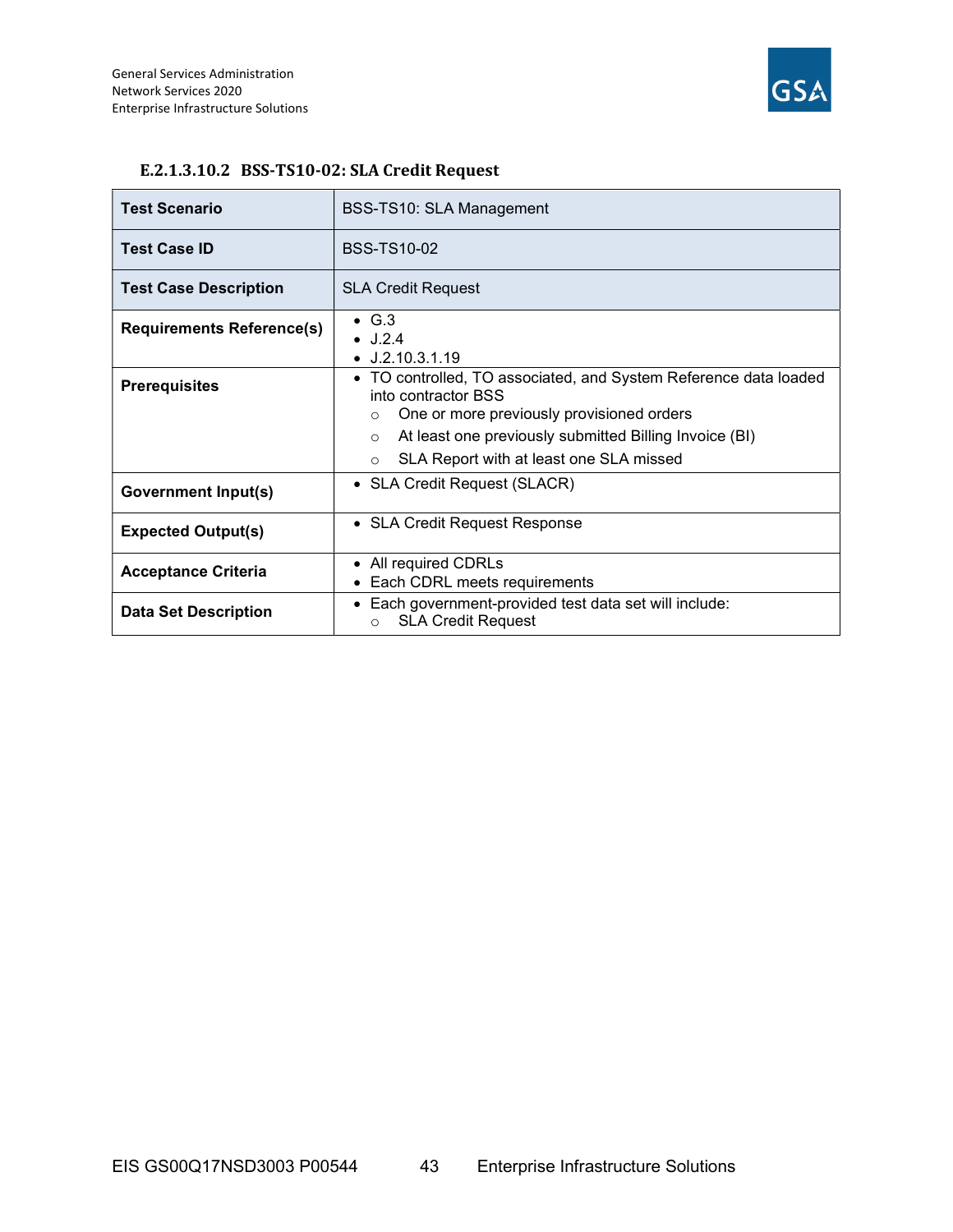

## E.2.1.3.11 BSS-TS11: Open-Format Reporting

## E.2.1.3.11.1 BSS-TS11-01: Open-Format Reporting: Samples

| <b>Test Scenario</b>             | BSS-TS11-01: Open-Format Reporting                                                                                                                                              |  |  |
|----------------------------------|---------------------------------------------------------------------------------------------------------------------------------------------------------------------------------|--|--|
| <b>Test Case ID</b>              | <b>BSS-TS11-01</b>                                                                                                                                                              |  |  |
| <b>Test Case Description</b>     | <b>Open-Format Reporting: Samples</b>                                                                                                                                           |  |  |
| <b>Requirements Reference(s)</b> | $\bullet$ G.4<br>$\bullet$ G.5<br>$\bullet$ J.2.10.2.1.13<br>$\bullet$ J.2.10.2.1.25<br>$\bullet$ J.2.10.2.1.26                                                                 |  |  |
| <b>Prerequisites</b>             | $\bullet$ N/A                                                                                                                                                                   |  |  |
| <b>Government Input(s)</b>       | $\bullet$ N/A                                                                                                                                                                   |  |  |
| <b>Expected Output(s)</b>        | • Sample copies of the contractor's standard reports for:<br>Monthly Billing Information Memorandum<br>$\Omega$<br>Trouble Management Incident Performance Report<br>$\circ$    |  |  |
|                                  | Describes service outage or degradation that are user<br>٠<br>initiated and/or automated monitoring created reports<br>Trouble Management Performance Summary Report<br>$\circ$ |  |  |
| <b>Acceptance Criteria</b>       | Each CDRL meets requirements<br>$\bullet$                                                                                                                                       |  |  |
| <b>Data Set Description</b>      | $\bullet$ N/A                                                                                                                                                                   |  |  |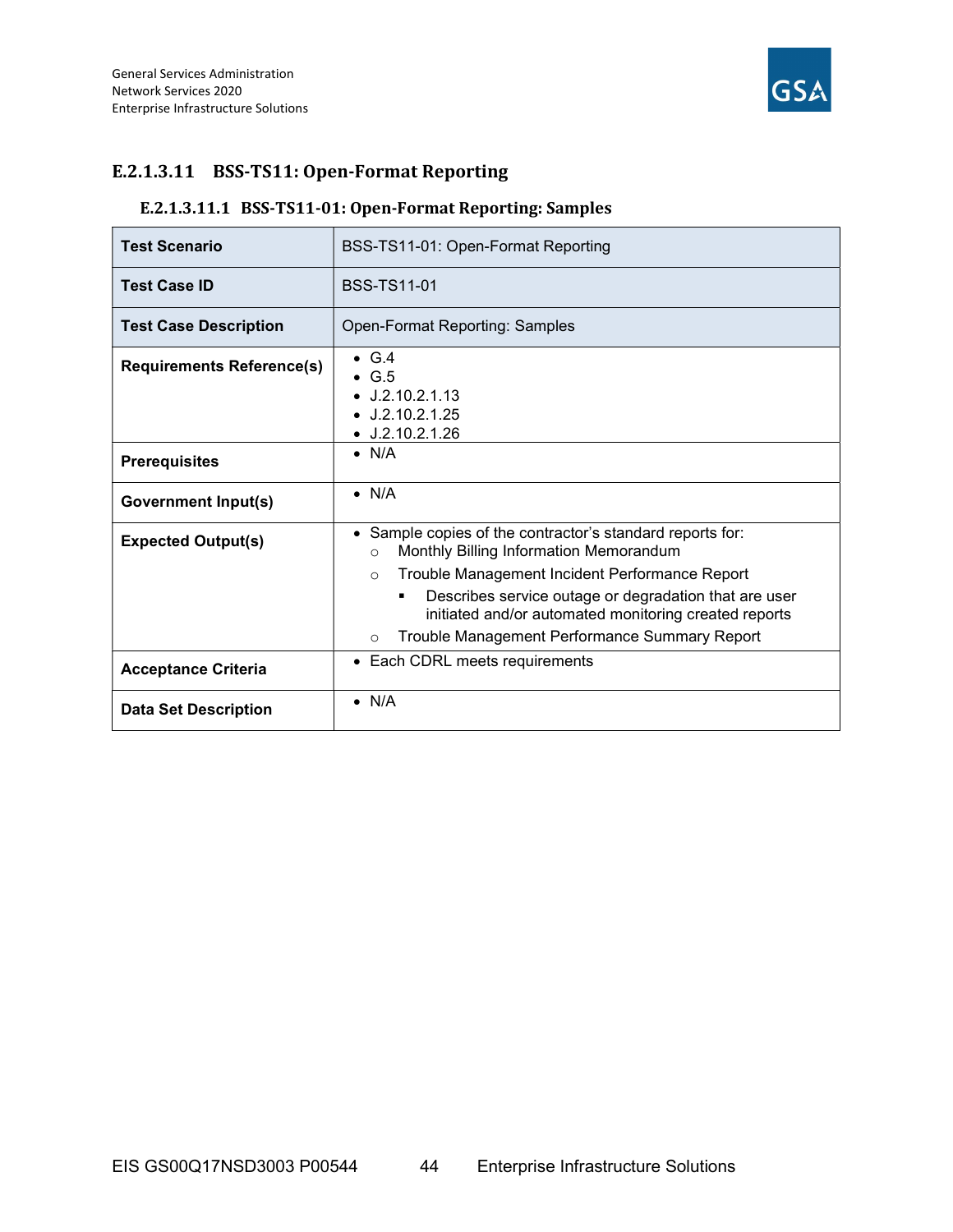

## E.2.1.3.12 BSS-TS12: Regression Testing

## E.2.1.3.12.1 BSS-TS12-01: Regression Testing

| <b>Test Scenario</b>             | <b>BSS-TS12: Regression Testing</b>                                                                                                                                      |
|----------------------------------|--------------------------------------------------------------------------------------------------------------------------------------------------------------------------|
| <b>Test Case ID</b>              | <b>BSS-TS12-01</b>                                                                                                                                                       |
| <b>Test Case Description</b>     | Regression Testing: Test Cases TBD                                                                                                                                       |
| <b>Requirements Reference(s)</b> | $\bullet$ G.5.5                                                                                                                                                          |
| <b>Prerequisites</b>             | • Contractor BSS has completed Development testing and ATO                                                                                                               |
| <b>Note</b>                      | • Inputs, outputs, acceptance criteria and datasets to be determined<br>based on Change Management provided in G.5.5<br>• Additional test cases may be defined as needed |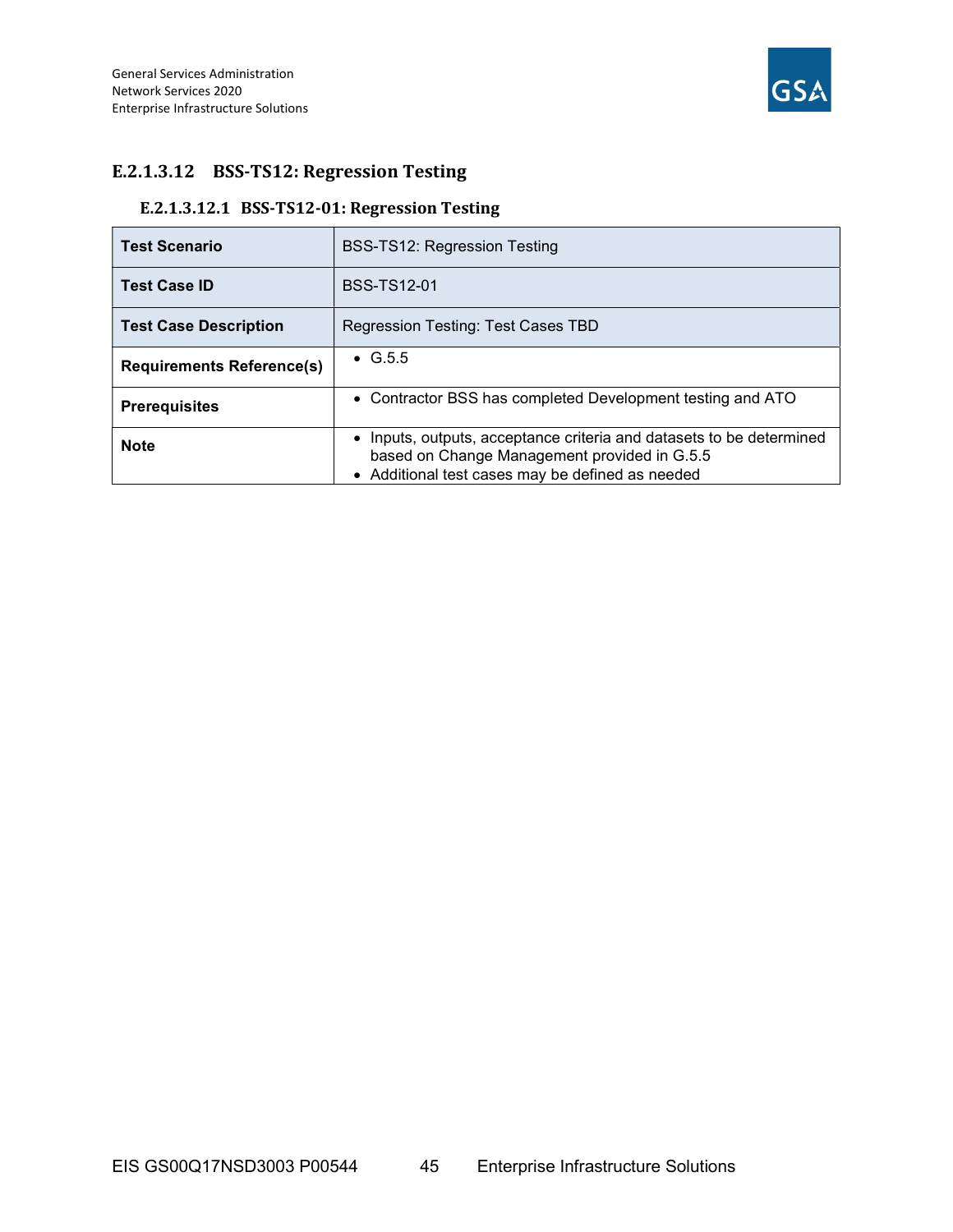

## E.2.1.3.13 BSS-TS13: Security Testing

## E.2.1.3.13.1 BSS-TS13-01: Security Testing

| <b>Test Scenario</b>             | <b>BSS-TS13: Security Testing</b>                            |
|----------------------------------|--------------------------------------------------------------|
| <b>Test Case ID</b>              | <b>BSS-TS13-01</b>                                           |
| <b>Test Case Description</b>     | <b>Security Testing</b>                                      |
| <b>Requirements Reference(s)</b> | $\bullet$ G.5.6                                              |
| <b>Prerequisites</b>             | • Defined in Section G.5.6 and references therein            |
| <b>Government Input(s)</b>       | Defined in Section G.5.6 and references therein<br>$\bullet$ |
| <b>Expected Output(s)</b>        | • Defined in Section G.5.6 and references therein            |
| <b>Acceptance Criteria</b>       | • Contractor BSS receives ATO                                |
| <b>Data Set Description</b>      | • Defined in Section G.5.6 and references therein            |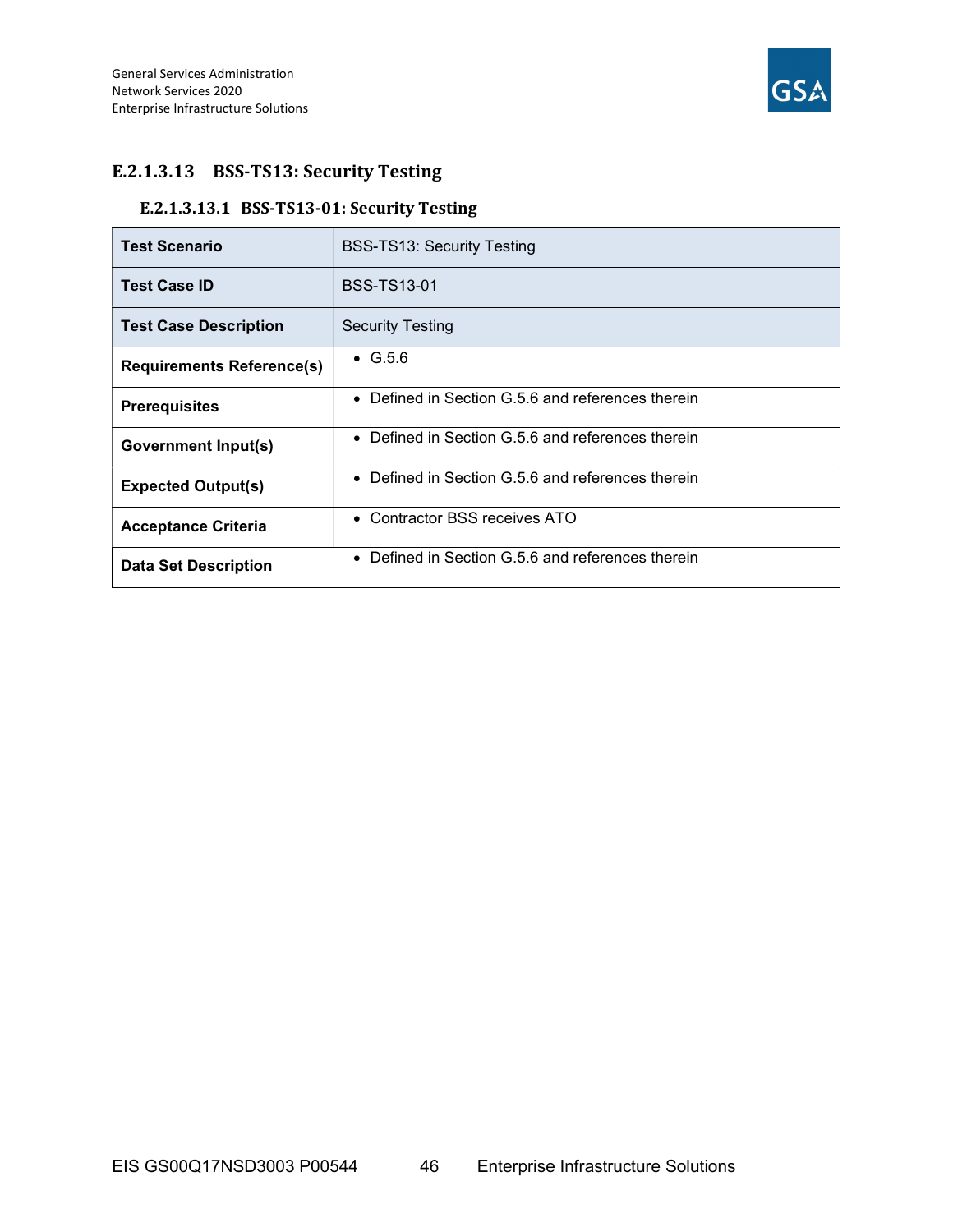

## E.2.1.4 Test Results

The contractor shall demonstrate that it successfully meets the BSS acceptance criteria for the various test scenarios/test cases defined in Sections E.2.1.2 and E.2.1.3. The Government will issue test results based on the deliverables for each test case.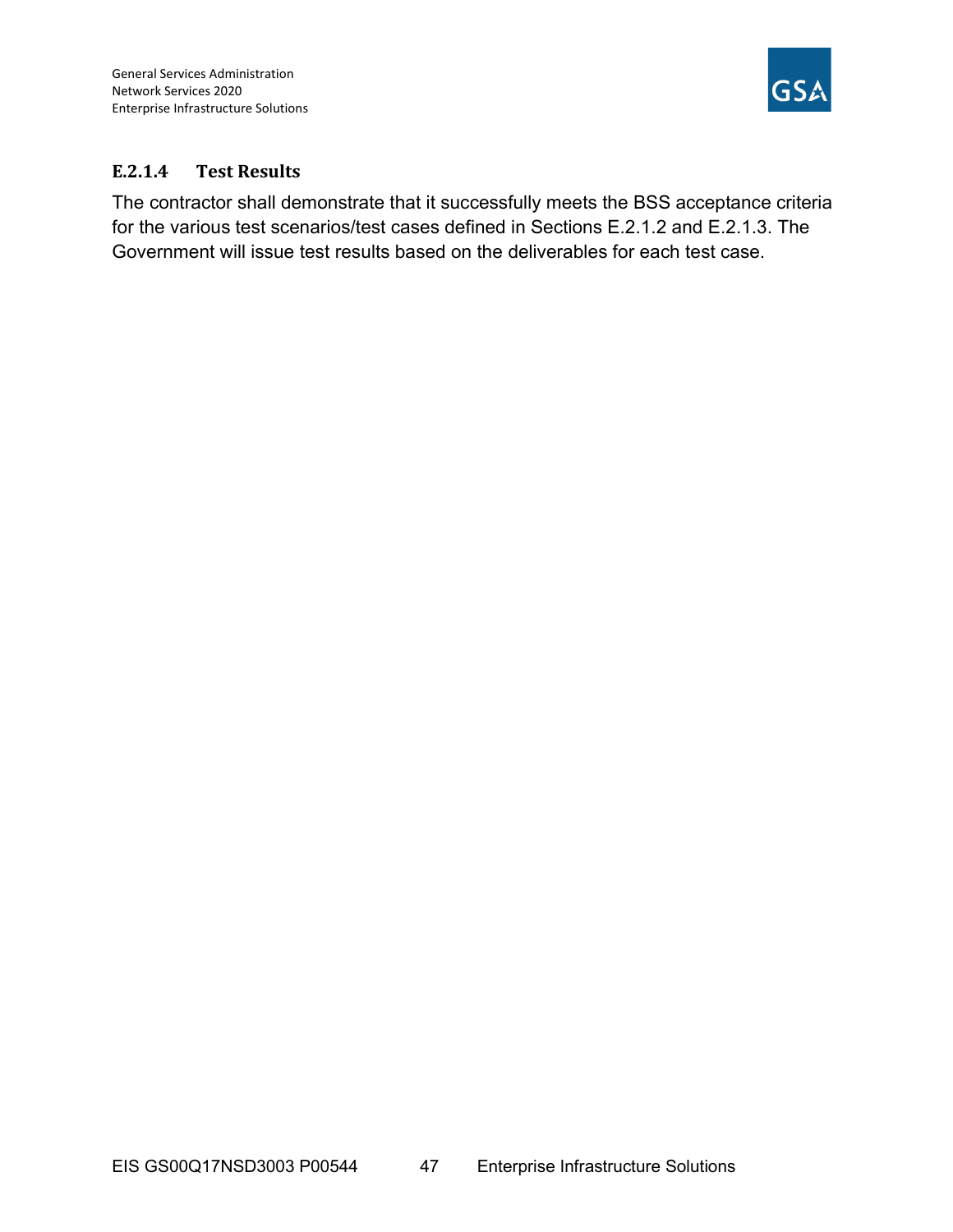

## E.2.1.5 Deliverables

## E.2.1.5.1 Verification Test Plan for Contractor's BSS

The contractor shall submit a BSS Verification Test Plan (BSS Test Plan) based on the following timeline:

- Draft: with proposal
- Final: 30 days after NTP
- Revisions: 14 days after receipt of government comments

The BSS Test Plan shall:

- Reflect the test methodology defined in Section E.2.1.
- Include the contractor's approach to testing each test scenario and test case
- Include the contractor's timeline and test sequencing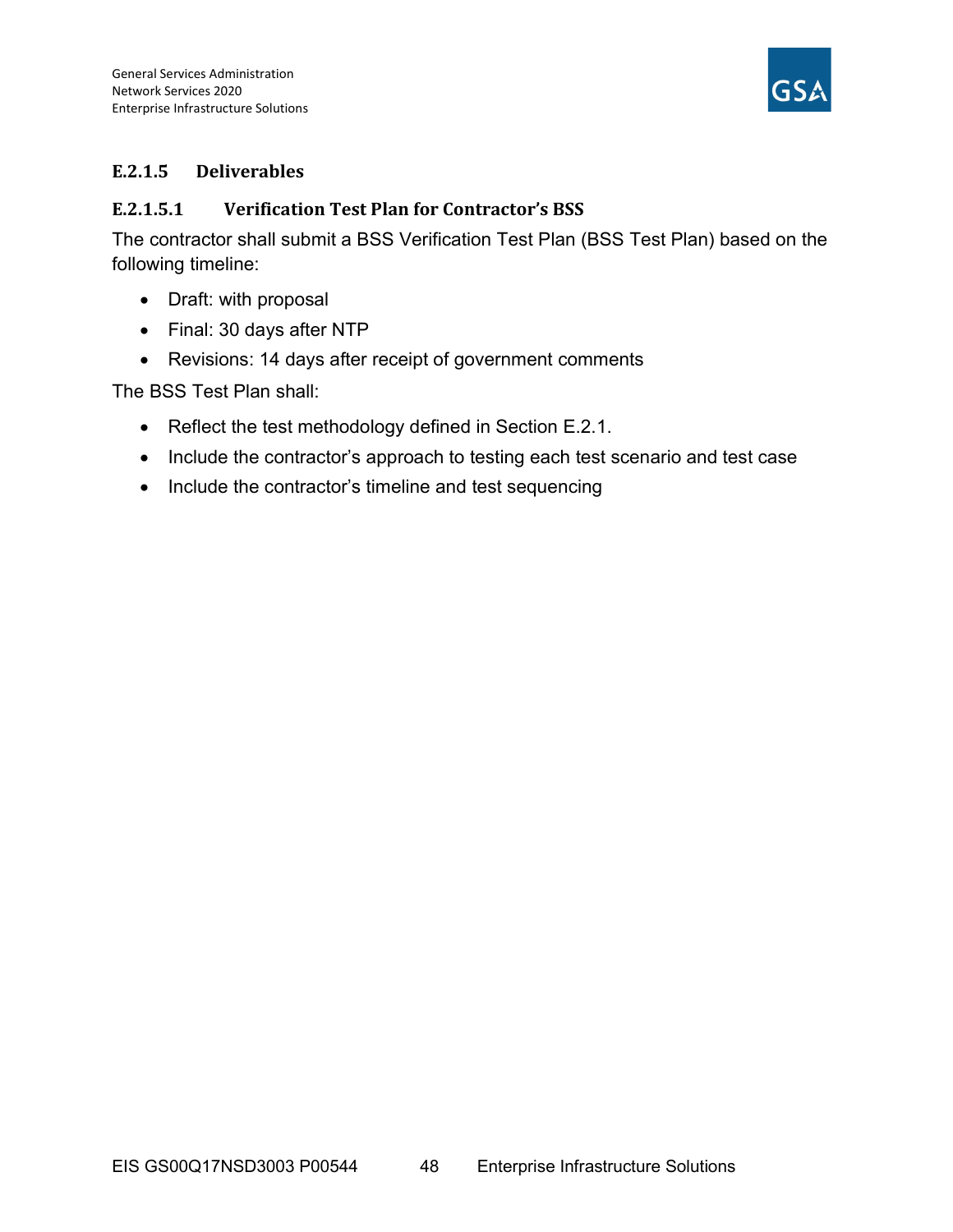

## E.2.2 EIS Services Verification Testing

The contractor shall provide an EIS Services Verification Test Plan (EIS Test Plan) based on the test methodology defined in this section(test scenarios, test cases, test data sets, acceptance criteria) in response to the RFP for each of the proposed EIS services.

## E.2.2.1 General Testing Requirements

The contractor shall meet the following EIS Services testing requirements:

- Provide a verification and acceptance testing approach for all awarded EIS services defined in Section C.2.
- Develop an EIS Test Plan that includes, but is not limited to:
	- $\circ$  The test methodology for each EIS Service with test cases that will define the parameters to be measured, the measurement procedure, and the acceptance (pass/fail) criteria.
	- o Fallback approach to describe the fallback process and procedures in case of testing failure.
	- $\circ$  An EIS Test Plan shall be required for all new services during the life of the contract.
	- $\circ$  Identification of any services from Section C.2 to which testing is not applicable.

The following conditions also apply:

- An agency may define additional testing in the TO.
- The contractor shall allow government representative(s) to observe all or any part of the EIS services verification testing.
- The contractor shall provide all necessary test equipment: data terminals, load boxes, test cables, and any other hardware and software required for testing.

## E.2.2.2 Test Scenarios

The EIS Test Plan shall include, but not be limited to, the following test scenarios: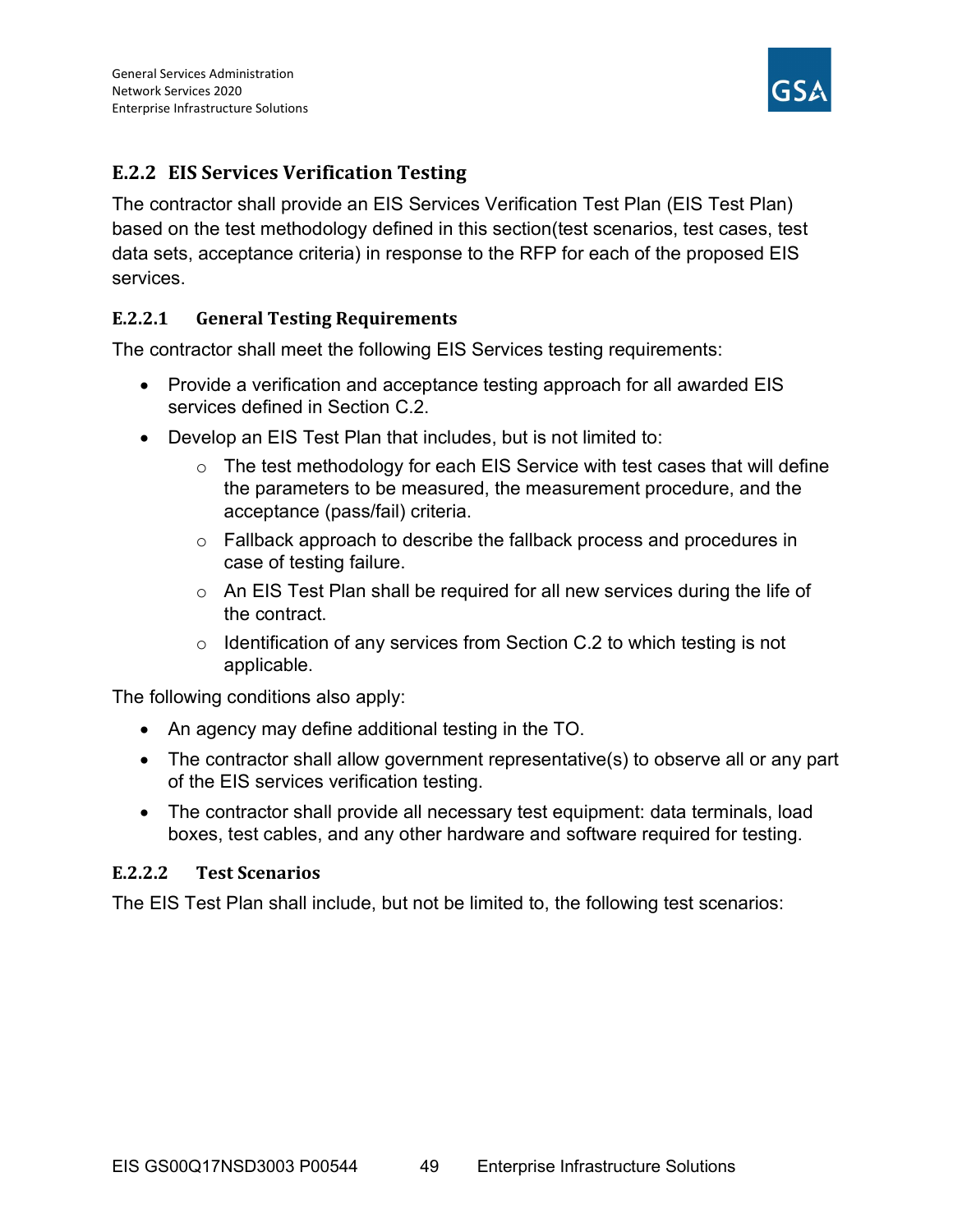

| <b>Test Scenario#</b> | <b>RFP Sec#</b> | <b>Description</b>                                                                                                                                                                                                                                                                                                                                                          | <b>Acceptance Criteria</b>                                                                                                |
|-----------------------|-----------------|-----------------------------------------------------------------------------------------------------------------------------------------------------------------------------------------------------------------------------------------------------------------------------------------------------------------------------------------------------------------------------|---------------------------------------------------------------------------------------------------------------------------|
| Service TS-01         | C.2             | Demonstrate that the contractor's Cloud<br>Services is compliant with Federal Risk and<br>Authorization Management Program<br>(FedRAMP) requirements as defined.<br>• http://cloud.cio.gov<br>http://cloud.cio.gov/fedramp/csp<br>NIST.gov publications<br>$\bullet$<br>http://csrc.nist.gov/groups/SMA/ispab/docu<br>ments/minutes/2013-<br>06/ispab june2013 goodrich.pdf | The contractor shall<br>provide FedRAMP<br>certification and<br>ensure that it is<br>verified and accepted<br>by GSA.     |
| Service TS-02         | G.8             | Demonstrate that awarded services are<br>delivered based on the KPIs and SLAs<br>defined.                                                                                                                                                                                                                                                                                   | The contractor shall<br>demonstrate that the<br>service works<br>properly according to<br>KPIs defined in<br>Section C.2. |
| Service TS-03         | C.2.1.6.1.4     | Verification Testing of Dark Fiber Services                                                                                                                                                                                                                                                                                                                                 | See Section C.2.1.6.4<br>for acceptance<br>criteria                                                                       |

## E.2.2.2.1 EIS Services Verification Test Scenarios

## E.2.2.3 Test Cases

The contractor shall provide test cases for each of the test scenarios defined in Section E.2.2.2. The test cases will be defined in the EIS Test Plan.

## E.2.2.4 Test Data Sets

The contractor shall successfully test all of the test cases defined in the EIS Test Plan using one or more test data sets proposed by the contractor. The contractor shall test all services and service features proposed at the TO. The contractor shall use test data sets that reflect real-world service conditions and locations and shall address all relevant test cases.

## E.2.2.5 Test Results and Acceptance

The contractor shall provide an EIS Services Verification Testing Report (EIS Testing Report) that shows successful completion of testing defined in the EIS Test Plan including any additional testing defined in the TO. The contractor shall complete verification and acceptance testing based on the acceptance criteria defined in the government accepted EIS Test Plan including any additional testing defined in the TO.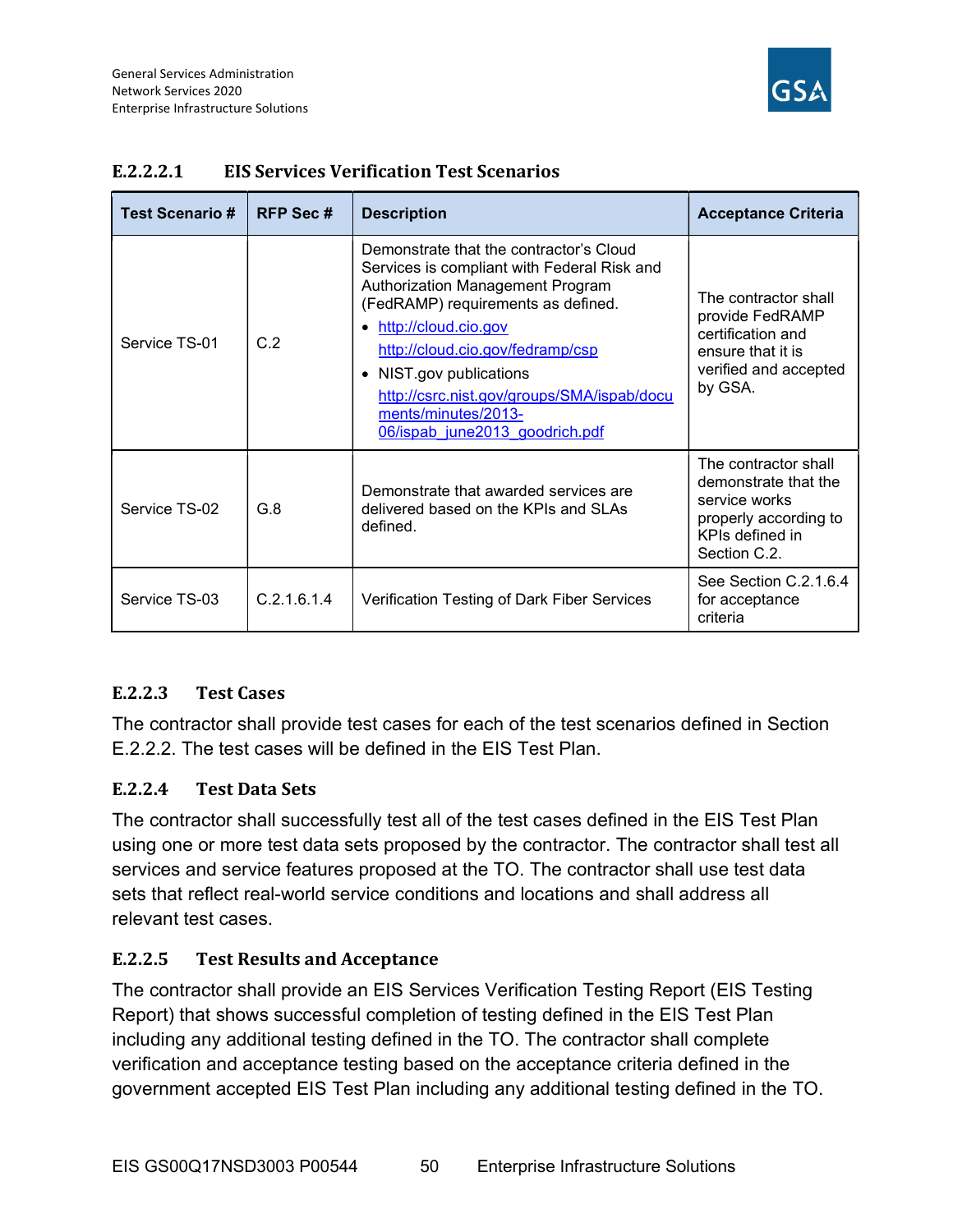

Acceptance shall include government compliance requirements such as FedRAMP for cloud services, and the ATO for FISMA related security requirements for EIS services. The contractor shall provide the following in order for the government to approve the test results:

- FedRAMP certification if cloud services are included in the TO.
- EIS Testing Report showing that each service provisioned works properly according to the KPIs defined in Section C.2 and the acceptance criteria defined in the EIS Test Plan including any additional testing defined in the TO.

Once verification testing is completed successfully the government may complete acceptance testing based on the acceptance criteria defined in the EIS Test Plan including any additional testing defined in the TO. The acceptance test will verify satisfactory end-to-end service performance and proper operation of all ordered features and functions. Performance will be considered satisfactory when services, equipment, systems and their associated features and functions perform as specified in the contract and TO. The contractor may not assign an effective billing date to an EIS Service until the agency accepts it in accordance with the agreed-upon acceptance testing procedures described in the EIS Test Plan including any additional testing defined in the TO.

The government reserves the right to perform additional tests to confirm proper operation of a delivered EIS service as defined by the TO. If the government does not report a problem to the contractor during this test period, the effective billing date will be the completion date on the SOCN. The contractor shall not begin billing for services if the government rejects the services within three (3) days of receipt of the SOCN. A longer period for test and acceptance may be specified in the TO. The contractor shall issue a new SOCN for services after correcting the reasons for rejection.

The service will be considered accepted if the government does not reject the service within the acceptance period defined above. If the government rejects the service, it may at its option:

- 1. Direct the contractor to repeat the procedure outlined above;
- 2. Withdraw the service from acceptance testing;
- 3. Direct the contractor to facilitate the return of the services to their original provider (for services transitioned or migrated from another contractor's network);
- 4. Request a replacement of the service (in whole or in part); or
- 5. Cancel the service order without penalty.